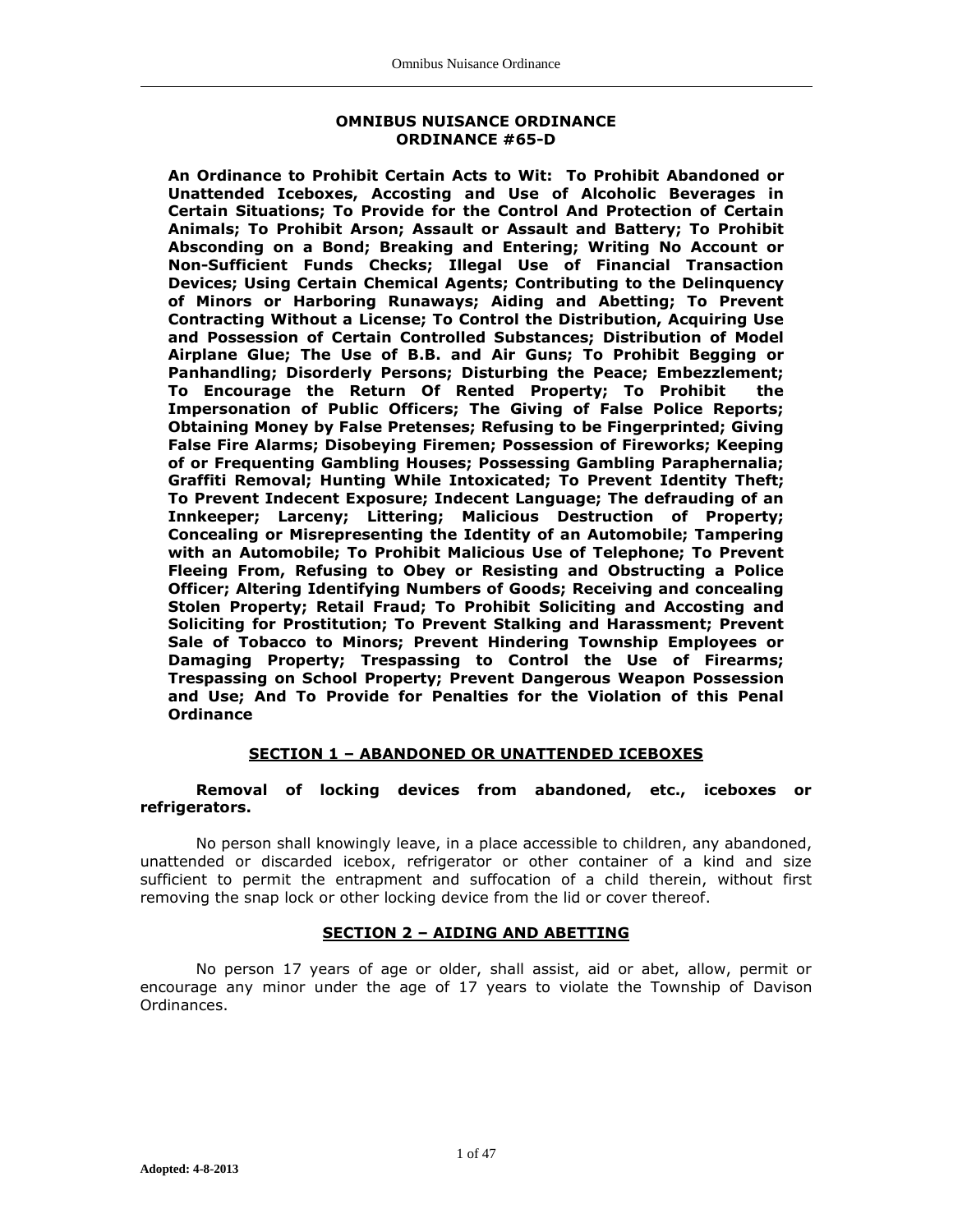# **SECTION 3 – ALCOHOL**

## **A. Consumption or possession of alcoholic liquors; public highways, parks, places of amusement, or publicly owned areas; local or state prohibition; definitions**

(1) Alcoholic liquor shall not be consumed on the public highways.

(2) No alcoholic liquor may be possessed or consumed in public parks, public places of amusement, or a publicly owned area not licensed to sell for consumption on the premises unless allowed by any municipal body.

**B.** Open container in vehicle – No person shall transport or possess any alcoholic liquor in a container which is or has been opened, uncapped, or upon which the seal was broken, within the passenger compartment of a vehicle.

## **SECTION 4 – ALCOHOL -- MINOR IN POSSESSION**

(1) A minor shall not purchase or attempt to purchase alcoholic liquor, consume or attempt to consume alcoholic liquor, possess or attempt to possess alcoholic liquor, or have any bodily alcohol content, except as provided in this section. A minor who violates this subsection is guilty of a misdemeanor punishable by the following fines and sanctions and is not subject to the penalties prescribed in section 909:

(a) For the first violation a fine of not more than \$100.00, and may be ordered to participate in substance abuse prevention services or substance abuse treatment and rehabilitation services as defined in section 6107 of the public health code, 1978 PA 368, MCL 333.6107, and designated by the administrator of substance abuse services, and may be ordered to perform community service and to undergo substance abuse screening and assessment at his or her own expense as described in subsection (4).

(b) For a violation of this subsection following a prior conviction or juvenile adjudication for a violation of this subsection, section 33b(1) of former 1933 (Ex Sess) PA 8, or a local ordinance substantially corresponding to this subsection or section 33b(1) of former 1933 (Ex Sess) PA 8, by imprisonment for not more than 30 days but only if the minor has been found by the court to have violated an order of probation, failed to successfully complete any treatment, screening, or community service ordered by the court, or failed to pay any fine for that conviction or juvenile adjudication, a fine of not more than \$200.00, or both, and may be ordered to participate in substance abuse prevention services or substance abuse treatment and rehabilitation services as defined in section 6107 of the public health code, 1978 PA 368, MCL 333.6107, and designated by the administrator of substance abuse services, to perform community service, and to undergo substance abuse screening and assessment at his or her own expense as described in subsection (4).

(c) For a violation of this subsection following 2 or more prior convictions or juvenile adjudications for a violation of this subsection, section 33b(1) of former 1933 (Ex Sess) PA 8, or a local ordinance substantially corresponding to this (50) subsection or section 33b(1) of former 1933 (Ex Sess) PA 8, by imprisonment for not more than 60 days but only if the minor has been found by the court to have violated an order of probation, failed to successfully complete any treatment,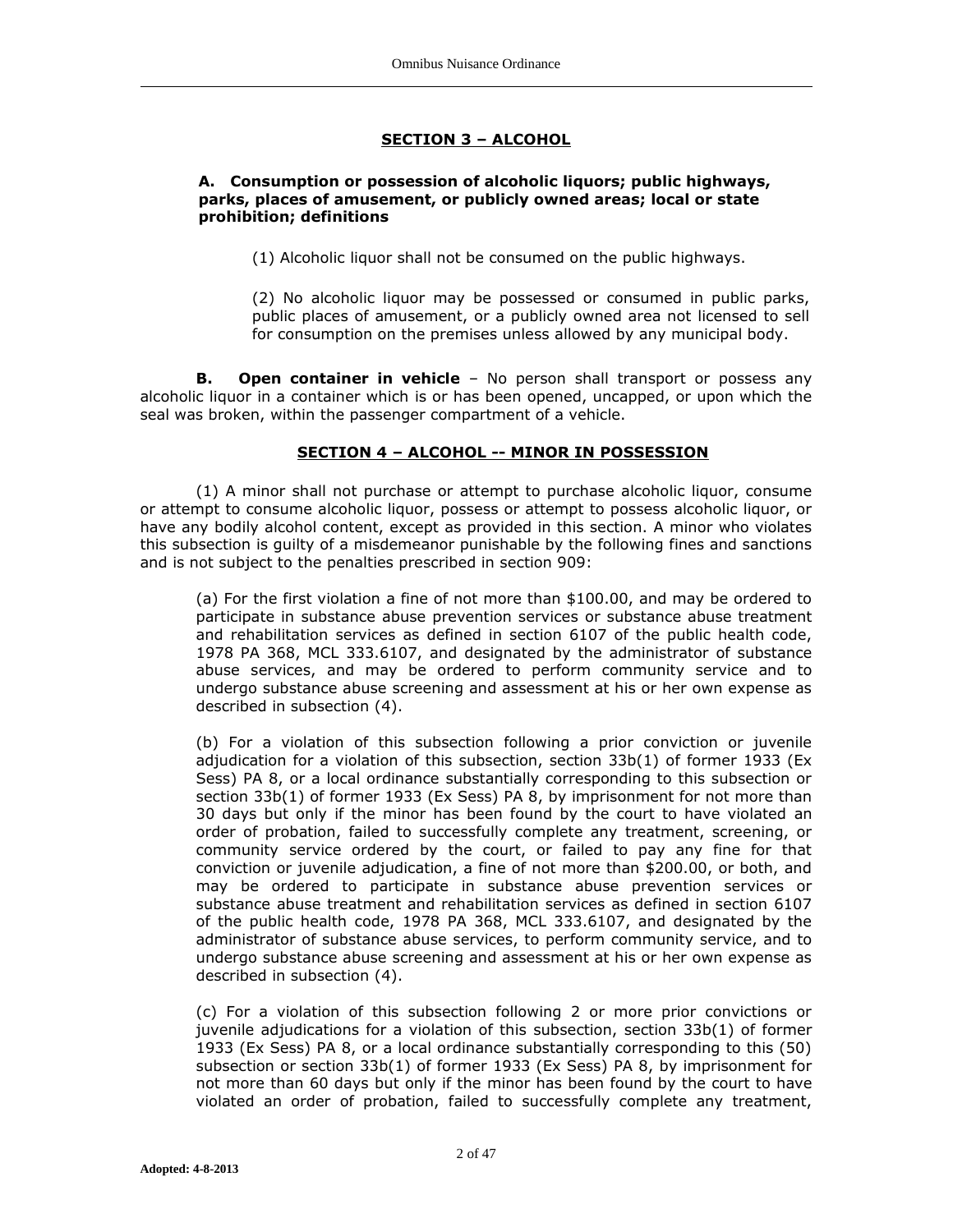screening, or community service ordered by the court, or failed to pay any fine for that conviction or juvenile adjudication, a fine of not more than \$500.00, or both, and may be ordered to participate in substance abuse prevention services or substance abuse treatment and rehabilitation services as defined in section 6107 of the public health code, 1978 PA 368, MCL 333.6107, and designated by the administrator of substance abuse services, to perform community service, and to undergo substance abuse screening and assessment at his or her own expense as described in subsection (4).

(2)A person who **furnishes fraudulent identification to a minor**, or notwithstanding subsection (1) a minor who uses fraudulent identification to purchase alcoholic liquor, is guilty of a misdemeanor punishable by imprisonment for not more than 93 days or a fine of not more than \$100.00, or both.

(3) When an individual who has not previously been convicted of or received a juvenile adjudication for a violation of subsection (1) pleads guilty to a violation of subsection (1) or offers a plea of admission in a juvenile delinquency proceeding for a violation of subsection (1), the court, without entering a judgment of guilt in a criminal proceeding or a determination in a juvenile delinquency proceeding that the juvenile has committed the offense and with the consent of the accused, may defer further proceedings and place the individual on probation upon terms and conditions that include, but are not limited to, the sanctions set forth in subsection  $(1)(a)$ , payment of the costs including minimum state cost as provided for in section 18m of chapter XIIA of the probate code of 1939, 1939 PA 288, MCL 712A.18m, and section 1j of chapter IX of the code of criminal procedure, 1927 PA 175, MCL 769.1j, and the costs of probation as prescribed in section 3 of chapter XI of the code of criminal procedure, 1927 PA 175, MCL 771.3. Upon violation of a term or condition of probation or upon a finding that the individual is utilizing this subsection in another court, the court may enter an adjudication of guilt, or a determination in a juvenile delinquency proceeding that the individual has committed the offense, and proceed as otherwise provided by law. Upon fulfillment of the terms and conditions of probation, the court shall discharge the individual and dismiss the proceedings. Discharge and dismissal under this section shall be without adjudication of guilt or without a determination in a juvenile delinquency proceeding that the individual has committed the offense and is not a conviction or juvenile adjudication for purposes of this section or for purposes of disqualifications or disabilities imposed by law upon conviction of a crime, including the additional penalties imposed for second or subsequent convictions or juvenile adjudications under subsection (1)(b) and (c). There may be only 1 discharge or dismissal under this subsection as to an individual. The court shall maintain a nonpublic record of the matter while proceedings are deferred and the individual is on probation under this subsection. The secretary of state shall retain a nonpublic record of a plea and of the discharge and dismissal under this subsection. This record shall be furnished to any of the following:

(a) To a court, prosecutor, or police agency upon request for the purpose of determining if an individual has already utilized this subsection.

(b) To the department of corrections, a prosecutor, or a law enforcement agency, upon the department's, a prosecutor's, or a law enforcement agency's request, subject to all of the following conditions:

(*i*) At the time of the request, the individual is an employee of the department of corrections, the prosecutor, or the law enforcement agency, or an applicant for employment with the department of corrections, the prosecutor, or the law enforcement agency.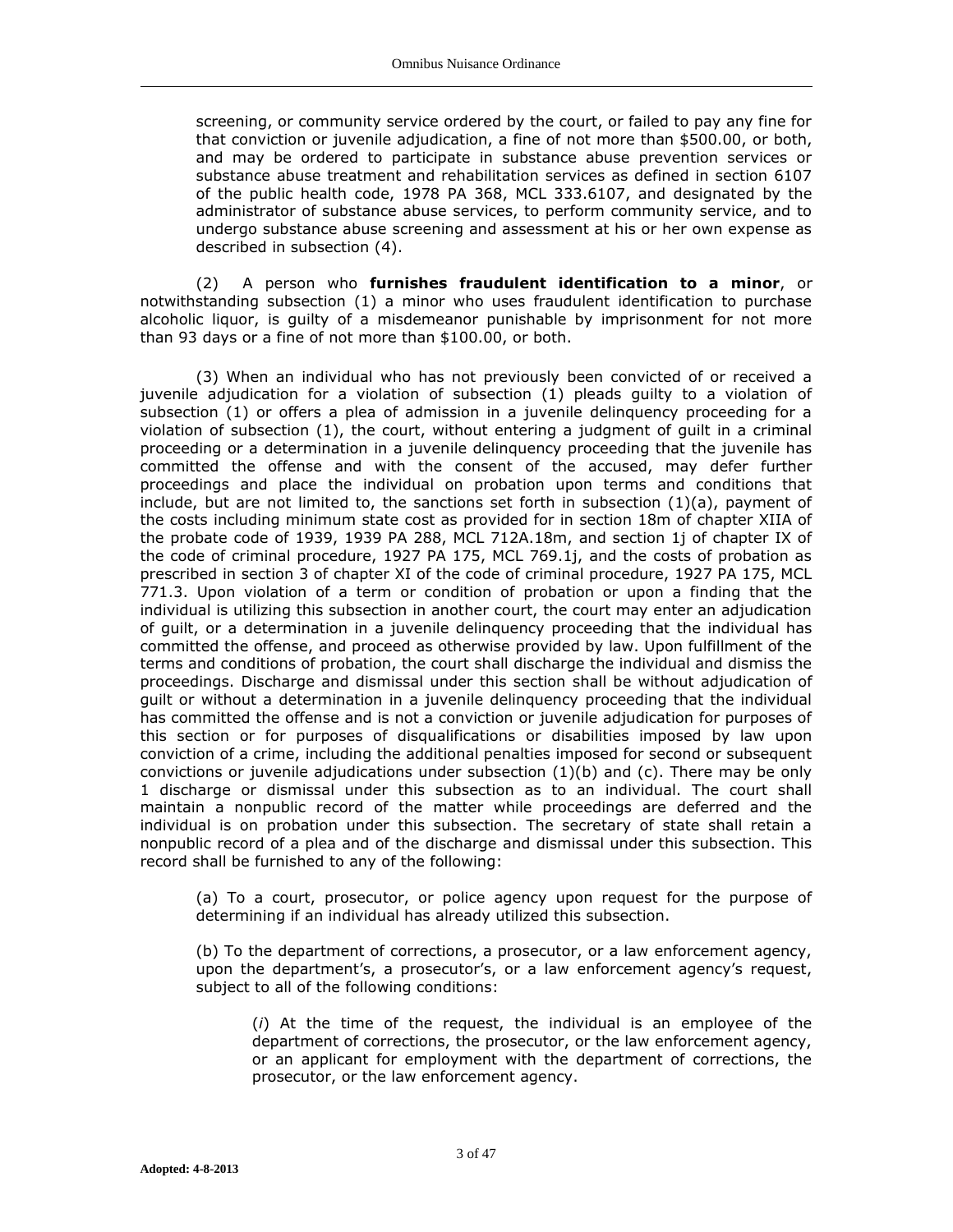(*ii*) The record is used by the department of corrections, the prosecutor, or the law enforcement agency only to determine whether an employee has violated his or her conditions of employment or whether an applicant meets criteria for employment.

(4) The court may order the person convicted of violating subsection (1) to undergo screening and assessment by a person or agency as designated by the substance abuse coordinating agency as defined in section 6103 of the public health code, 1978 PA 368, MCL 333.6103, in order to determine whether the person is likely to benefit from rehabilitative services, including alcohol or drug education and alcohol or drug treatment programs.

(5) The secretary of state shall suspend the operator's or chauffeur's license of an individual convicted of violating subsection (1) or (2) as provided in section 319 of the Michigan vehicle code, 1949 PA 300, MCL 257.319.

(6) A peace officer who has reasonable cause to believe a minor has consumed alcoholic liquor or has any bodily alcohol content may request the person to submit to a preliminary chemical breath analysis. A peace officer may arrest a person based in whole or in part upon the results of a preliminary chemical breath analysis. The results of a preliminary chemical breath analysis or other acceptable blood alcohol test are admissible in a criminal prosecution to determine whether the minor has consumed or possessed alcoholic liquor or had any bodily alcohol content. (amended 1-15-10)

(7) A law enforcement agency, upon determining that a person less than 18 years of age who is not emancipated under 1968 PA 293, MCL 722.1 to 722.6, allegedly consumed, possessed, purchased alcoholic liquor, attempted to consume, possess, or purchase alcoholic liquor, or had any bodily alcohol content in violation of subsection (1) shall notify the parent or parents, custodian, or guardian of the person as to the nature of the violation if the name of a parent, guardian, or custodian is reasonably ascertainable by the law enforcement agency. The notice required by this subsection shall be made not later than 48 hours after the law enforcement agency determines that the person who allegedly violated subsection (1) is less than 18 years of age and not emancipated under 1968 PA 293, MCL 722.1 to 722.6. The notice may be made by any means reasonably calculated to give prompt actual notice including, but not limited to, notice in person, by telephone, or by first-class mail. If an individual less than 17 years of age is incarcerated for violating subsection (1), his or her parents or legal guardian shall be notified immediately as provided in this subsection.

(8) This section does not prohibit a minor from possessing alcoholic liquor during regular working hours and in the course of his or her employment if employed by a person licensed by this act, by the commission, or by an agent of the commission, if the alcoholic liquor is not possessed for his or her personal consumption.

(9) This section does not limit the civil or criminal liability of the vendor or the vendor's clerk, servant, agent, or employee for a violation of this act.

(10) The consumption of alcoholic liquor by a minor who is enrolled in a course offered by an accredited postsecondary educational institution in an academic building of the institution under the supervision of a faculty member is not prohibited by this act if the purpose of the consumption is solely educational and is a requirement of the course.

(11) The consumption by a minor of sacramental wine in connection with religious services at a church, synagogue, or temple is not prohibited by this act.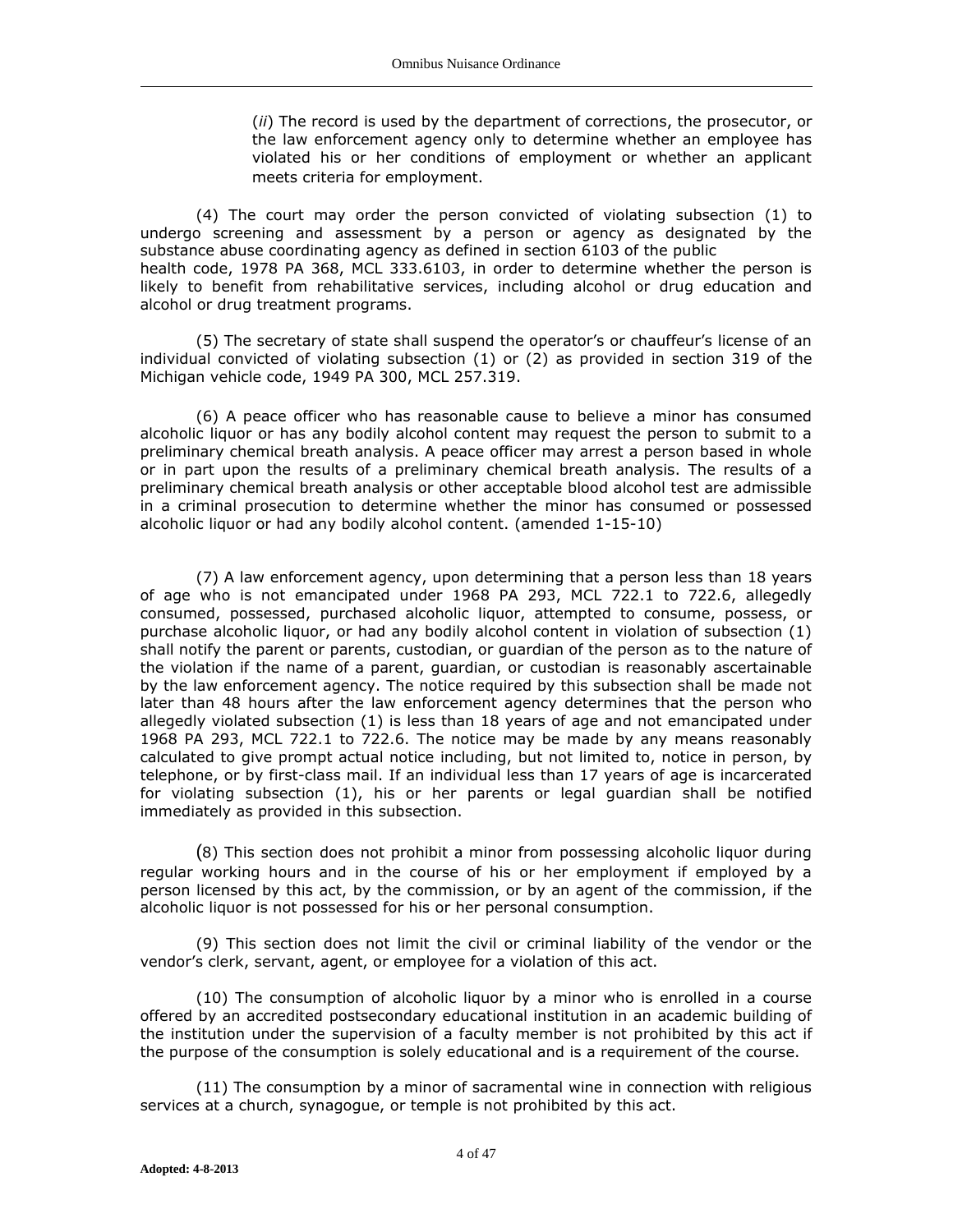(12) Subsection (1) does not apply to a minor who participates in either or both of the following:

(a) An undercover operation in which the minor purchases or receives alcoholic liquor under the direction of the person's employer and with the prior approval of the local prosecutor's office as part of an employer-sponsored internal enforcement action.

(b) An undercover operation in which the minor purchases or receives alcoholic liquor under the direction of the state police, the commission, or a local police agency as part of an enforcement action unless the initial or contemporaneous purchase or receipt of alcoholic liquor by the minor was not under the direction of the state police, the commission, or the local police agency and was not part of the undercover operation.

(13) The state police, the commission, or a local police agency shall not recruit or attempt to recruit a minor for participation in an undercover operation at the scene of a violation of subsection (1), section 801(2), or section 701(1).

(14) In a criminal prosecution for the violation of subsection (1) concerning a minor having any bodily alcohol content, it is an affirmative defense that the minor consumed the alcoholic liquor in a venue or location where that consumption is legal.

(15) As used in this section, "any bodily alcohol content" means either of the following:

(a) An alcohol content of 0.02 grams or more per 100 milliliters of blood, per 210 liters of breath, or per 67 milliliters of urine.

(b) Any presence of alcohol within a person's body resulting from the consumption of alcoholic liquor, other than consumption of alcoholic liquor as a part of a generally recognized religious service or ceremony.

### **A. House Party**

1. That the use of alcoholic beverages and controlled substances by persons under 21 years of age, though prohibited by state law, continues to occur within the Township.

2. That consumption of alcoholic beverages and controlled substances by persons under 21 years of age can and does result in injuries to property and persons because of motor vehicle accidents and other incidents.

3. The provision of penalties against adults who provide facilities and/or opportunities allowing or encouraging persons under 21 years of age to consume alcoholic beverages or controlled substances will assist the Township in reducing the occurrence of injuries, therefore:

> a) Any adult having control over any residence or premises who allows a house party to occur at such residence or premises shall be guilty of a misdemeanor.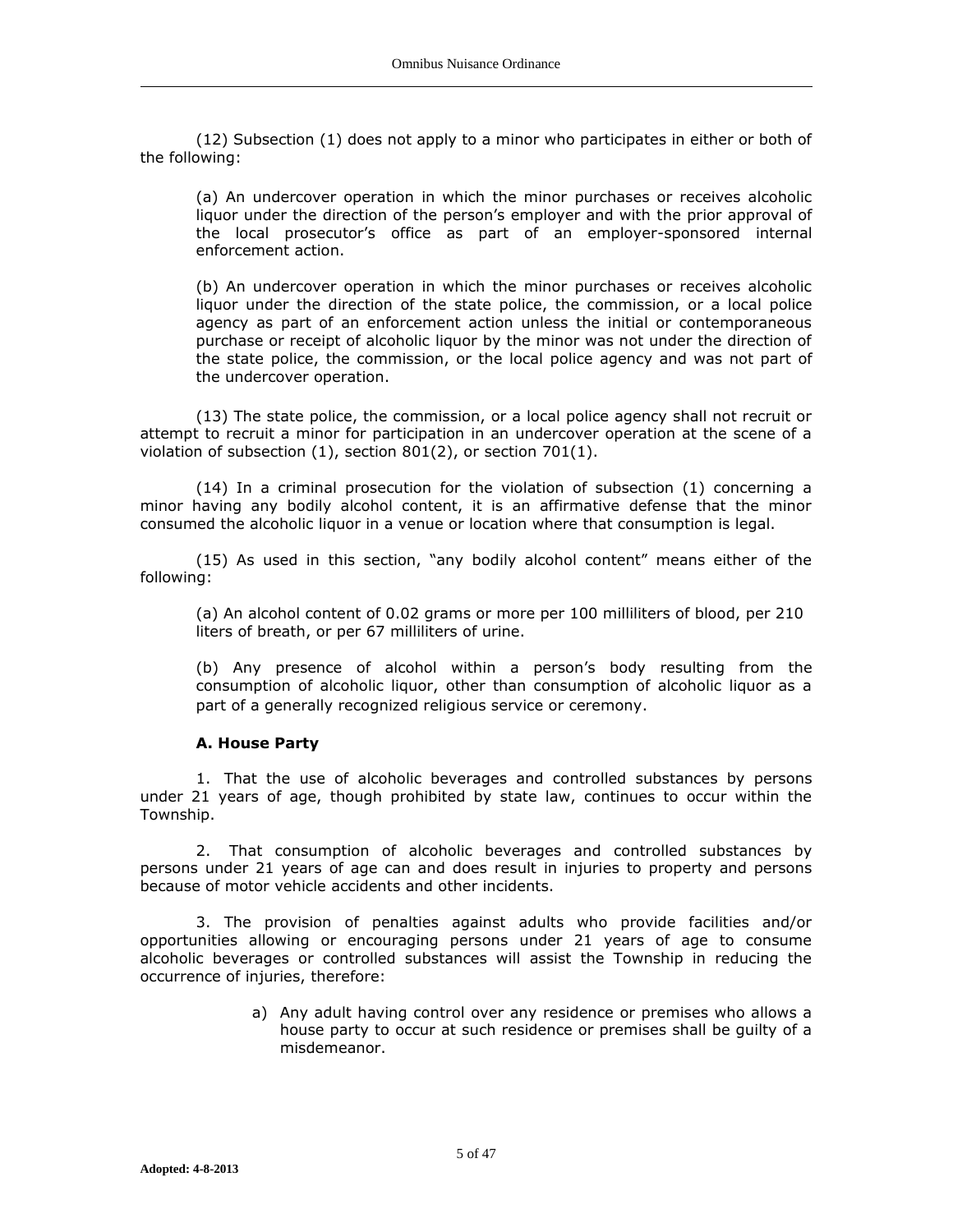- b) When the adult knows or reasonably should know that alcoholic beverages or controlled substances are possessed or being consumed by persons under 21 years of age at the residence or premises.
- c) Such adult fails to take steps reasonably calculated to prevent such possession or consumption of the alcoholic beverage or controlled substance by such person under 21 years of age.
- 4. Definitions:
- (a) **Adult** means a person 17 years of age or older.
- (b) **Alcoholic Beverage/Liquor** -- means any spirituous, vinous, malt, or fermented liquor, liquids and compounds, whether or not medicated, proprietary, patented, and by whatever name called, containing 1/2 of 1% or more of alcohol by volume which are fit for use for beverage purposes as defined and classified by the commission according to alcoholic content as belonging to 1 of the varieties defined in Michigan Compiled Laws, Section 436.1105.
- (c) **Control** means any form of regulation or dominion including a possessory right.
- (d) **Controlled Substance** -- means any drug, substance or immediate precursor enumerated in sections 7210 – 7220, 1978 PA 368, as amended, commonly known as the Public Health Code.
- (e) **House Party** means a social gathering of persons at the residence or premises where such persons are not the owner or those with rights of possession or their immediate family members although the owner(s) or persons with right of possession may also be present.
- (f) **Residence or Premises** means a motel room, hotel room, home, apartment, condominium, or other dwelling unit, including the curtilage of such dwelling unit, or a hall, meeting room, outbuildings, or other place of assembly, whether occupied on a temporary or permanent basis, whether occupied as a dwelling or specifically for social functions and whether owned, leased, rented or used with or without compensation.

5. The provisions of this section shall not apply to legally protected religious observances or legally protected educational activities.

### **B. Persons less than 21 years of age transporting alcoholic liquor in motor vehicle**

A person less than 21 years of age shall not knowingly transport or possesses alcoholic liquor in a motor vehicle as an operator or occupant unless the person is employed by a licensee under the Michigan liquor control code of 1998, 1998 PA 58, , a common carrier designated by the liquor control commission under the Michigan liquor control code of 1998, 1998 PA 58, the liquor control commission, or an agent of the liquor control commission and is transporting or having the alcoholic liquor in a motor vehicle under the person's control during regular working hours and in the course of the person's employment. This section does not prevent a person less than 21 years of age from knowingly transporting alcoholic liquor in a motor vehicle if a person at least 21 years of age is present inside the motor vehicle.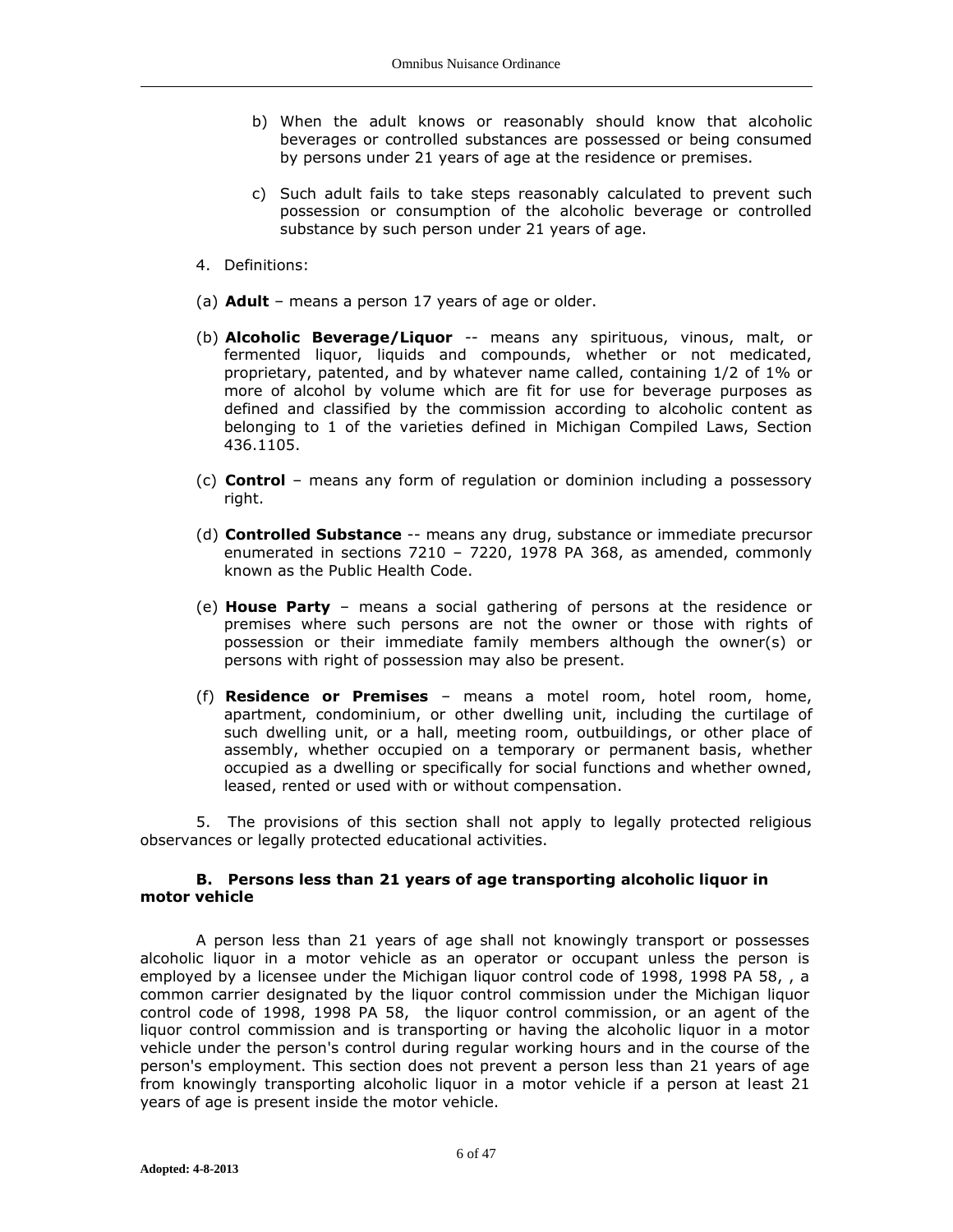# **C**. **Children in places where liquor is sold; local ordinances**

A minor child under 17 years of age shall not be permitted to remain in a dance hall, saloon, barroom or any place where spirituous or intoxicating liquor, wine or beer, or any beverage, liquor or liquors containing spirituous or intoxicating liquor, beer or malt liquor is sold, given away or furnished for a beverage, unless the minor is accompanied by parent or guardian. A proprietor, keeper or manager of any such place who permits a minor child to remain in any such place, and a person who encourages or induces in any way the minor child to enter the place or to remain therein shall be deemed guilty of a misdemeanor. This section shall not prevent a township, village or city from establishing, by ordinance, regulations more stringent than the provisions of this act relative to the attendance of a minor at theaters, movie houses, bowling or billiard halls and dance halls. This section shall not prevent a township, village or city from establishing, by ordinance, regulations permitting the attendance of minor children at dances where no spirituous or intoxicating liquor, beer or malt liquor is sold, given away or consumed in the dance area.

# **D**. **Prohibition of sales to minors**

Alcoholic liquor shall not be sold or furnished to a minor. No person shall knowingly sell or furnish alcoholic liquor to a minor, or fails to make diligent inquiry as to whether the person is a minor.

## **E. Sales to minors, allowing possession or consumption on premises by minors; suspension or revocation of license or assessment of administrative fine**

(1) If a retail licensee or a retail licensee's clerk, agent, or employee violates this act by selling or furnishing alcoholic liquor to a minor, or by allowing a minor to consume alcoholic liquor or possess alcoholic liquor for personal consumption on the licensed premises, and if the enforcing agency involved in the prosecution of the violation is the state police or a local police agency, the commission shall not take any action under section 903 to suspend or revoke the licensee's license or assess an administrative fine against the licensee unless all of the following occur, if applicable:

- (a) Enforcement action is taken against the minor who purchased, consumed, or received the alcoholic liquor from the retail licensee or the retail licensee's clerk, agent, or employee.
- (b) Enforcement action is taken under section 701 against the person 21 years of age or older that is not the retail licensee or the retail licensee's clerk, agent, or employee but who sold or furnished the alcoholic liquor to the minor.
- (c) Enforcement action is taken under section 701 against the retail licensee's clerk, agent, or employee.

(2) Subsection (1) does not apply if the enforcing agent involved in the prosecution is a commission inspector rather than a police agency.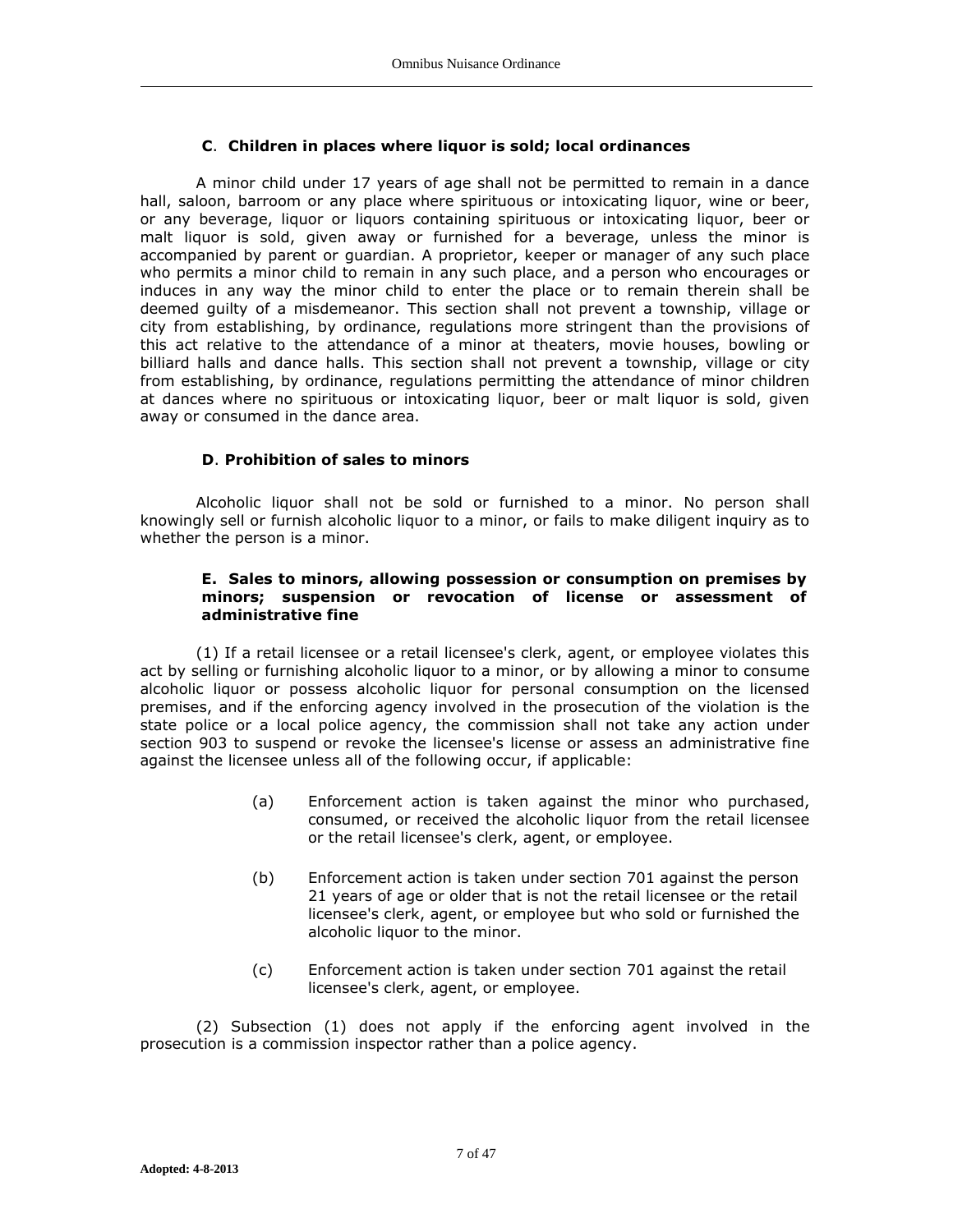(3) Subsection  $(1)(a)$  does not apply if the prosecution of the violation is the result of an undercover operation in which the minor who purchased, consumed, or received the alcoholic liquor acted under the direction of the state police or a local police agency as part of the enforcement action and such enforcement action is otherwise in compliance with section  $701(4)$ ,  $(5)$ , and  $(6)$ .

#### **SECTION 5 – ANIMAL CRUELTY**

No person shall overdrive, overload, drive when overloaded, overwork, torture, torment, deprive of necessary sustenance, cruelly beat, mutilate, or cruelly kill, or cause to be so overdriven, overloaded, driven when overloaded, overworked, tortured, tormented, deprived of necessary sustenance, cruelly beaten, mutilated, or cruelly killed, any animal, and having the charge of custody of any animal, either as owner or otherwise, inflict necessary cruelty upon the same, or willfully fail to provide the same with proper food, drink, shelter, or protection from the weather. The cropping of dogs ears shall be considered to be mutilation or cruelty to an animal within the meaning of this ordinance, unless such cropping is performed by a registered veterinary surgeon, while the dog is under an anesthetic.

### **SECTION 6 -- ARSON**

#### **A. Arson -- Burning of personal property**

No person shall willfully and maliciously burn any personal property owned by himself or herself or another person.

#### **B. Arson -- Willfully and maliciously setting fire**

No person shall, with intent to burn, in any manner, use, arrange, place, devise, or distribute any inflammable, combustible, or explosive material, liquid, or substance or any device in or near a building or property with intent to willfully and maliciously set fire to or burn the building or property, or aid, counsel, induce, persuade, or procure another to do such act or acts.

#### **SECTION 7 – ASSAULT AND BATTERY**

#### **A. Domestic Assault -- Assault and/or assault and battery**

(1) Except as otherwise provided in this section, a person who assaults or assaults and batters and individual, if no other punishment is prescribed by law, is guilty of a misdemeanor punishable by imprisonment for not more than 93 days or a fine of not more than \$500.00, or both.

(2) Except as provided in subsection (3) or (4), an individual who assaults or assaults and batters his or her spouse or former spouse, an individual with whom he or she has had a dating relationship, an individual with whom he or she has had a child in common, or a resident or former resident of his or her household, is guilty of a misdemeanor punishable by imprisonment for not more than 93 days or a fine of not more than \$500.00, or both.

(3) An individual who commits an assault or an assault and battery in violation of subsection (2), and who has previously been convicted of assaulting or assaulting and battering his or her spouse or former spouse, an individual with whom he or she has or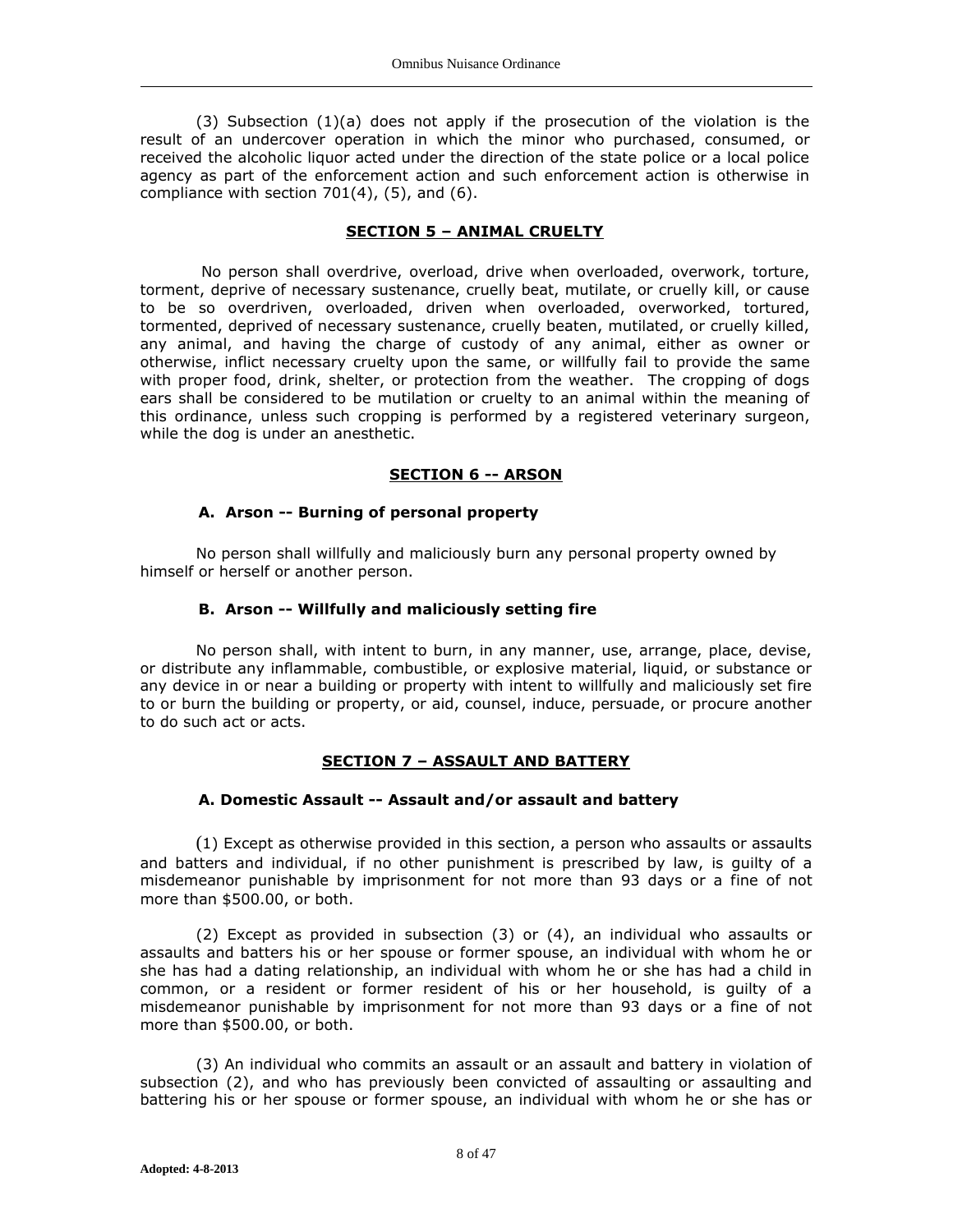has had a dating relationship, an individual with whom he or she has had a child in common, or a resident or former resident of his or her household, under any of the following, may be punished by imprisonment for not more than 1 year or a fine of not more than \$1,000.00, or both:

- (a) This section or an ordinance of a political subdivision of this state substantially corresponding to this section.
- (b) MCLA Section 750.81a, 750.82, 750.83, 750.84 or 750.86.
- (c) A law of another state or an ordinance of a political subdivision of another state substantially corresponding to this Section or MCLA Section 750.81a, 750.82, 750.83, 750.84, or 750.86.

(4) An individual who commits an assault or an assault and battery in violation of subsection (2), and who has 2 or more previous convictions for assaulting or assaulting and battering his or her spouse or former spouse, an individual with whom he or she has or has had a dating relationship, an individual with whom he or she has had a child in common, or a resident or former resident of his or her household, under any of the following, is guilty of a felony punishable by imprisonment for not more than 2 years or a fine of not more than \$2,500.00, or both:

- (a) This section or an ordinance of a political subdivision of this state substantially corresponding to this section.
- (b) MCLA Section 750.81a, 750.82, 750.83, 750.84 or 750.86.
- (c) A law of another state or an ordinance of a political subdivision of another state substantially corresponding to this section or MCLA Section 750.81a, 750.82, 750.83, 750.84, or 750.86.

**B. Definitions:** As used in this section **"dating relationship"** means frequent, intimate associations primarily characterized by the expectation of affectionate involvement. This term does not include a casual relationship or an ordinary fraternization between 2 individuals in a business or social context.

# **C. Non-Domestic -- Assault and/or Assault and Battery**

- 1. **Assault --** No person shall cause another person to be reasonably fearful of an immediate battery.
- 2. **Battery --** No person shall touch another person (or something closely connected to that person) in a forceful, violent, or offensive manner which is intended by that person, and against the other persons will.

**EXEMPTIONS :** This section does not apply to an individual using necessary reasonable physical force in compliance with section 1312 of the revised school code, 1976 PA 451, MCL 380.1312.

# **SECTION 8 – B.B. GUN AND AIR GUN**

(752.891) **-- Possession or use of B.B. handgun by person under 18 years of age**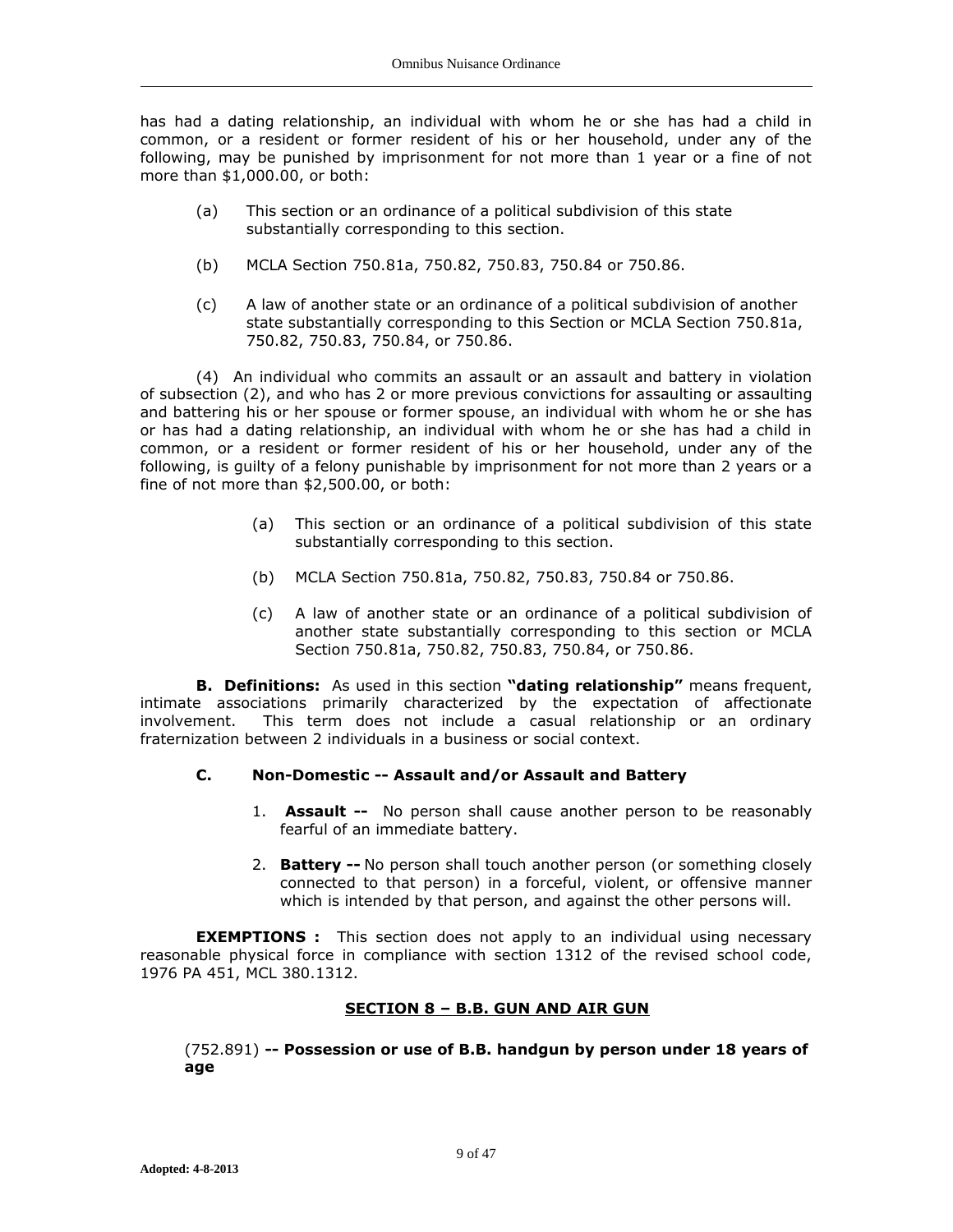No person under 18 years of age shall use or possess any handgun designed and manufactured exclusively for propelling BB's not exceeding .177 caliber by means of spring, gas or air, outside the curtilage of his domicile unless he is accompanied by a person over 18 years of age.

No person shall recklessly, needlessly, willfully or wantonly use, carry, handle, point or discharge any B.B. gun or air gun in the direction of another person, any real or personal property, domestic animal or pet.

#### **SECTION 9 -- BEGGING OR PANHANDLING**

It shall be unlawful to go about from person to person or from place to place, soliciting contributions for oneself or others; provided, however, that soliciting of charitable contributions pursuant to a permit issued by the Township Building Department is not prohibited.

#### **SECTION 10 – BREAKING AND ENTERING**

#### **A. Opening or attempting to open receptacle maintained for payment for merchandise or services by public; obtaining or attempting to obtain money or thing of value deposited in receptacle**

No person shall maliciously and willfully, by and with the aid and use of any key, instrument, device, or explosive, blows or attempts to blow, or forces or attempts to force an entrance into any coin box, depository box, or other receptacle established and maintained for the convenience of the public, or of any person or persons, in making payment for any article of merchandise or service, wherein is contained any money or thing of value, or extracts or obtains, or attempts to extract or obtain, therefrom any such money or thing of value so deposited or contained therein.

#### **B. Breaking and entering or entering without breaking; buildings, tents, boats, railroad cars; entering public buildings when expressly denied**

(1) No person shall break and enter or enter without breaking, any dwelling, house, tent, hotel, office, store, shop, warehouse, barn, granary, factory or other building, boat, ship, railroad car or structure used or kept for public or private use, or any private apartment therein, or any cottage, clubhouse, boat house, hunting or fishing lodge, garage or the out-buildings belonging thereto, any ice shanty with a value of \$100.00 or more, or any other structure, whether occupied or unoccupied, without first obtaining permission to enter from the owner or occupant, agent, or person having immediate control thereof.

(2) Subsection (1) does not apply to entering without breaking, any place which at the time of the entry was open to the public, unless the entry was expressly denied. Subsection (1) does not apply if the breaking and entering or entering without breaking was committed by a peace officer or an individual under the peace officer's direction in the lawful performance of his or her duties as a peace officer.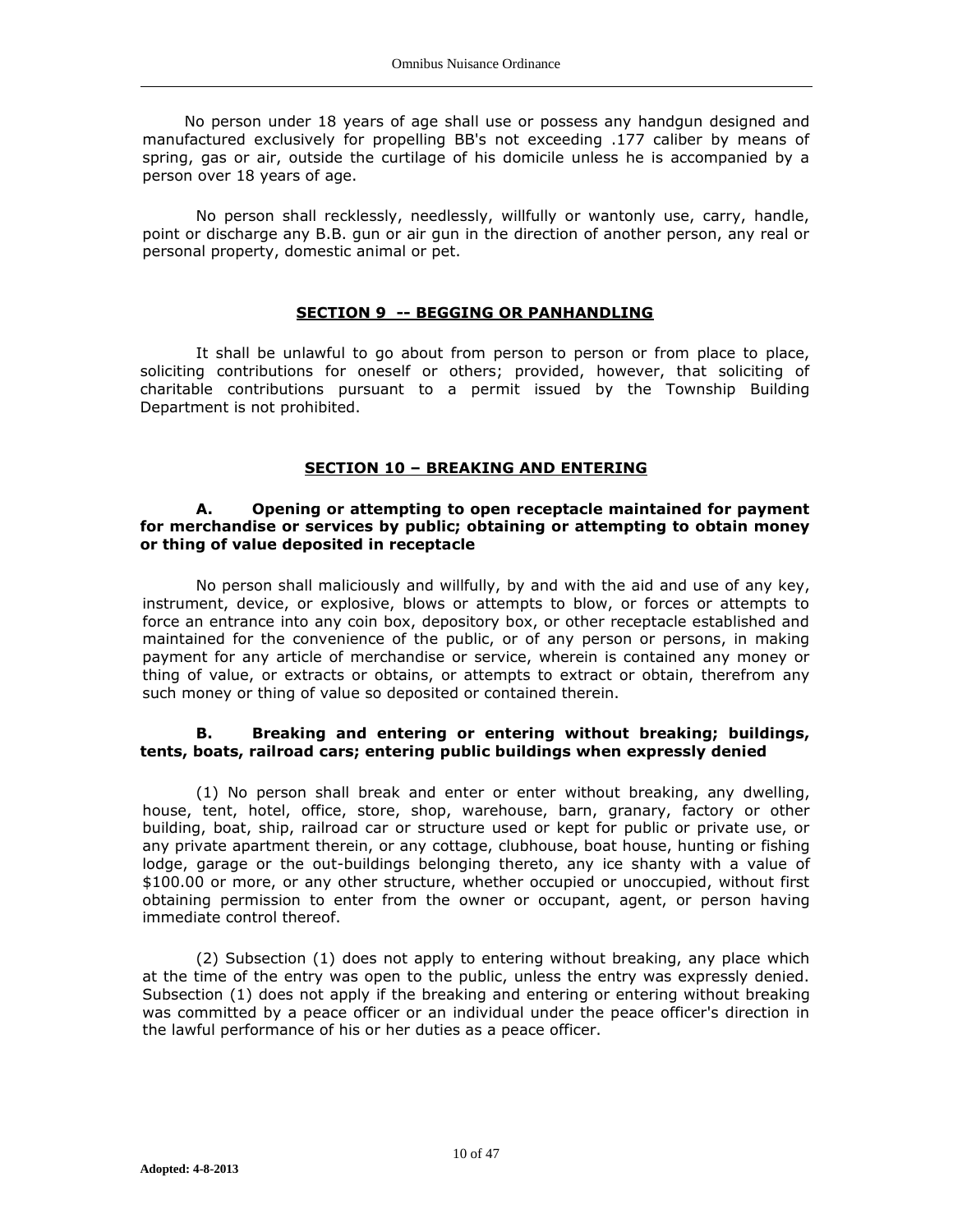# **SECTION 11 – CHECKS**

## **A. Drawing checks upon bank without any bank account**

(1) A person shall not, with intent to defraud, make, draw, utter, or deliver any check, draft, or order for the payment of money, to apply on an account or otherwise, upon any bank or other depository, if at the time of making, drawing, uttering, or delivering the check, draft, or order he or she does not have an account in or credit with the bank or other depository for the payment of the check, draft, or order upon presentation.

(2) A person shall not, with intent to defraud, make, draw, utter, or deliver, within a period of not more than 10 days, 3 or more checks, drafts, or orders for the payment of money, to apply on account or otherwise, upon any bank or other depository, knowing at the time of making, drawing, uttering, or delivering each of the checks, drafts, or orders that the maker or drawer does not have sufficient funds or credit with the bank or other depository for the payment of the check, draft, or order in full upon its presentation.

## **B. Drawing on insufficient funds**

(1) A person shall not make, draw, utter, or deliver any check, draft, or order for the payment of money, to apply on account or otherwise, upon any bank or other depository with intent to defraud and knowing at the time of the making, drawing, uttering, or delivering that the maker or drawer does not have sufficient funds in or credit with the bank or other depository to pay the check, draft, or order in full upon its presentation.

(2) A person shall not make, draw, utter, or deliver any check, draft, or order for the payment of money, to apply on account or otherwise, upon any bank or other depository with intent to defraud if the person does not have sufficient funds for the payment of the check, draft, or order when presentation for payment is made to the drawee. This subsection does not apply if the lack of funds is due to garnishment, attachment, levy, or other lawful cause and that fact was not known to the person when the person made, drew, uttered, or delivered the check, draft, or order.

### **C. Forgery** -- **False, forged, altered, or counterfeit record, deed, check, etc.; uttering and publishing; invalid real estate document, document and court order, registration.**

(1) A person shall not utter and publish as true a false, forged, altered, or counterfeit record, deed, instrument, or other writing knowing it to be false, altered, forged, or counterfeit with intent to injure or defraud any person.

(2) A person shall not utter and publish as true any false, forged, altered, or counterfeit financial transaction device, with the intent to injure or defraud any person.

## **SECTION 12 – CHEMICAL AGENTS**

**A. Introduction of chemical agent into respiratory or circulatory system -** No person shall, for the purpose of causing condition of intoxication, euphoria, excitement, exhilaration, stupefaction or dulling of the senses or nervous system, intentionally smell or inhale the fumes of any chemical agent or intentionally drink, eat or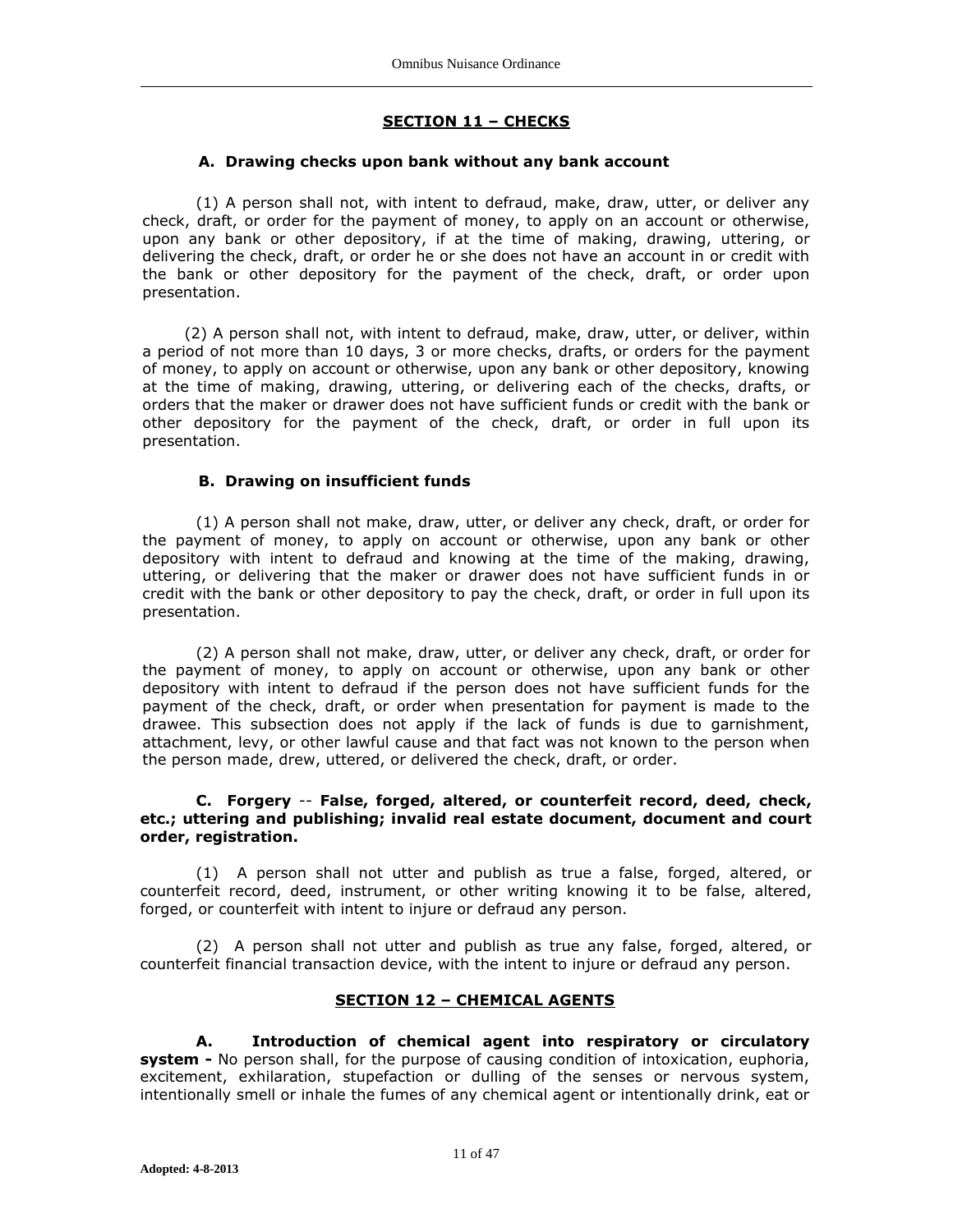otherwise introduce any chemical agent into his respiratory or circulatory system. This shall not prohibit the inhalation of any anesthesia for medical or dental purposes.

**B. Chemical Agent for Sale --** Any person who offers for public sale any chemical agent, i.e., model airplane glue, etc., shall first require proof that the purchaser is 17 years of age or older and shall require identification in the nature of a driver's license or other valid proof of age.

**C. Records of Seller of Chemical Agent** – Any person who offers for public sale any model airplane glue shall be required to maintain a permanent record, recording the name and address of the purchaser and the date, time, substance and quantity sold to any purchaser of a chemical agent. Such record shall be available for inspection by any legitimate police officer at any reasonable time for a period of at least six months.

**D. Display or Storage of Chemical Agents by Seller** – The chemical agents described herein shall not be displayed or stored in a manner to allow the purchase of same without a request therefore being made of the vendor by the vendee.

**E. Definition --** As used in this ordinance, "chemical agent" means any substance containing a toxic chemical or organic solvent or both, having the property of releasing toxic vapors. The term includes, but is not limited to, glue, acetone, toluene, carbon tetrachloride, hydrocarbons and hydrocarbon derivatives.

# **SECTION 13 – CHILDREN**

## **A. Contributing to neglect or delinquency of children**

Any person who shall by any act, or by any word, encourage, contribute toward, cause or tend to cause any minor child under the age of 17 years to become neglected or delinquent so as to come or tend to come under the jurisdiction of the juvenile division of the probate court, as defined in section 2 of chapter 12a of Act No. 288 of the Public Acts of 1939, as added by Act No. 54 of the Public Acts of the First Extra Session of 194, and any amendments thereto, whether or not such child shall in fact be adjudicated a ward of the probate court, shall be guilty of a misdemeanor.

### **B. Aiding or abetting minors to violate order of court; concealing or harboring runaways**

No person shall knowingly and willfully aid or abet a child under the age of 17 years to violate an order of a juvenile court or knowingly and willfully conceal or harbor juvenile runaways who have taken flight from the custody of the court, their parents or legal guardian.

# **SECTION 14 – CONTRACTOR - UNLICENSED**

No person shall engage in or attempt to engage in the practice of the occupation of residential builder, or residential maintenance and alteration contractor who is not licensed to do so.

## **A. Definitions as used in this section:**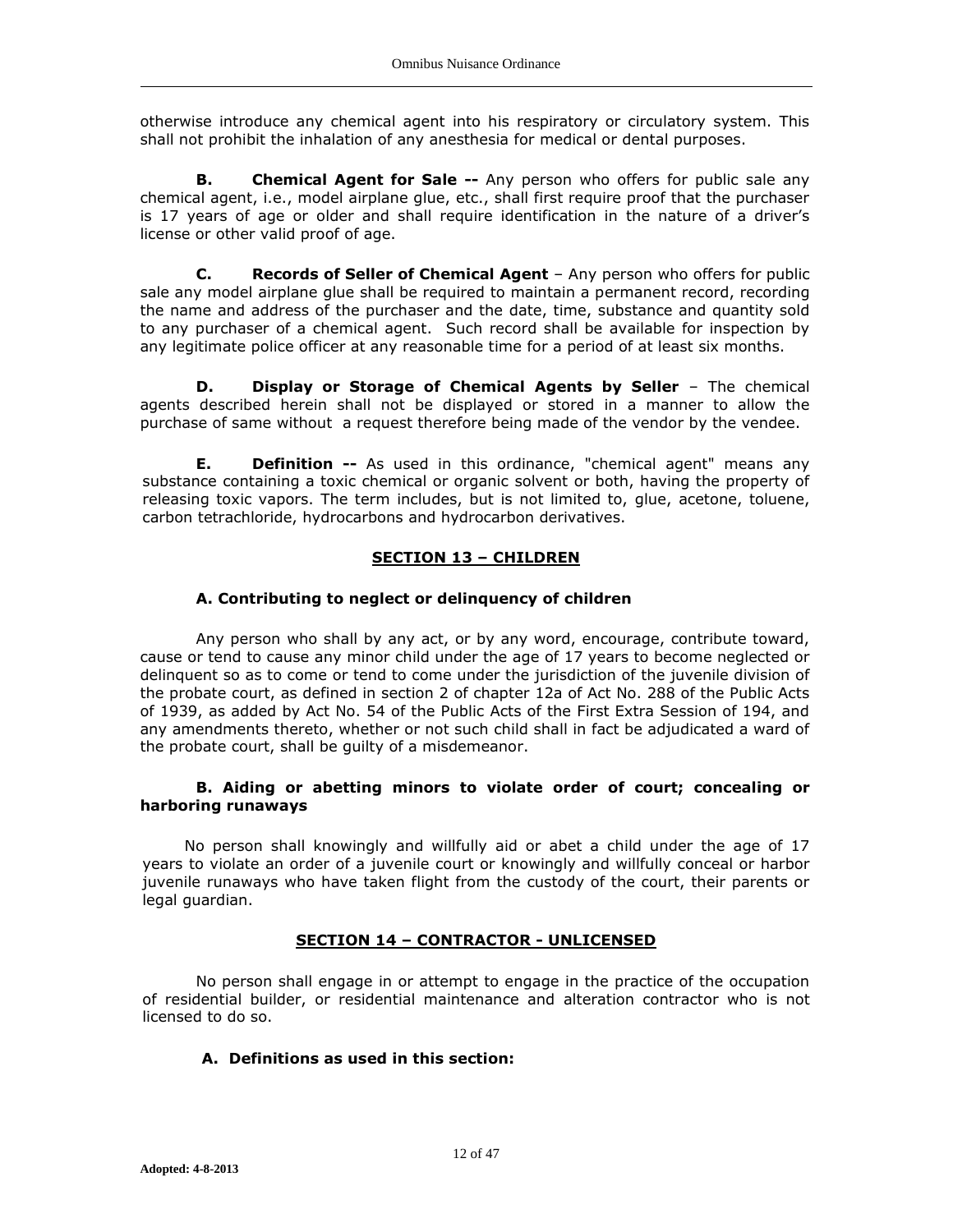(i) **"Residential builder"** means a person engaged in the construction of a residential structure or a combination residential and commercial structure who, for a fixed sum, price, fee, percentage, valuable consideration, or other compensation, other than wages for personal labor only, undertakes with another or offers to undertake or purports to have the capacity to undertake with another for the erection, construction, replacement, repair, alteration, or an addition to, subtraction from, improvement, wrecking of, or demolition of, a residential structure or combination residential and commercial structure; a person who manufactures, assembles, constructs, deals in, or distributes a residential or combination residential and commercial structure which is prefabricated, preassembled, precut, packaged, or shell housing; or a person who erects a residential structure or combination residential and commercial structure except for the person's own use and occupancy on the person's property.

(ii) **"Residential maintenance and alteration contractor"** means a person who, for a fixed sum, price, fee, percentage, valuable consideration, or other compensation, other than wages for personal labor only, undertakes with another for the repair, alteration, or an addition to, subtraction from, improvement of, wrecking of, or demolition of a residential structure or combination residential and commercial structure, or building of a garage, or laying of concrete on residential property, or who engages in the purchase, substantial rehabilitation or improvement, and resale of a residential structure.

(iii) **"Residential structure"** means a premises used or intended to be used for a residence purpose and related facilities appurtenant to the premises, used or intended to be used, as an adjunct of residential occupancy.

# **SECTION 15 – CONTROLLED SUBSTANCES**

# **A. Controlled Substance – Drugs – Obtaining by False Name**

No person shall obtain or attempt to obtain a prescription drug by giving a false name to a pharmacist or other authorized seller, prescriber, or dispenser.

### **B. Controlled Substance – Drugs – Obtaining by False Representation**

Obtains or attempts to obtain a prescription drug by falsely representing that he or she is a lawful prescriber, dispenser, or licensee, or acting on behalf of a lawful prescriber, dispenser, or licensee.

# **C. Controlled Substance – Drugs – Possession Forged Prescription**

No personal shall falsely make, utter, publish, pass, alter, or forge a prescription.

No person shall knowingly possess a false, forged, or altered prescription.

No person shall knowingly attempt to obtain, obtain, or possess a drug by means of a prescription for other than a legitimate therapeutic purpose, or as a result of a false, forged, or altered prescription.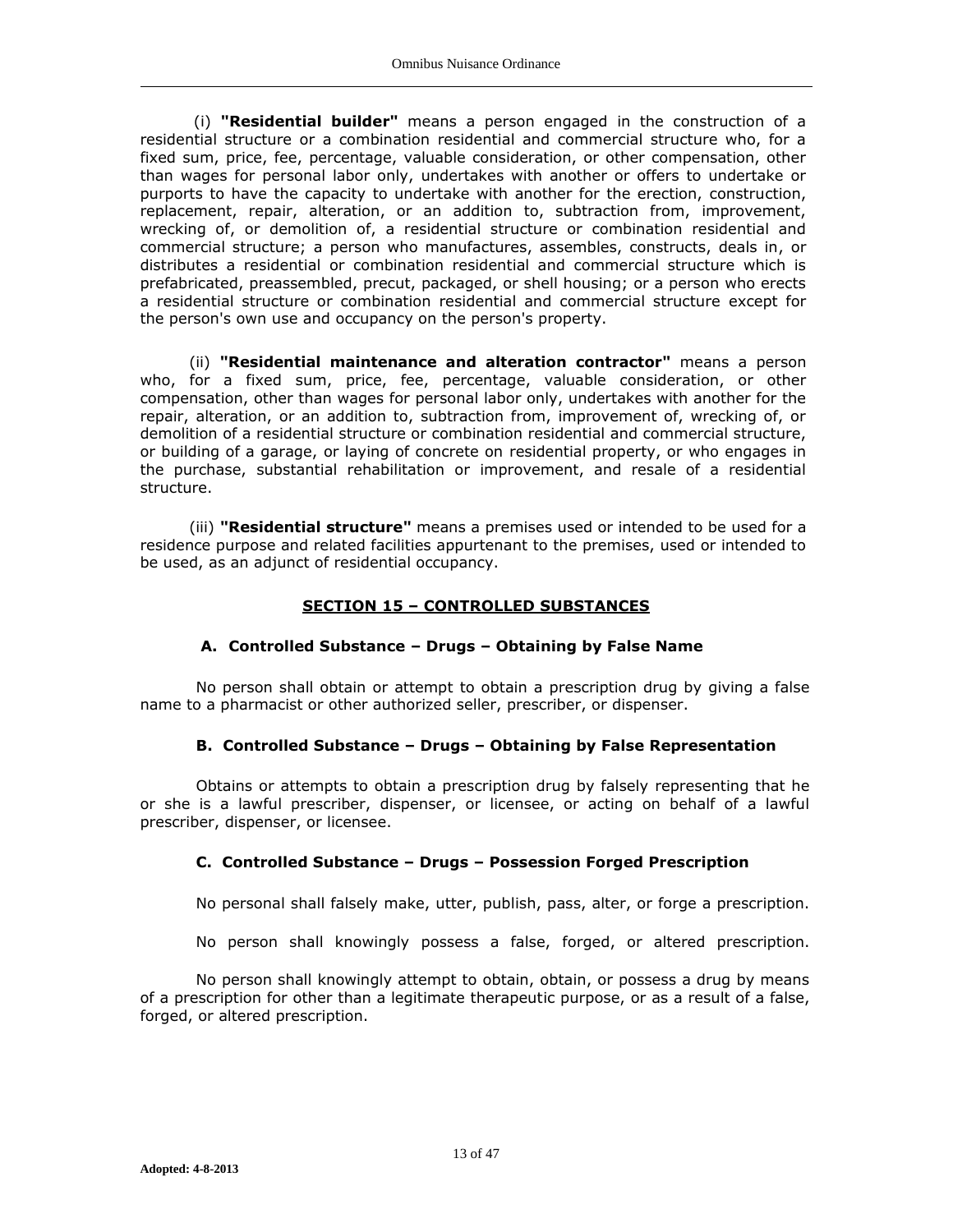## **D. Controlled Substance – Drugs – Possession for Purpose of Dispensing**

No person shall possess or control for the purpose of resale, or sell, offer to sell, dispense, or give away, a drug, pharmaceutical preparation, or chemical that has been dispensed on prescription and has left the control of a pharmacist.

No person shall possess or control for the purpose of resale, or sell, offer to sell, dispense, or give away, a drug, pharmaceutical preparation, or chemical that has been damaged by heat, smoke, fire, water, or other cause and is unfit for human or animal use.

No person shall prepare or permit the preparation of a prescription drug, except as delegated by a pharmacist.

No person shall sell a drug in bulk or in an open package at auction, unless the sale has been approved in accordance with rules of the board.

# **E. Distribution without renumeration (Marijuana)**

No person shall distribute marijuana.

## **F. Possession of controlled substance, controlled substance analogue; m***arijuana***, or prescription form**

A person shall not knowingly or intentionally possess a controlled substance, a controlled substance analogue, or a prescription form unless the controlled substance, controlled substance analogue, or prescription form was obtained directly from, or pursuant to, a valid prescription or order of a practitioner while acting in the course of the practitioner's professional practice.

## **G. Use of controlled substance or controlled substance analogue;**  *marijuana*

(1) A person shall not use a controlled substance or controlled substance analogue unless the substance was obtained directly from, or pursuant to, a valid prescription or order of a practitioner while acting in the course of the practitioner's professional professional professional professional professional professional professional professional professional professional professional professional professional professional professional professional professional p

### **H. Unlawful manufacture, delivery, or possession with intent to deliver; unlawful dispensing, prescription, or administration**

No person shall manufacture, create, deliver, or possess with intent to manufacture, create, or deliver a controlled substance, a prescription form, or a counterfeit prescription form. A practitioner licensed by the administrator under this article shall not dispense, prescribe, or administer a controlled substance for other than legitimate and professionally recognized therapeutic or scientific purposes or outside the scope of practice of the practitioner, licensee, or applicant.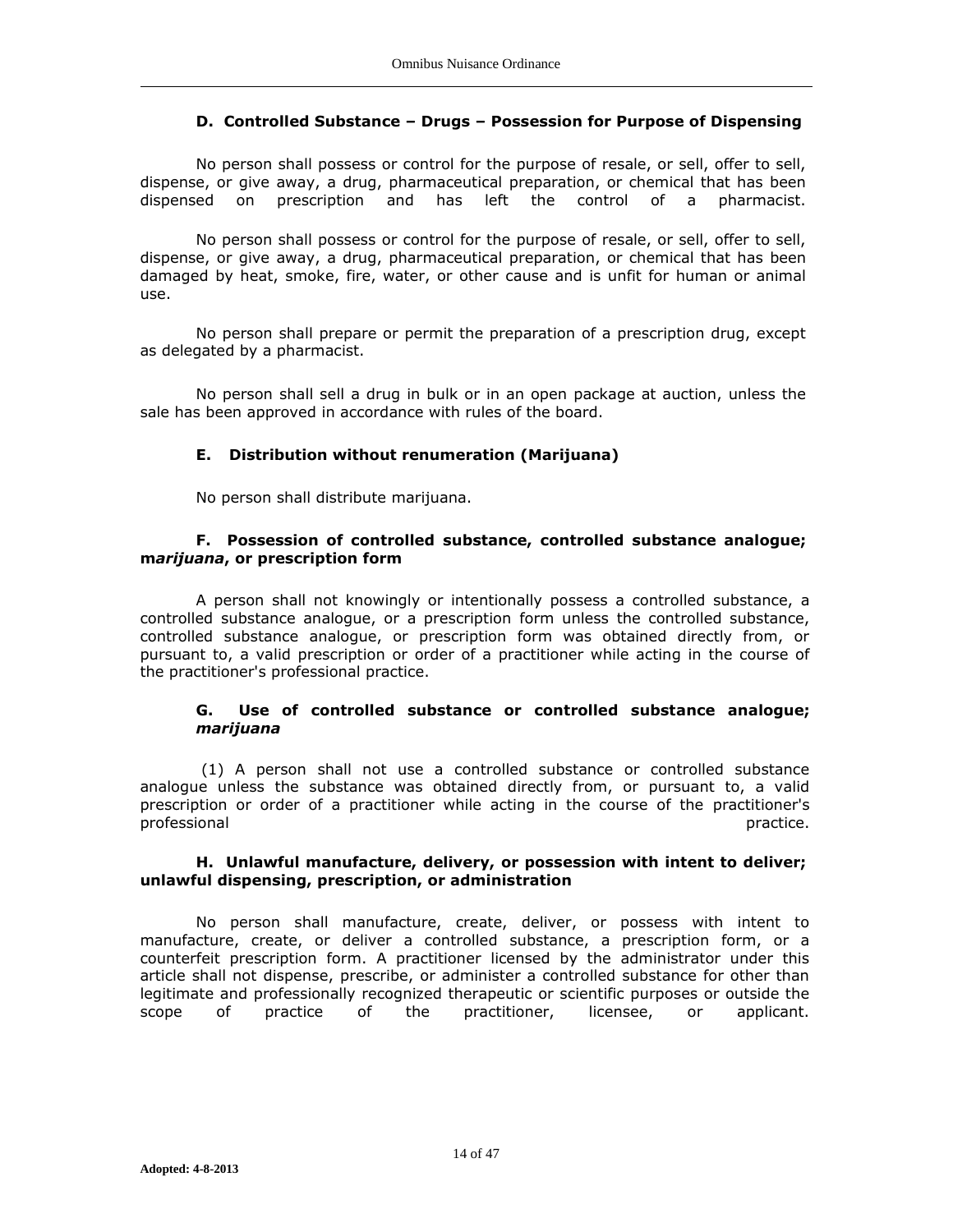### **I.** *DRUG PARAPHERNALIA***, possession, sale or offering for sale for specific use prohibited**

(1) No person shall possess, sell or offer for sale drug paraphernalia, knowing that the drug paraphernalia will be used to plant, propagate, cultivate, grow, harvest, manufacture, compound, convert, produce, process, prepare, test, analyze, pack, repack, store, contain, conceal, inject, ingest, inhale, or otherwise introduce into the human body a controlled substance.

a. **Exception:** The prohibition contained in this section shall not apply to manufacturers, wholesalers, jobbers, licensed medical technicians, technologists, nurses, hospitals, research teaching institutions, clinical laboratories, medical doctors, osteopathic physicians, dentists, chiropodists, veterinarians, pharmacists or embalmers in the normal, lawful course of their respective businesses or professions, nor to common carriers or warehousers of their employees engaged in the lawful transportation of such paraphernalia, nor to public officers or employees while engaged in the performance of their official duties, nor to persons suffering from diabetes, asthma, or any other medical condition requiring self injections.

(2) No person shall use, design or market paraphernalia for intended use with a controlled substance.

# **J. Transporting Or Possessing Usable Marihuana**

(1) A person shall not transport or possess usable marihuana as defined in section 26423 of the public health code, 1978 PA 368, MCL 333.26423, in or upon a motor vehicle or any self-propelled vehicle designed for land travel unless the usable marihuana is one or more of the following:

(a) Enclosed in a case that is carried in the trunk of the vehicle.

(b) Enclosed in a case that is not readily accessible from the interior of the vehicle, if the vehicle in which the person is traveling does not have a trunk.

### **K. Definitions:**

The following definitions shall apply to this ordinance:

(1) *Controlled Substance* means any drug, substance or immediate precursor enumerated in sections 7210 – 7220, 1978 PA 368, as amended, commonly known as the Public Health Code.

(2) *Deliver or Delivery* means the actual, constructive or attempted transfer from one person to another of marijuana or other controlled substance, whether or not there is any agency relationship, whether or not there is an exchange for money or any other thing of value.

*(3) Manufacture* means the preparation, compounding, conversion, planting, cultivating, growing, harvesting or processing of marijuana or other controlled substance either directly or indirectly by extraction and chemical synthesis, or by a combination of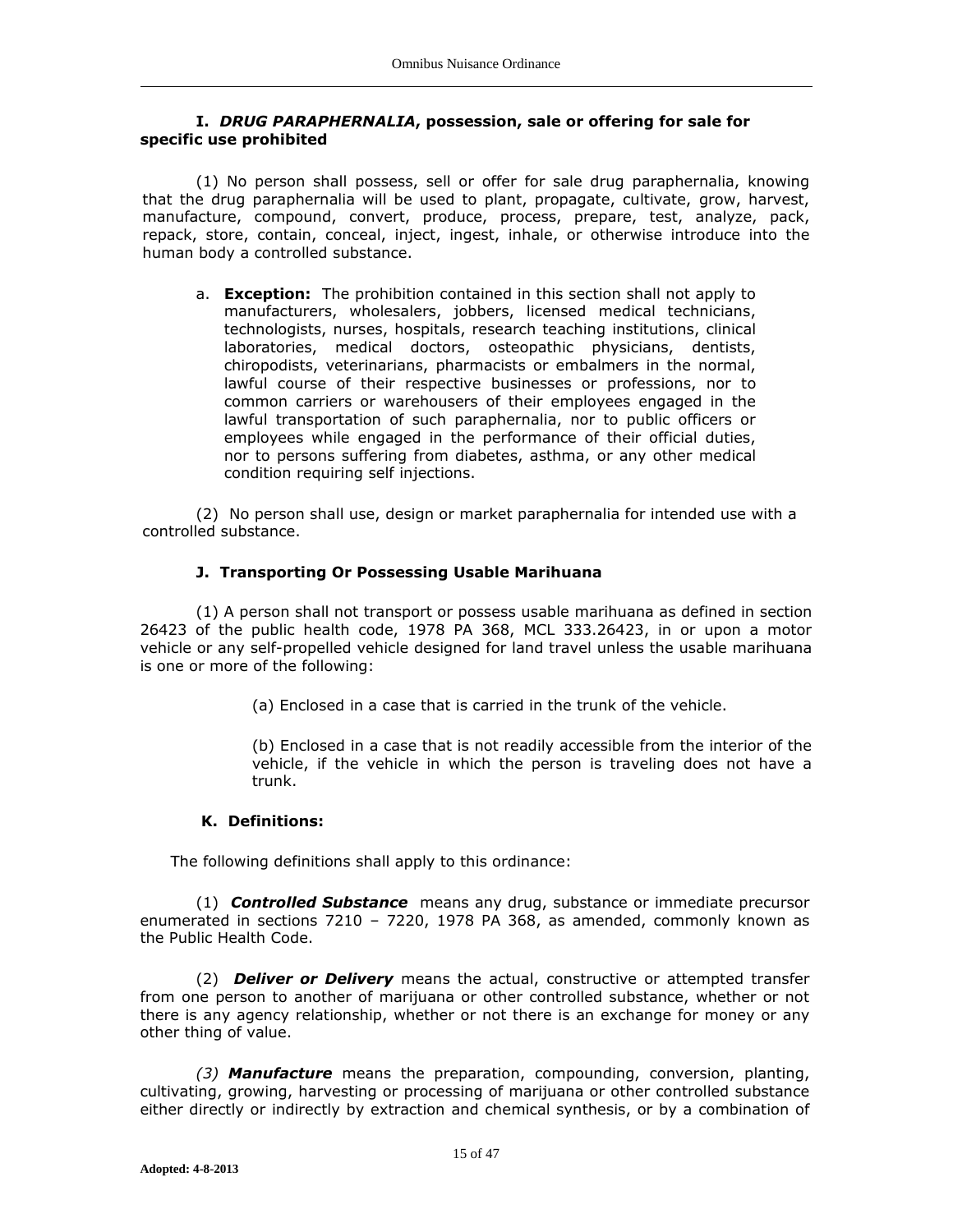extraction and chemical synthesis, and includes any packaging or repackaging of the substance.

(4) **Marihuana or Marijuana** means all parts of the plant Cannabis sativa L., growing or not; the seeds thereof; the resin extracted from any part of the plant; and every compound, manufacture, salt, derivative, mixture, or preparation of the plant or its seeds or resin. It does not include the mature stalks of the plant, fiber produced from the stalks, oil or cake made from the seeds of the plant, any other compound, manufacture, salt, derivative, mixture, or preparation of the mature stalks, except the resin extracted therefrom, fiber, oil or cake, or the sterilized seed of the plant which is incapable of germination.

*(5) Person* means any individual, corporation, government or governmental subdivision or agency, business trust, estate, trust, partnership or association.

(6) *Possession* means knowingly or intentionally to exercise dominion or control over a controlled substance with the following exceptions:

- a. Except as authorized by Act 368 of the Public Acts of 1978, known as the Public Health Code, being MCLA 333.1101 et. seq. and MSA 14.15(1101) et seq., it is unlawful for any person to manufacture, deliver, or possess with intent to deliver marijuana.
- b. Except as authorized by Act 368 of the Public Acts of 1978, known as the Public Health Code, being MCLA 333.1101 et. seq. and MSA 14.15(1101) et seq., it is unlawful for any person to possess marijuana.

(7) **Used, designed, marketed or intended for use with a controlled substance** means that at the time the drug paraphernalia is sold, displayed or otherwise dispensed, the drug paraphernalia either: was primarily designed, adapted or marketed because of its objective physical features, for use with a controlled substance; or was intended by the party selling or dispensing the same for use with a controlled substance.

# **SECTION 16 – CREDIT CARDS – FINANCIAL TRANSACTION DEVICE**

### **A. Credit Card – Use -- Delivery, circulation, or sale of wrongly held or obtained financial transaction device**

No person shall deliver, circulate, or sell a financial transaction device which was obtained or held by that person under circumstances such as a person who steals, knowingly takes, or knowingly removes a financial transaction device from the person or possession of a deviceholder, or who knowingly retains, knowingly possesses, knowingly secretes, or knowingly uses a financial transaction device without the consent of the deviceholder, or uses, permits, causes, or procures the financial transaction device to be used, delivered, circulated, or sold, knowing the device to have been obtained or held under circumstances such as a person who steals, knowingly takes, or knowingly removes a financial transaction device from the person or possession of a deviceholder, or who knowingly retains, knowingly possesses, knowingly secretes, or knowingly uses a financial transaction device without the consent of the deviceholder,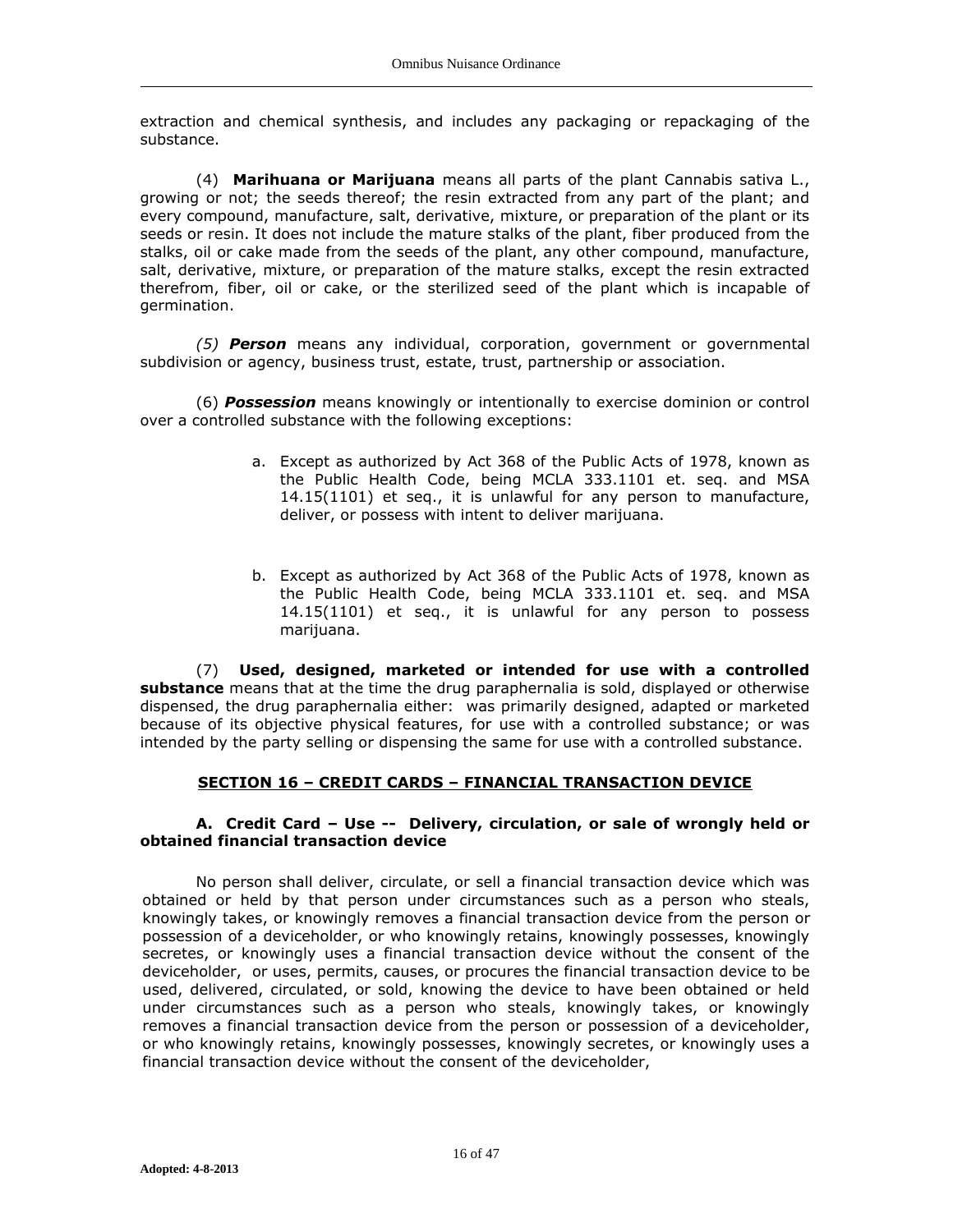### **B. Use of Revoked or canceled financial transaction devices, use with intent to defraud to obtain goods**

A person who, for the purpose of obtaining goods, property, services, or anything of value, knowingly and with intent to defraud uses 1 or more financial transaction devices that have been revoked or canceled by the issuer of the device or devices, as distinguished from expired, and has received notice of the revocation or cancellation.

## **SECTION 17 – DISORDERLY PERSON**

### **A. Disorderly person**

(1) A person shall be deemed a disorderly person if the person is any of the following:

> (a) A person of sufficient ability who refuses or neglects to support his or her family.

- (b) A common prostitute.
- (c) A window peeper.
- (d) A person who engages in an illegal occupation or business.

(e) A person who is intoxicated in a public place and who is either endangering directly the safety of another person or of property or is acting in a manner that causes a public disturbance.

(f) A person who is engaged in indecent or obscene conduct in a public place.

(g) A vagrant.

(h) A person found begging in a public place.

(i) A person found loitering in a house of ill fame or prostitution or place where prostitution or lewdness is practiced, encouraged, or allowed.

(j) A person who knowingly loiters in or about a place where an illegal occupation or business is being conducted.

(k) A person who loiters in or about a police station, police headquarters building, county jail, hospital, court building, or other public building or place for the purpose of soliciting employment of legal services or the services of sureties upon criminal recognizances.

(l) A person who is found jostling or roughly crowding people unnecessarily in a public place.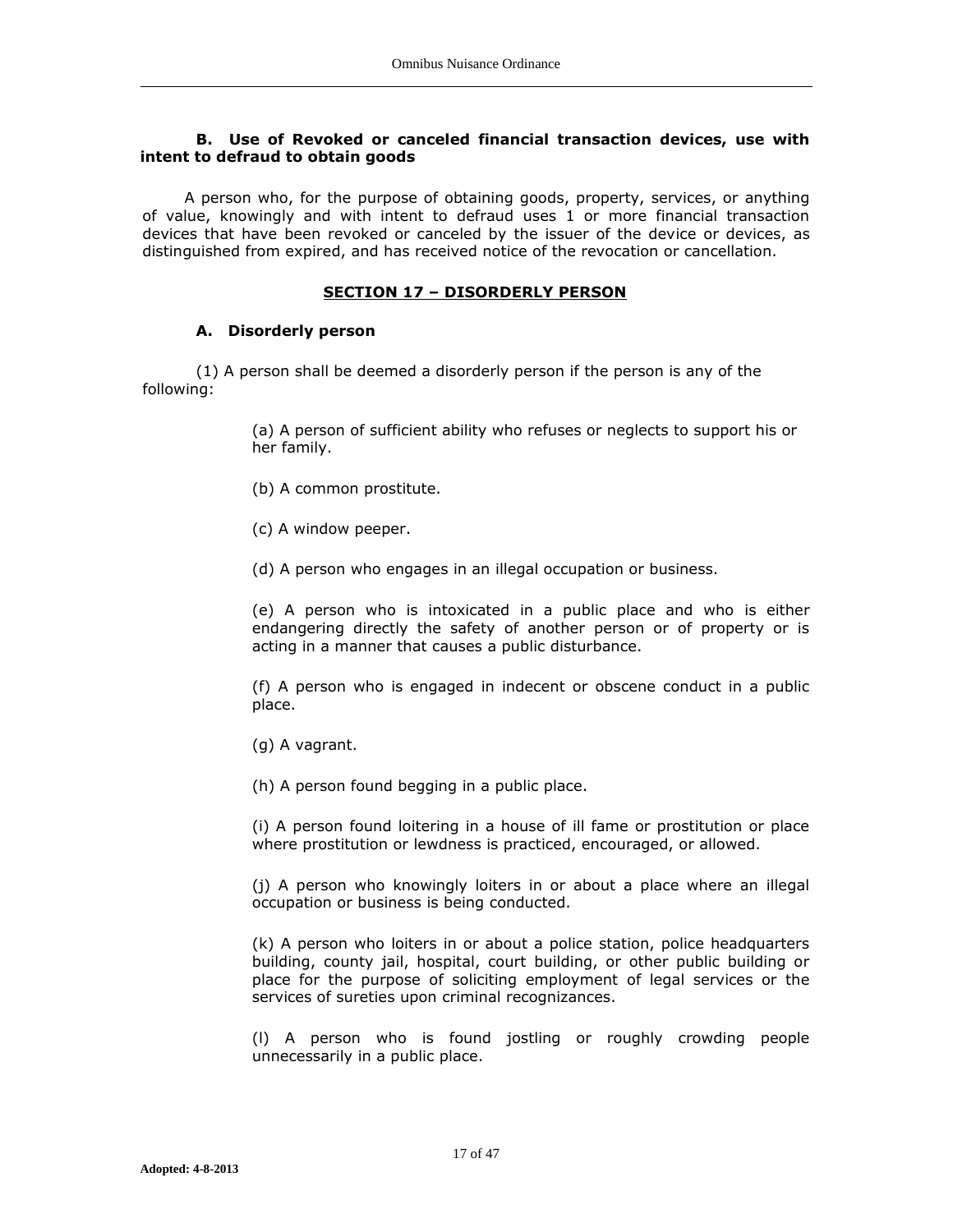(m) A person who commits an assault and/or battery upon any person including spouse, former spouse, or person residing or having resided in the same household as the perpetrator.

(n) A person who engages in any fight in a public place except when doing so solely in self-defense.

(o) A person remaining in a public place after regular closing hours after being instructed to leave by one authorized to give such order.

(p) A person who conducts himself in any public place, singly or together with others with whom he has joined, who is unreasonably obstructing the free and uninterrupted passage of the public along any street or sidewalk, provided that this subsection is not to be interpreted to conflict with the regulations of the National Labor Relations Board regarding picketing in labor disputes.

(q) A person who persists in disturbing the public peace and quiet by loud or aggressive conduct, having once been clearly informed by persons affected that he is in fact causing a disturbance, provided, however, that notice need not be given when such persons affected reasonably believe that to do so would constitute a risk to their personal safety.

(r) A person who persists in disturbing the peace and orderly conduct of any meeting of a public body or any meeting open to the general public by any conduct or communication by which its very existence inflicts injury or tends to incite an immediate breach of peace or which prevents the peaceful and orderly conduct of such meeting after having been clearly informed that he is in fact unreasonably causing such disturbance.

(s) A person who knowingly transports any person for consideration, or the offer of consideration, to a place where the business of prostitution, gambling, or illegal sale of liquor or a controlled substance is carried on, for the purpose of enabling such person to be a customer of any such business.

(t) A person who knowingly harasses any other person.

(u) A person who urinates or defecates on any public street, sidewalk, floor of any building open to the general public, or any other place in view of the public.

(v) A person who throws any object from any moving vehicle, or toward any person or moving vehicle if he knows or should know that the damage to person or property, or alarm which may foreseeably produce damage to person or property, is likely to result.

(w) A person who knowingly destroys, damages, or defaces or removes any public property or other property not his own.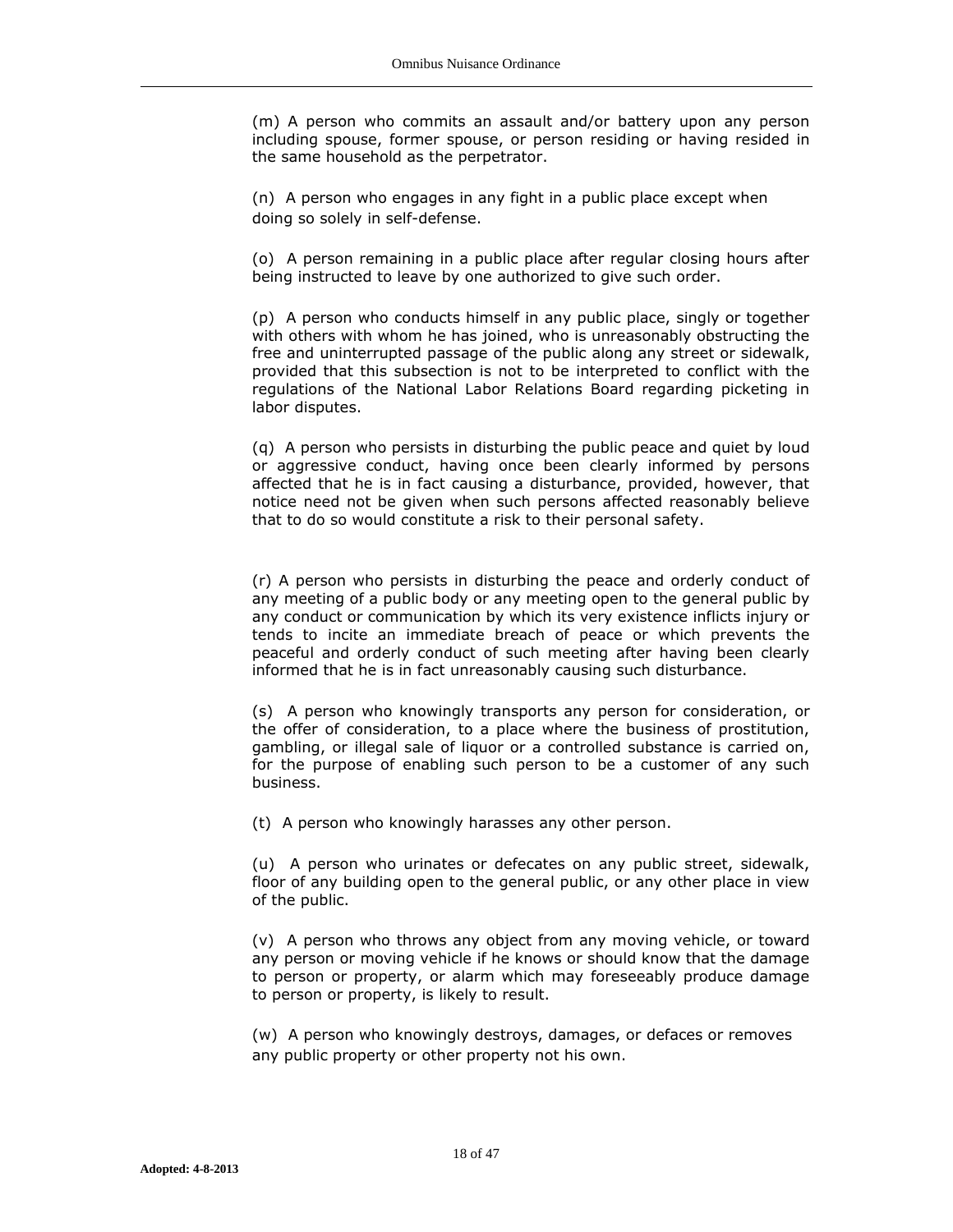(x) A person who summons, without good reason, by telephone or otherwise, the police or fire department, any public or private ambulance, or any other service of any kind to go to any address where the service call is not needed.

(y) A person who knowingly takes possession of and rides or takes away any bicycle, without the express or implied permission of the owner.

(z) A person who loiters, frequents, or remains on or in any public place or private property for the purpose of unlawfully using, possessing, offering for sale, selling, furnishing or dispensing any controlled substance and/or drug paraphernalia or who has knowledge that controlled substances and/or drug paraphernalia are, or recently have been, unlawfully used, possessed, offered for sale, sold, dispensed, furnished, given away or stored on or near said property.

(aa) A person who knowingly attends or frequents a disorderly house, room, or place.

# **B. Definitions:**

*"Disorderly House, room or place"* is in which any or all of the following occurs:

- i) One in which unlicensed gaming or gambling is suffered or permitted, or a common gaming or gambling house or room.
- ii) A house of prostitution or ill repute or a house, room or place in which prostitutes resort.
- iii) One in which intoxicating liquors are illegally sold, given or dispensed.
- iv) One in which gaming devices, lottery, policy, pool or numbers slips, papers, memorandums, books of account, apparatus or material for gambling are unlawfully kept or used.
- v) One in which controlled substances are delivered, used, sold, or maintained.

*"Harass"* means an individual by conduct directed toward a victim that includes, but is not limited to, repeated or continuing unconsented contact that would cause a reasonable individual to suffer emotional distress and that actually causes the victim to suffer emotional distress, repeated nonverbal conduct which is specifically intended to frighten, embarrass, or anger another person, or induce such reactions or any repeated verbal communication which by its very utterance inflicts injury or incites an immediate breach of peace. Harassment does not include constitutionally protected activity or conduct that serves a legitimate purpose.

# **SECTION 18 - DISTURBING THE PEACE**

### **A. Disturbance of lawful meetings**

No person shall make or excite any disturbance or contention in any tavern, store or grocery, manufacturing establishment or any other business place or in any street,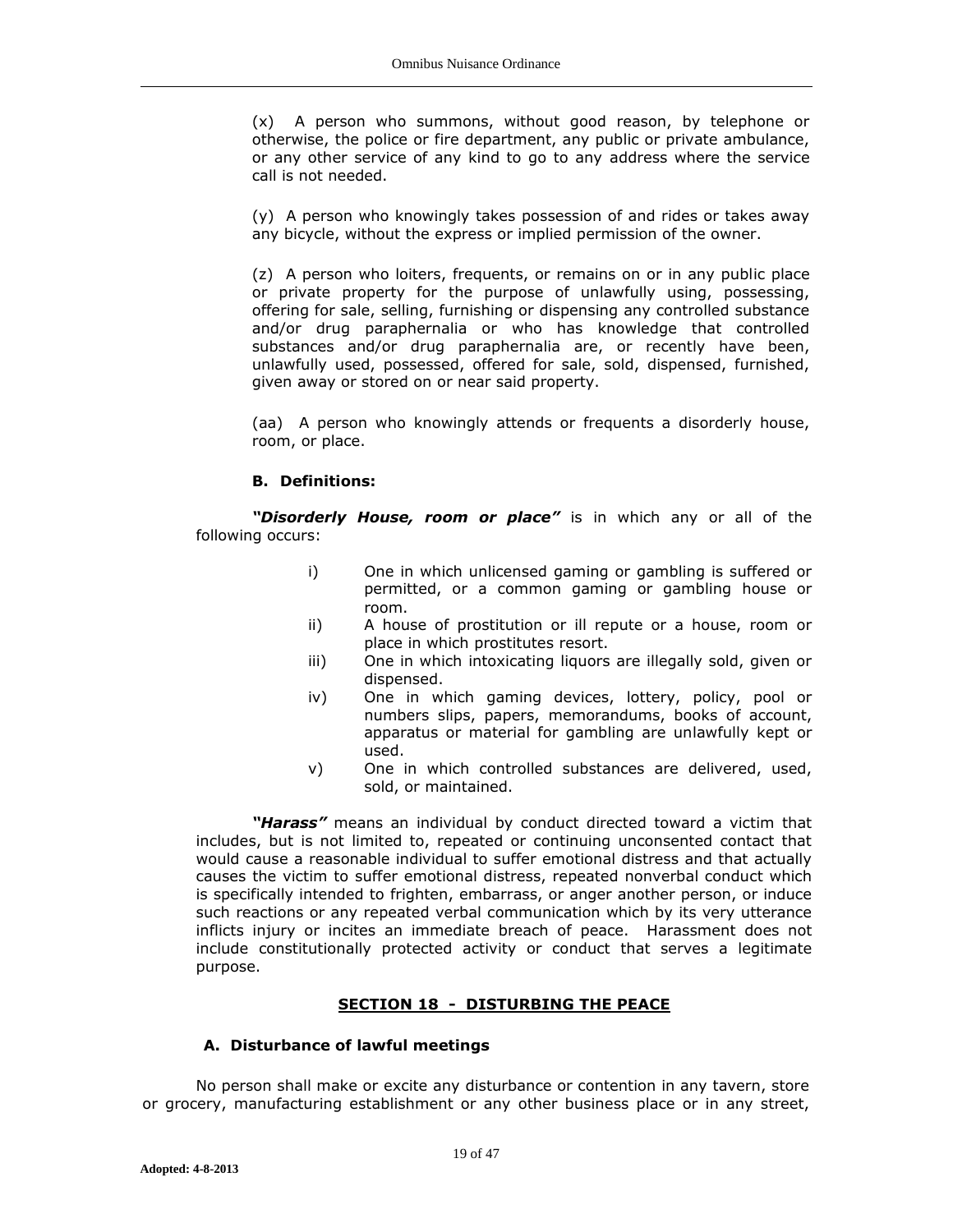lane, alley, highway, public building, grounds or park, or at any election or other public meeting where citizens are peaceably and lawfully assembled.

## **B. Disturbance of religious meetings**

No person shall, on the first day of the week, or at any other time, willfully interrupt or disturb any assembly of people met for the worship of God, within the place of such meeting or out of it.

# **C. Disturbing session or class**

No person, while on public or private grounds adjacent to any building in which a school or any class thereof is in session, shall willfully make or assist in the making of any noise or diversion which disturbs or tends to disturb the peace, quiet or good order of such school session or class thereof.

# **D. Disturbing lawful gatherings or functions**

No person while on public or private lands adjacent to any building or lands owned, occupied or otherwise used by a school within the Township, in or on which any gathering or function is in progress, whether in the day or nighttime, shall willfully make or assist in the making of any noise or diversion which disturbs or tends to disturb the peace, quiet or good order of such gathering or function.

# **E. Rioting, collectors of crowds**

No person shall make, aid or assist in making any riot, disturbance or improper diversion, or shall aid or assist in collecting a crowd for any unlawful purpose, or shall commit any breach of the peace.

# **F. Motor Vehicle Noise levels; exhaust system; special mobile equipment**

(1) A motor vehicle, while being operated on a highway or street, shall be equipped with an exhaust system in good working order to prevent excessive or unusual noise and shall be equipped to prevent noise in excess of the limits established in this act.

(2) For purposes of this section, a motor vehicle does not include special mobile equipment.

# **G. Horns and other warning devises**

(a) A motor vehicle, including a motorcycle or moped, when operated upon a highway shall be equipped with a horn in good working order and capable of emitting sound audible under normal conditions from a distance of not less than 200 feet but a horn or other warning device shall not emit an unreasonably loud or harsh sound or a whistle. The driver of a motor vehicle shall when reasonably necessary to insure safe operation give audible warning with his horn, but shall not otherwise use the horn when upon a highway.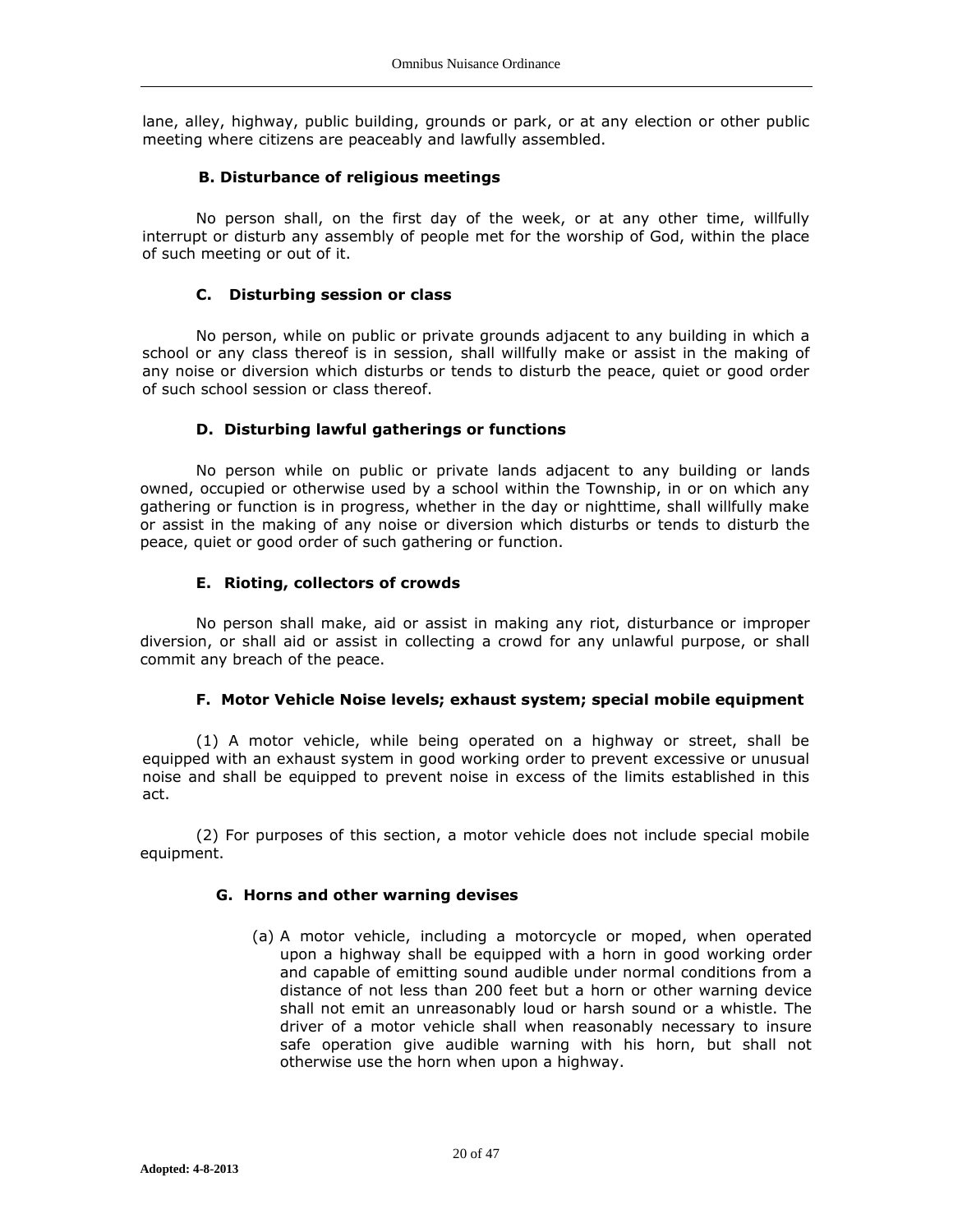(b) A vehicle shall not be equipped with nor shall a person use upon a vehicle a siren, whistle, or bell.

**Exceptions to Section 18**: Nothing contained in this ordinance shall be construed to prevent the use of a sound device in connection with any parade authorized or permitted by law nor to prevent the use of any sound device in connection with an athletic, competitive or recreational event, and/or public playground, athletic fields, or public parks under consent of municipal authority of the Board of Education in charge, nor shall this ordinance apply to any authorized emergency vehicle (police, fire, ambulance, etc.) which may be equipped with a siren, whistle, air horn, or bell.

## **SECTION 19 -- DOGS, CATS AND WILD ANIMALS (Revised ordin 2011-59)**

Any person who shall own and /or allow a dog, cat or wild animal to habitually remain or to be lodged within store, building, enclosure or premises of such person shall be considered as possessing or harboring a dog, cat or wild animal within the meaning of this section. The term "wild animal," as used in this section, shall not include animals kept in cages and housed within a building, such as hamsters, rabbits, white mice and other similar pets.

## **A. Barking or Howling Animals**

No person shall own, harbor or keep any animal (dog, cat, etc.) which, by loud or frequent noise (habitual barking, yelping or screeching, hissing, howling), shall cause annoyance to the neighborhood or to pedestrians upon a road, sidewalk, path or other area accessible to the general public.

# **B. Animals Subject to Impoundment**

Any person who shall own and/or have in their possession any animal which has attacked or bitten any person or other animal shall notify the township police department of such fact. If the police department determines that said animal constitutes a continuing threat to persons, including peace officers may be immediately euthanized, or it may impound, or order the impoundment of the animal at the owners or persons in possession and control of the animal expense.

# **C. Dog Leash Required**

- (1) A dog shall not run at large, but shall be contained in an enclosed structure, operational invisible fence, or attached to a leash capable of restraining the dog. This provision shall not apply in specifically designated township property.
- (2) All animals shall have current township, county or state licenses/medical vaccinations as required by state law or local ordinance.

### **D. Owner Responsible for Animal**

Any person owning, possessing or harboring any dog or other animal shall be responsible for and shall be held accountable for any and all acts or actions of such dog or other animal and shall not allow or permit such dog to enter upon, be upon or trespass upon the property of any other person without such person's express consent, nor shall any such person permit or allow any such dog to enter upon or be upon any public parks,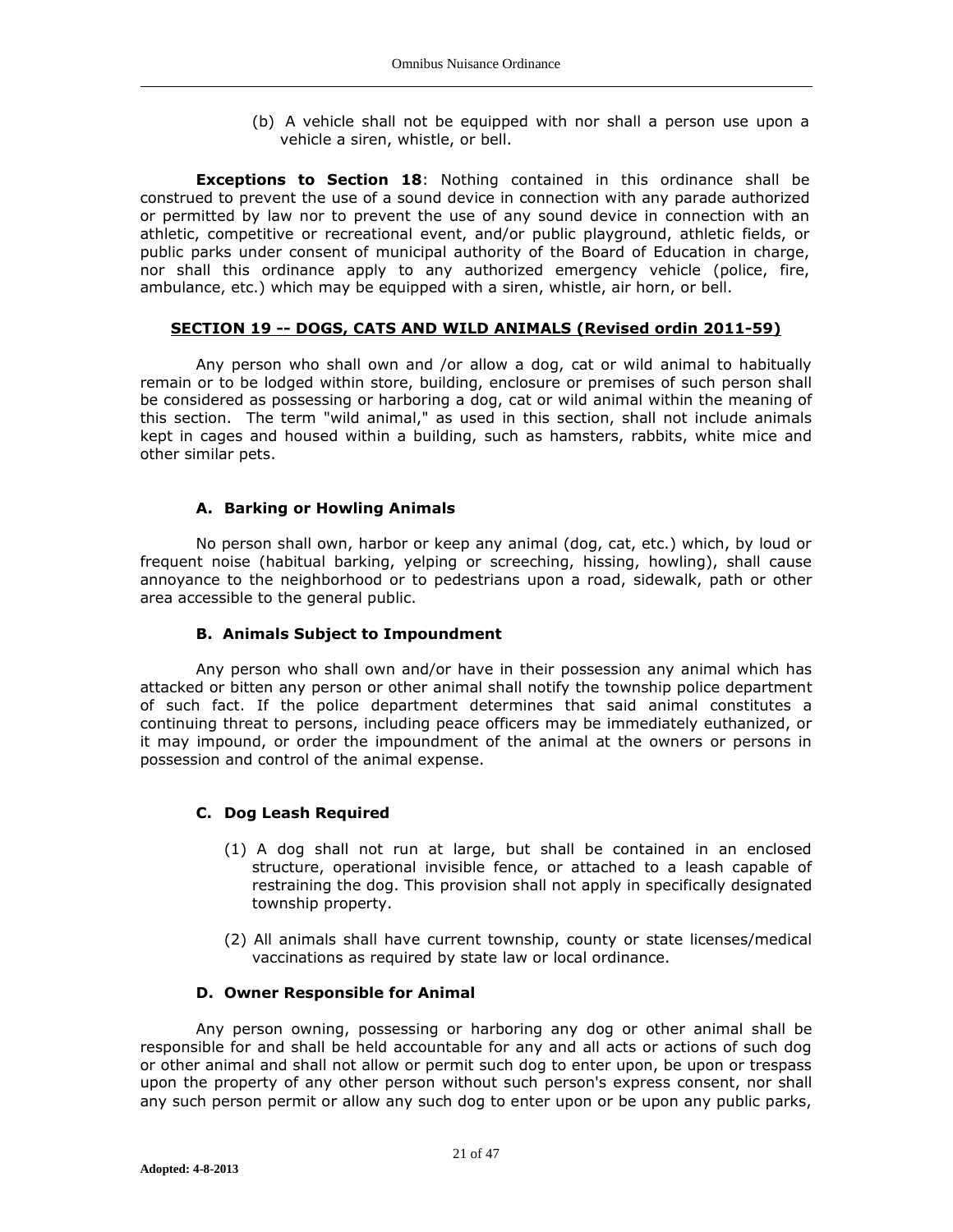playgrounds or recreational facilities, or any of the school grounds, where one or more signs, warning that no animals are allowed upon such premises, have been posted or placed in a conspicuous place thereon.

## **E. Maximum Number of Animals**

It shall be unlawful for any person to keep or harbor upon the resident premises of such person more than three (3) animals at any one time, provided the provisions of this subsection shall not be deemed to apply to puppies or kittens not exceeding 8 weeks of age.

## **F. Abandoning Animals**

It shall be unlawful for any person to deposit or release any animal for the purpose of abandoning the animal.

## **G. Animals Running at Large**

Any animal found at large contrary to the provisions of this section may be seized and impounded; provided, however, that if such animal shall be elusive and incapable of being seized the Davison Township police department shall have the authority to destroy such animal forthwith.

# **H. Vicious Dogs and Other Vicious Animals Prohibited**

(1) *Keeping vicious animal prohibited; exception.* No person shall own, harbor or keep a vicious dog or vicious animal. This subsection shall not apply to guard dogs maintained for security purposes, provided that such guard dog has been professionally trained for that purpose and the nature of the dog is noted upon the license application at the time such license is issued. As used in this subsection, the term "vicious dog" means:

> (a) Any dog with a known propensity, tendency or disposition to attack unprovoked, or to cause injury to or otherwise threaten the safety of human beings or domestic animals; or

> (b) Any dog which, without provocation, attacks or bites, or has attacked or bitten, a human being.

(2) Any dog that has been determined to be a vicious dog by a Davison Township peace officer may be the subject of a petition to the District Court seeking to euthanize the dog.

# **I. Unlicensed and young dogs; application, half fee after certain date**

A person who becomes owner of a dog that is 4 or more months old and that is not already licensed shall apply for a license within 30 days. A person who owns a dog that will become 4 months old and that is not already licensed shall apply for a license within 30 days after the dog becomes 4 months old.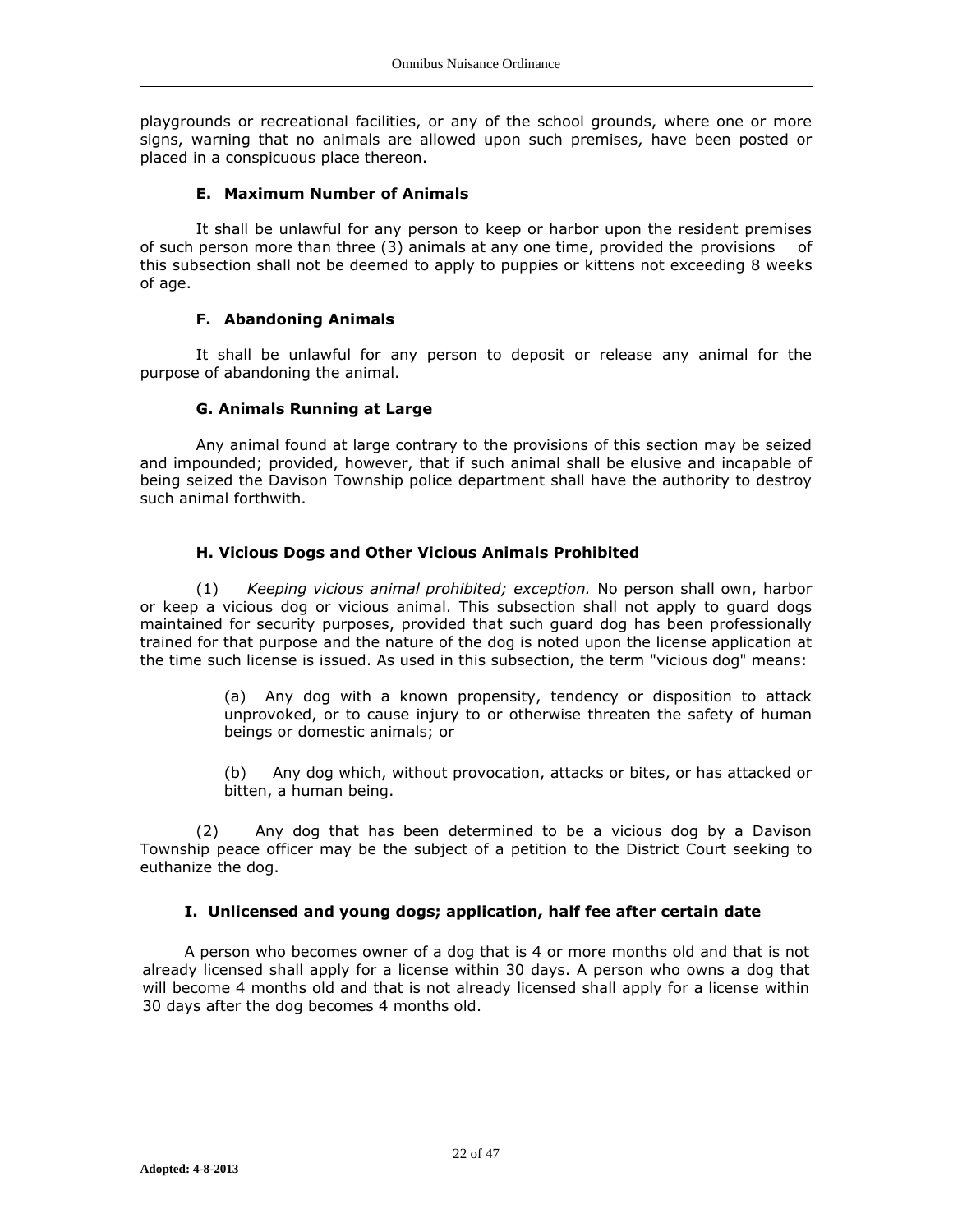#### **SECTION 20 – EMBEZZLEMENT**

#### **Embezzlement**

(1) A person who as the agent, servant, or employee of another person, governmental entity within this state, or other legal entity or who as the trustee, bailee, or custodian of the property of another person, governmental entity within this state, or other legal entity fraudulently disposes of or converts to his or her own use, or takes or secretes with the intent to convert to his or her own use without the consent of his or her principal, any money or other personal property of his or her principal that has come to that person's possession or that is under his or her charge or control by virtue of his or her being an agent, servant, employee, trustee, bailee, or custodian, is guilty of embezzlement.

(2) In a prosecution under this section, the failure, neglect, or refusal of the agent, servant, employee, trustee, bailee, or custodian to pay, deliver, or refund to his or her principal the money or property entrusted to his or her care upon demand is prima facie proof of intent to embezzle.

#### **SECTION 21 – FAILURE TO RETURN RENTED PROPERTY**

#### **Refusal or neglect to return rented motor vehicle, trailer or other tangible property; penalties; sentencing enhancement**

A person to whom a motor vehicle, trailer, or other tangible property is delivered on a rental or lease basis under a written agreement providing for its return to a particular place at a particular time who with intent to defraud the lessor refuses or willfully neglects to return the vehicle, trailer, or other tangible property after expiration of the time stated in a written notice mailed by registered or certified mail addressed to that person's last known address is guilty of larceny, punishable as provided in this section.

### **SECTION 22 – FALSE PERSONATION**

#### **A. Performance of duties of or representation of self as peace officer or medical examiner by person not peace officer or medical examiner**

(1) An individual who is not a peace officer or a medical examiner shall not do any of the following:

(a) Perform the duties of a peace officer or a medical examiner.

(b) Represent to another person that he or she is a peace officer or a medical examiner for any unlawful purpose.

(c) Represent to another person that he or she is a peace officer or a medical examiner with the intent to compel the person to do or refrain from doing any act against his or her will.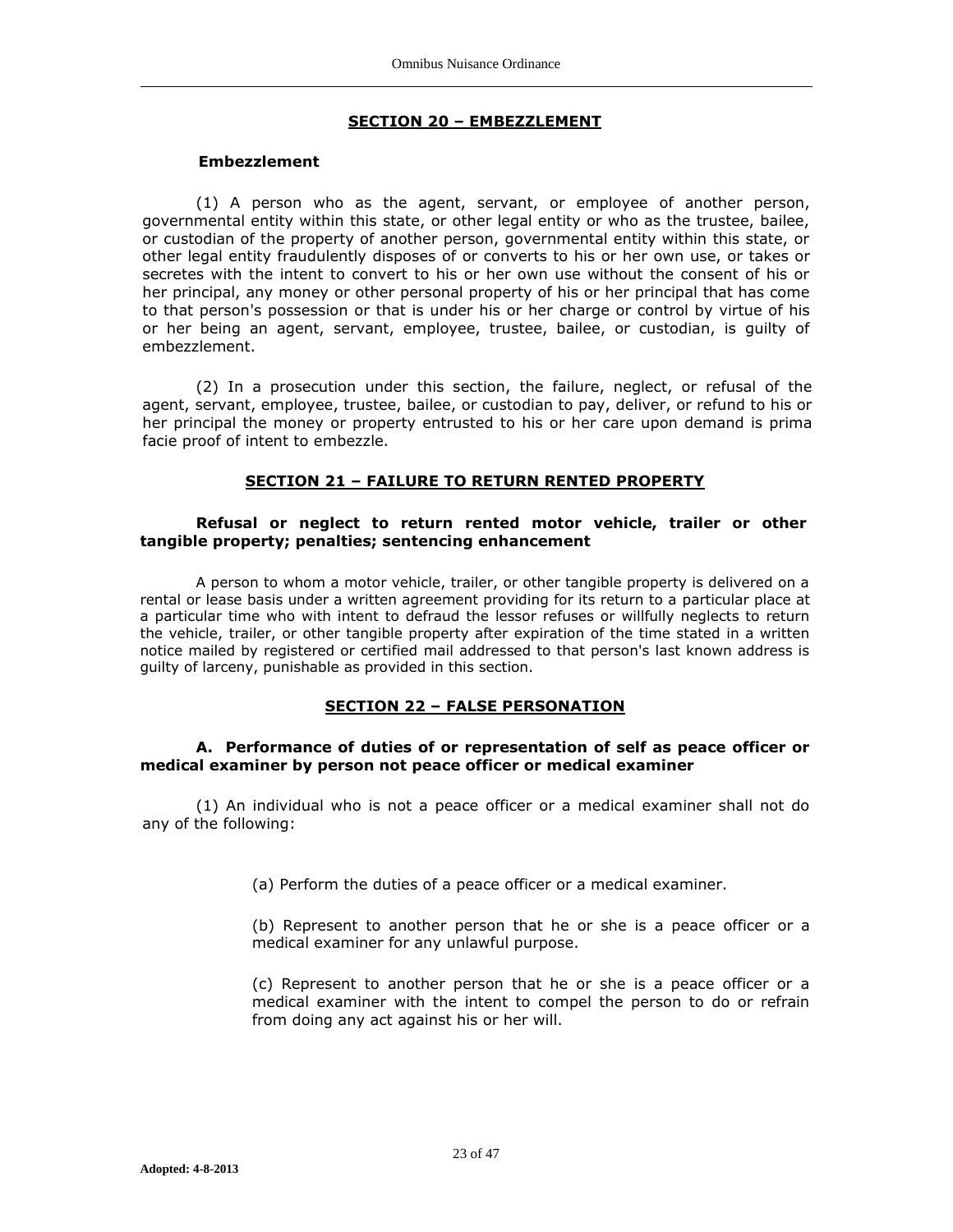(2) As used in this section, "peace officer" means any of the following:

(a) A sheriff or deputy sheriff of a county of this state or another state.

(b) An officer of the police department of a city, village, or township of this state or another state.

(c) A marshal of a city, village, or township.

(d) A constable.

(e) An officer of the Michigan state police.

(f) A conservation officer.

(g) A security employee employed by the state pursuant to section 6c of 1935 PA 59.

(h) A motor carrier officer appointed pursuant to section 6d of 1935 PA 59.

(i) A police officer or public safety officer of a community college, college, or university who is authorized by the governing board of that community college, college, or university to enforce state law and the rules and ordinances of that community college, college, or university.

(j) A park and recreation officer commissioned pursuant to section 1606 of the natural resources and environmental protection act, 1994 PA 451.

(k) A state forest officer commissioned pursuant to section 83107 of the natural resources and environmental protection act, 1994 PA 451.

(*l*) A federal law enforcement officer.

(m) An investigator of the state department of attorney general.

#### **SECTION 23 – FALSE PERSONATION WITH INTENT TO INTIMIDATE**

#### **Disguising self for purpose of obstructing, intimidating, hindering, or interrupting due execution of law, performance of legal duties, or exercise of legal rights**

No person shall, in any manner, disguise himself or herself with intent to obstruct the due execution of the law, or with intent to intimidate, hinder or interrupt any officer or any other person in the legal performance of his or her duty, or the exercise of his or her rights under the constitution and laws of this state.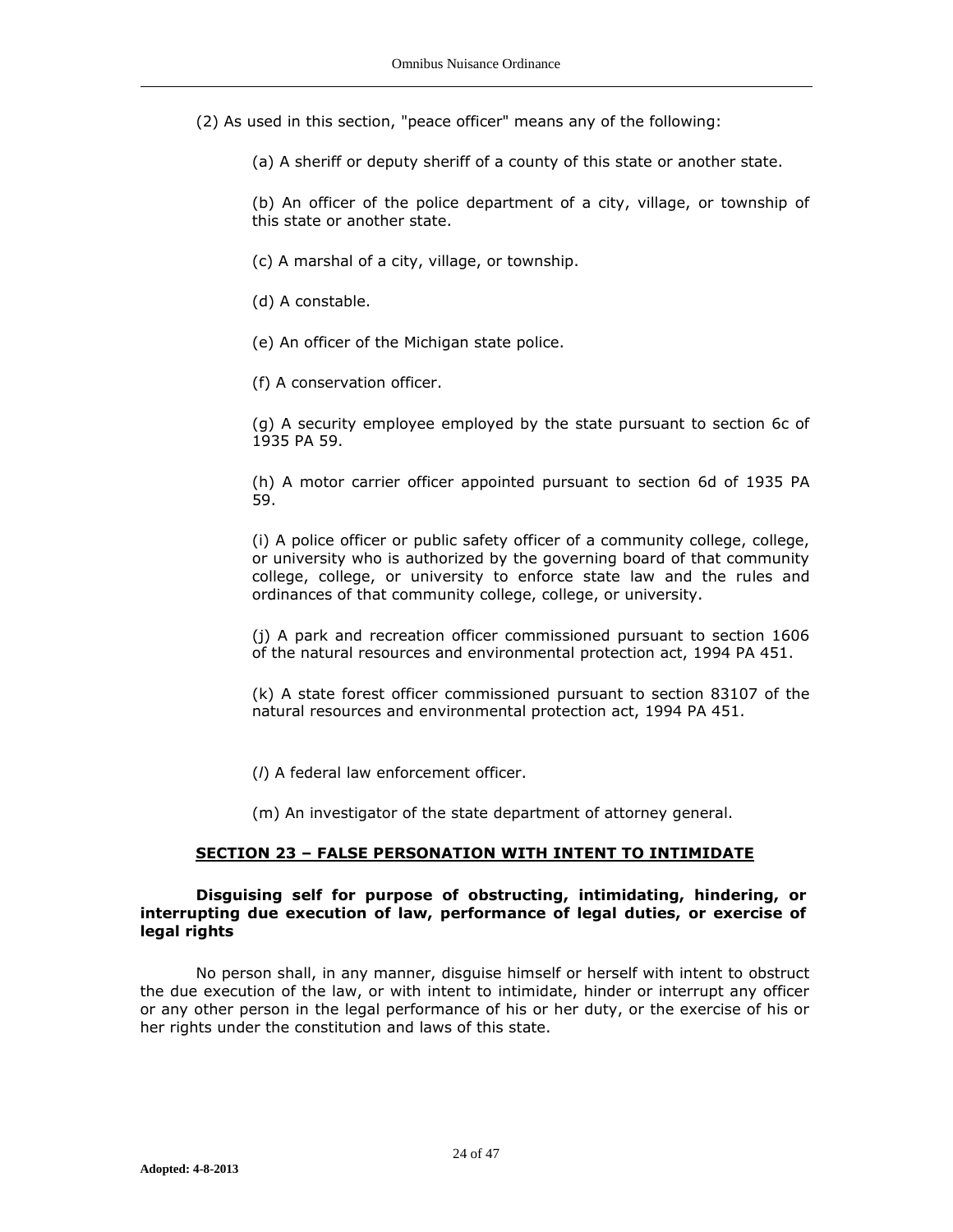# **SECTION 24 – FALSE POLICE REPORT**

## **A. False reporting of crimes or threats**

No person shall intentionally make a false report of the commission of a crime, or intentionally cause a false report of the commission of a crime to be made, to a peace officer, police agency of this state or of a local unit of government, 9-1-1 operator, or any other governmental employee or contractor or employee of a contractor who is authorized to receive reports of a crime, knowing the report is false.

### **B. False reports to law enforcement radio broadcasting stations**

No person shall willfully make to any radio broadcasting station operated by any law enforcement agency any false, misleading, or unfounded report, for the purpose of interfering with the operation thereof, or with the intention of misleading any peace officer or officers of this Township.

## **SECTION 25 – FALSE PRETENSES**

## **Use of false pretenses with intent to defraud**

(1) No person shall, with the intent to defraud or cheat makes or uses a false pretense to do 1 or more of the following:

- (a) Cause a person to grant, convey, assign, demise, lease, or mortgage land or an interest in land.
- (b) Obtain a person's signature on a forged written instrument.
- (c) Obtain from a person any money or personal property or the use of any instrument, facility, article, or other valuable thing or service.
- (d) By means of a false weight or measure obtain a larger amount or quantity of property than was bargained for.
- (e) By means of a false weight or measure sell or dispose of a smaller amount or quantity of property than was bargained for.

# **SECTION 26 – FINGERPRINTING**

### **Refusing or resisting fingerprinting**

A person shall not refuse to allow or resist the taking of his or her fingerprints (felony arrests, and those misdemeanor arrests as deemed appropriate) if authorized or required under the state act.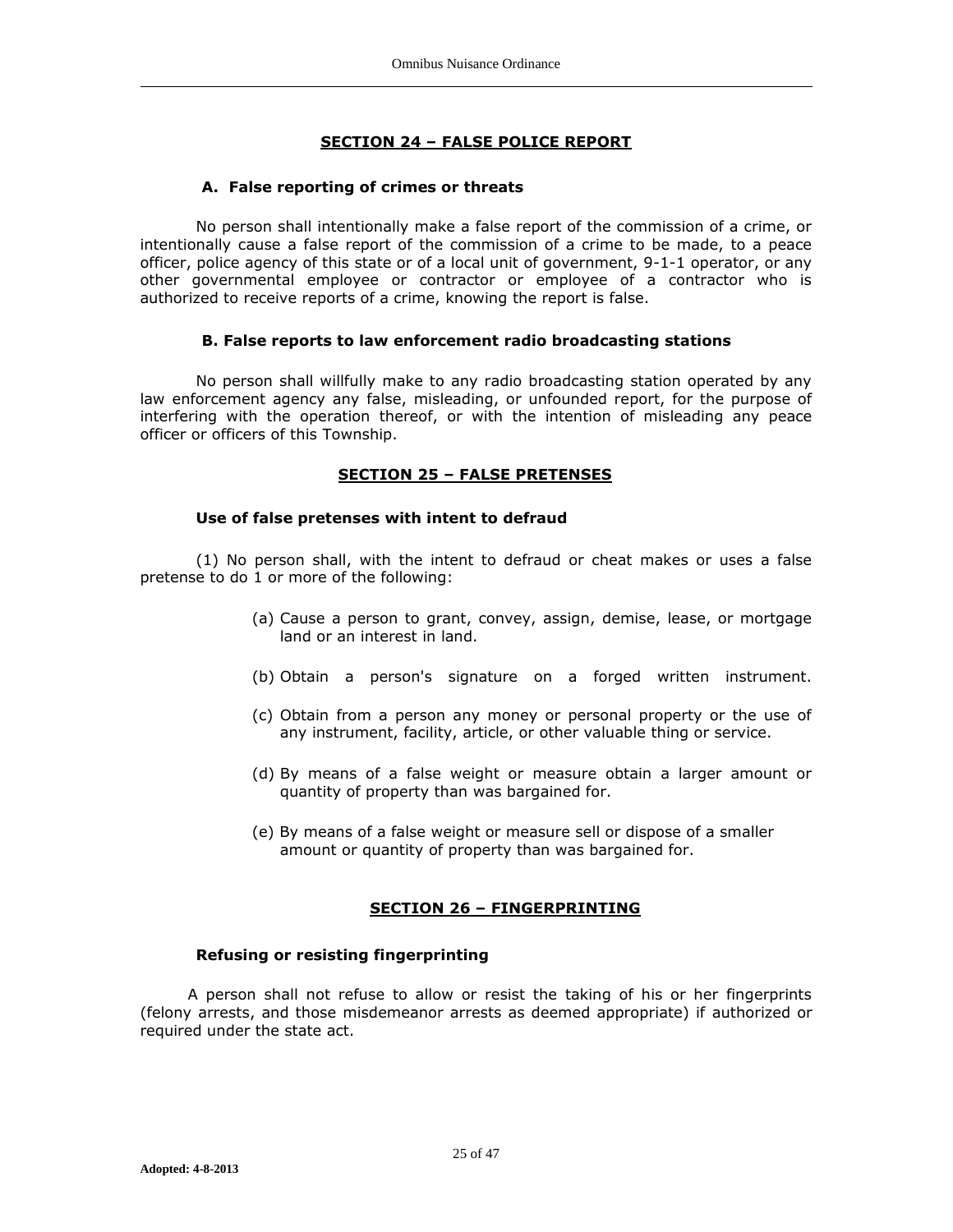# **SECTION 27 – FIRE SAFETY**

# **A. False fire alarm**

No person shall knowingly and willfully commit 1 or more of the following:

(a) Raise a false alarm of fire at any gathering or in any public place.

(b) Ring any bell or operate any mechanical apparatus, electrical apparatus or combination thereof, for the purpose of creating a false alarm of fire.

(c) Raise a false alarm of fire orally, by telephone or in person.

## **B. Disobedience of order or rule of firefighter at fire; hindrance, obstruction, endangerment, or interference with person engaged in operation, installation, or maintenance of public service facility**

(1) Any person who, while in the vicinity of any fire, willfully disobeys any reasonable order or rule of the officer commanding any fire department at the fire, when the order or rule is given by the commanding officer or a firefighter there present, is guilty of a misdemeanor.

# **SECTION 28 – FIREWORKS (SEE revised ordin 65-D-1)**

## (1) **Fireworks -- Definitions**. As used in this section:

(a) "Fireworks" means a device made from explosive or flammable compositions used primarily for the purpose of producing a visible display or audible effect, or both, by combustion, deflagration, or detonation. Fireworks include class B fireworks and class C fireworks.

(b) "Class B fireworks" means toy torpedoes, railway torpedoes, firecrackers or salutes that do not qualify as class C fireworks, exhibition display pieces, aeroplane flares, illuminating projectiles, incendiary projectiles, incendiary grenades, smoke projectiles or bombs containing expelling charges but without bursting charges, flash powders in inner units not exceeding 2 ounces each, flash sheets in interior packages, flash powder or spreader cartridges containing not more than 72 grains of flash powder each, and other similar devices.

(c) "Class C fireworks" means toy smoke devices, toy caps containing not more than .25 grains of explosive mixture, toy propellant devices, cigarette loads, trick matches, trick noise makers, smoke candles, smoke pots, smoke grenades, smoke signals, hand signal devices, Very signal cartridges, sparklers, explosive auto alarms, and other similar devices.

(2) **Sale, possession, transportation, use, prohibited**. Except as provided in subsection (3) and sections 243b, 243c, and 243d, a person, firm, partnership, or corporation shall not offer for sale, expose for sale, sell at retail, keep with intent to sell at retail, possess, give, furnish, transport, use, explode, or cause to explode any of the following: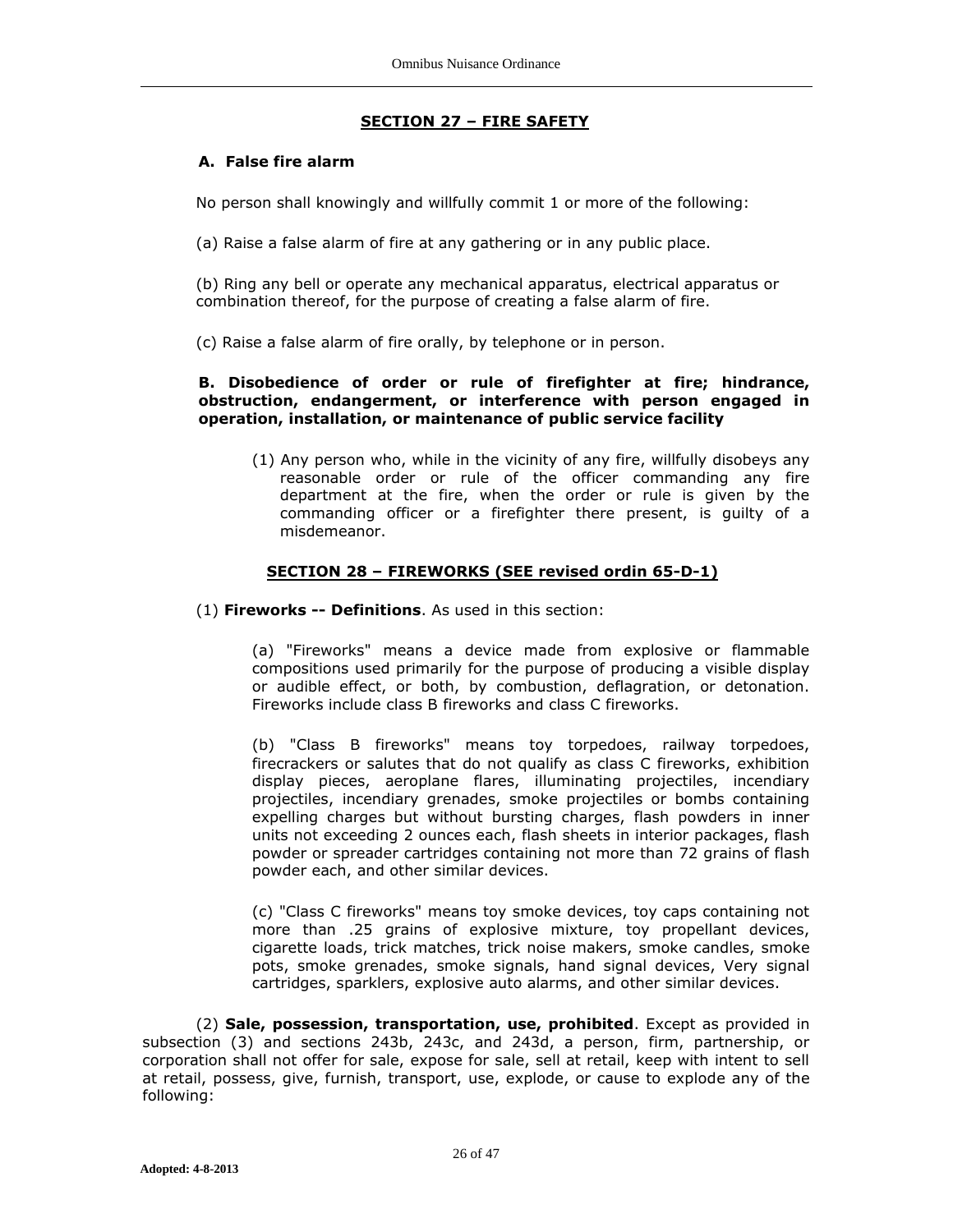(a) A blank cartridge, blank cartridge pistol, toy cannon, toy cane, or toy gun in which explosives are used.

(b) An unmanned balloon which requires fire underneath to propel it and is not moored to the ground while aloft.

(c) Firecrackers, torpedoes, skyrockets, roman candles, daygo bombs, bottle rockets, whistling chasers, rockets on sticks, or other fireworks of like construction.

(d) Fireworks containing an explosive or inflammable compound or a tablet or other device commonly used and sold as fireworks containing nitrates, fulminates, chlorates, oxalates, sulphides of lead, barium, antimony, arsenic, mercury, nitroglycerine, phosphorus, or a compound containing these or other modern explosives.

(3) **Exceptions to Section 28**. A permit is not required for the following:

(a) Flat paper caps containing not more than .25 of a grain of explosive content per cap, in packages labeled to indicate the maximum explosive content per cap.

(b) Toy pistols, toy cannons, toy canes, toy trick noise makers, and toy guns of a type approved by the director of the department of state police in which paper caps as described in subdivision (a) are used and which are so constructed that the hand cannot come in contact with the cap when in place for the explosion and which are not designed to break apart or be separated so as to form a missile by the explosion.

(c) Sparklers containing not more than .0125 pounds of burning portion per sparkler.

(d) Flitter sparklers in paper tubes not exceeding 1/8 inch in diameter, cone fountains, and cylinder fountains.

(e) Toy snakes not containing mercury, if packed in cardboard boxes with not more than 12 pieces per box for retail sale and if the manufacturer's name and the quantity contained in each box are printed on the box; and toy smoke devices.

(f) Possession, transportation, sale, or use of signal flares of a type approved by the director of the department of state police, blank cartridges or blank cartridge pistols specifically for a show or theater, for the training or exhibiting of dogs, for signal purposes in athletic sports, for use by military organizations, and all items described in subsection (2) used by railroads for emergency signal purposes.

(g) The sale of fireworks, provided they are to be shipped directly out of state pursuant to regulations of the United States department of transportation covering the transportation of explosives and other dangerous articles by motor, rail, and water.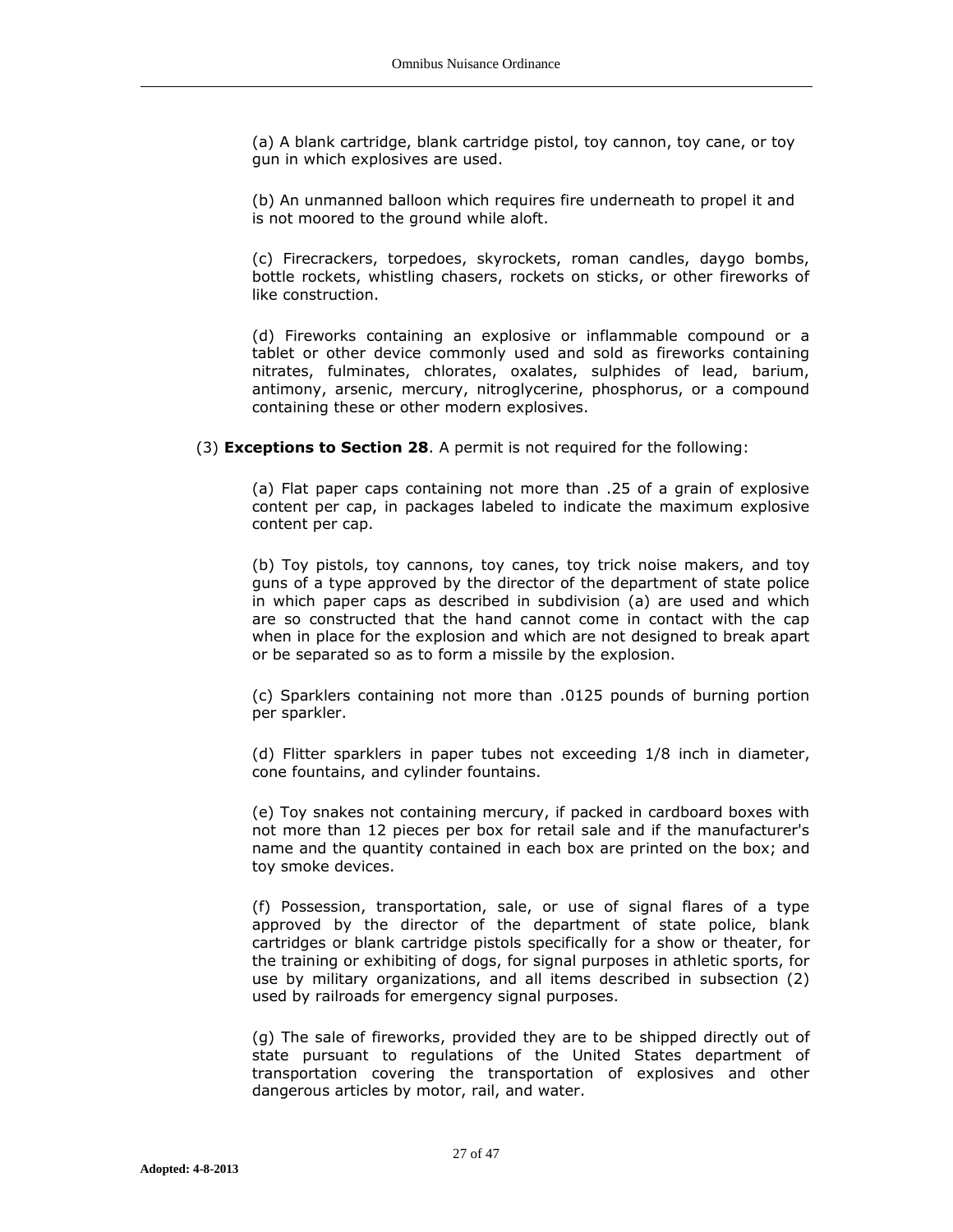### **SECTION 29 – GAMBLING**

# **A. Frequenting or attending gaming places**

No person shall attend or frequent any place where gaming or gambling is suffered or permitted, or any place operated or occupied as a common gaming or gambling house or room, shall be guilty of a misdemeanor.

### **B. Maintaining gaming or gambling place; permitting gaming or gambling apparatus on premises; use of gaming or gambling apparatus**

(1) Except as provided in subsection (2), No person, or his or her agent or employee who, directly or indirectly, shall keep, occupy, or assists in keeping or occupying any common gambling house or any building or place where gaming is permitted or suffered or who suffers or permits on any premises owned, occupied, or controlled by him or her any apparatus used for gaming or gambling or who shall use such apparatus for gaming or gambling in any place within the Township.

(2) This section does not prohibit the manufacture of gaming or gambling apparatus or the possession of gaming or gambling apparatus by the manufacturer of the apparatus solely for sale outside of this state, or for sale to a gambling establishment operating within this state in compliance with the laws of this state, if applicable, and in compliance with the laws of the United States, provided the manufacturer meets or exceeds federal government requirements in regard to manufacture, storage, and transportation.

#### **SECTION 30 -- GRAFFITI REMOVAL**

**A.** All graffiti, including but not limited to, writing, symbols, spray painting, drawings, or defacing of the exterior of any building or structure shall be removed, covered or repainted by the building or property owner or occupant in such a manner as to render the graffiti unseeable within seven days after the building was defaced.

**B.** The removal or repair of the graffiti, or defacing shall restore the exterior of the building or structure as near as possible to its original condition or color.

## **SECTION 31 – HUNTING WHILE UNDER THE INFLUENCE OF ALCOHOL OR DRUGS**

#### **Hunting while under the effects of alcohol or drugs with firearms deemed disorderly; conviction; confiscation of weapons, application for license**

Any person who has consumed alcohol or drugs which may affect judgment, coordination, or reflexes shall not hunt with a firearm or other weapon under a valid hunting license shall be deemed to be a disorderly person. Upon conviction of such person, the weapon shall be confiscated and shall be delivered to the department of natural resources for disposition in the same manner as weapons confiscated for other violations of the game laws. Upon conviction under this section, the person so convicted, in addition to any punishment imposed pursuant to section 168, and as a part of any sentence imposed, shall be forbidden to apply for or possess a hunting license for a period of 3 years following the date of conviction.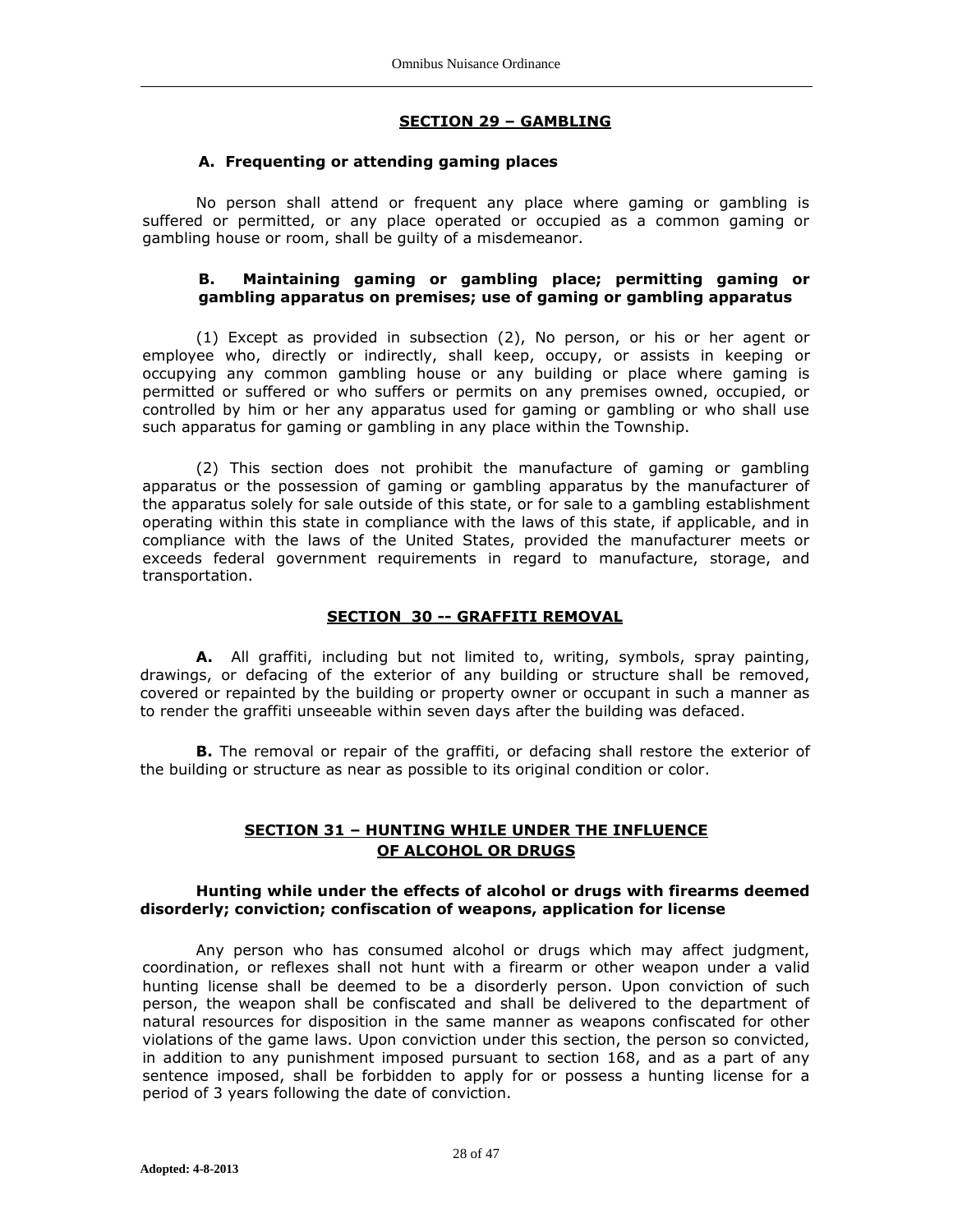# **SECTION 32 -- IDENTITY THEFT**

## **A. Offenses relating to obtaining or possessing personal identifying information of another person to commit identity theft or another crime; offenses relating to false police reports of identity theft**

A person shall not do any of the following:

(a) Obtain or possess, or attempt to obtain or possess, personal identifying information of another person with the intent to use that information to commit identity theft or another crime.

(b) Sell or transfer, or attempt to sell or transfer, personal identifying information of another person if the person knows or has reason to know that the specific intended recipient will use, attempt to use, or further transfer the information to another person for the purpose of committing identity theft or another crime.

(c) Falsify a police report of identity theft, or knowingly create, possess, or use a false police report of identity theft.

### **B. Personal identity information; prohibited uses**

(1) No person shall obtain or attempt to obtain personal identity information of another person with the intent to unlawfully use that information for any of the following purposes without that person's authorization:

(a) To obtain financial credit.

(b) To purchase or otherwise obtain or lease any real or personal property.

(c) To obtain employment.

(d) To obtain access to medical records or information contained in medical records.

(e) To commit any illegal act.

(2) This section does not prohibit the person from being charged with, convicted of, or sentenced for any other violation of law committed by that person using information obtained in violation of this section.

(3) This section does not apply to a person who obtains or attempts to obtain personal identity information of another person pursuant to the discovery process of a civil action, an administrative proceeding, or an arbitration proceeding.

## **C. Definitions:**

(a) **"Financial transaction device"** means any of the following:

(i) An electronic funds transfer card.

(ii) A credit card.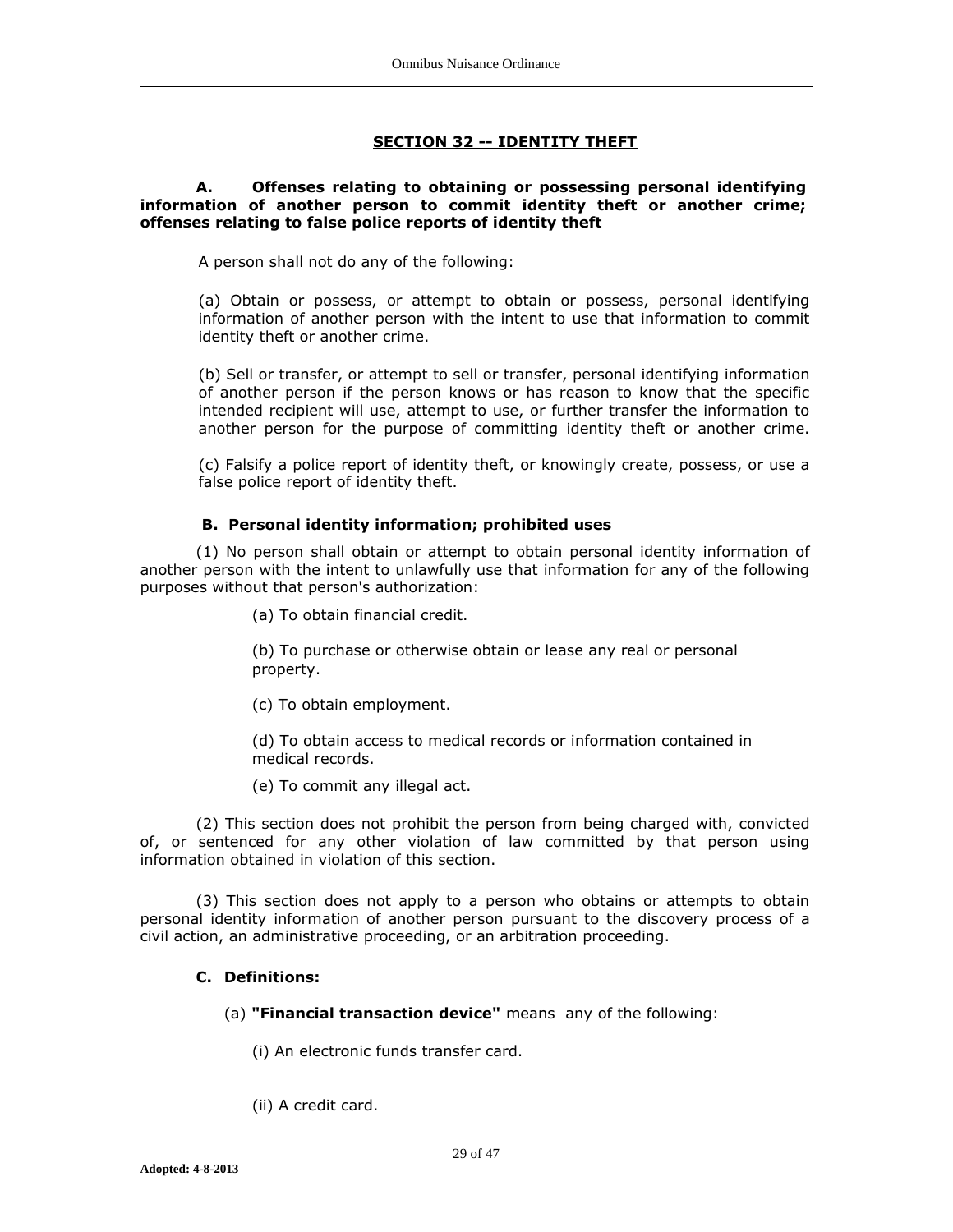(iii) A debit card.

(iv) A point-of-sale card.

(v) Any instrument, device, card, plate, code, account number, personal identification number, or a record or copy of a code, account number, or personal identification number or other means of access to a credit account or deposit account, or a driver's license or state identification card used to access a proprietary account, other than access originated solely by a paper instrument, that can be used alone or in conjunction with another access device, for any of the following purposes:

(A) Obtaining money, cash refund or credit account credit, goods, services, or any other thing of value.

(B) Certifying or guaranteeing to a person or business the availability to the device holder of funds on deposit to honor a draft or check payable to the order of that person or business.

(C) Providing the device holder access to a deposit account for the purpose of making deposits, withdrawing funds, transferring funds between deposit accounts, obtaining information pertaining to a deposit account, or making an electronic funds transfer as defined in section 3(4) of Act No. 322 of the Public Acts of 1978.

(b) **"Medical records"** includes, but is not limited to, medical and mental health histories, reports, summaries, diagnoses and prognoses, treatment and medication information, notes, entries, and x-rays and other imaging records.

(c) **"Personal identity information"** means any of the following information of another person:

(i) A social security number.

(*ii*) A driver license number or state personal identification card number.

(*iii*) Employment information.

(*iv*) Information regarding any financial account held by another person including, but not limited to, any of the following:

(A) A savings or checking account number.

(B) A financial transaction device account number.

(C) A stock or other security certificate or account number.

(D) A personal information number for an account described in sub-subparagraphs (A) to (C).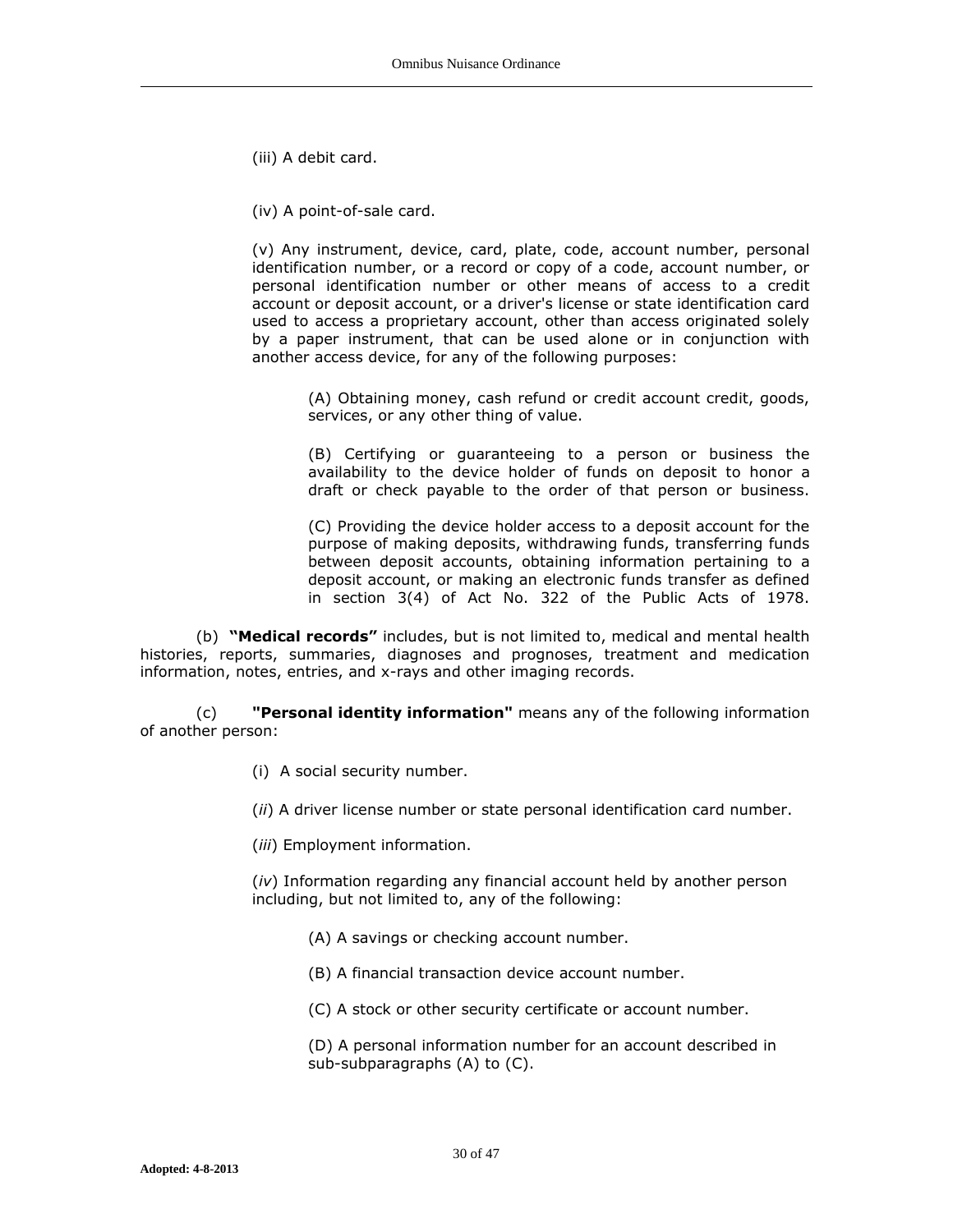#### **SECTION 33 – INDECENT EXPOSURE**

No person shall knowingly make any open or indecent exposure of his or her person or of the person of another. This includes, but is not limited to, intentionally making or causing to be made any open exposure of the human male or female genitals, pubic area, buttocks or female breast in any street, alley, park, sidewalk, public building, school or building open to or frequented by the public or any other place that is open to the public view or to which the public has access.

## **SECTION 34 – INNKEEPER DEFRAUDING**

### **Hotel, motel, inn, restaurant, café; defrauding; limitations**

No person shall put up at any hotel, motel, inn, restaurant or café as a Guest and shall procure any food, entertainment or accommodation without paying therefore, except when credit is given therefore by express agreement, with intent to defraud such keeper thereof out of the pay for the same, or, who, with intent to defraud such keeper out of the pay therefore, shall obtain credit at any hotel, motel, inn, restaurant or café for such food, entertainment or accommodation, by means of any false show of baggage or effects brought thereto.

## **SECTION 35 – LARCENY**

### **A. Larceny; proscribed conduct**

(1) No person shall commit larceny by stealing any of the following property of another person is guilty of a crime as provided in this section:

(a) Money, goods, or chattels.

(b) A bank note, bank bill, bond, promissory note, due bill, bill of exchange or other bill, draft, order, or certificate.

(c) A book of accounts for or concerning money or goods due, to become due, or to be delivered.

(d) A deed or writing containing a conveyance of land or other valuable contract in force.

(e) A receipt, release, or defeasance.

(f) A writ, process, or public record.

## **B. Embezzlement or fraudulent conversion or use of money, goods, or property obtained by larceny**

No person to whom any money, goods or other property, which may be the subject of larceny, shall have been delivered, who shall embezzle or fraudulently convert to his own use, or shall secrete with the intent to embezzle, or fraudulently use such goods, money or other property, or any part thereof.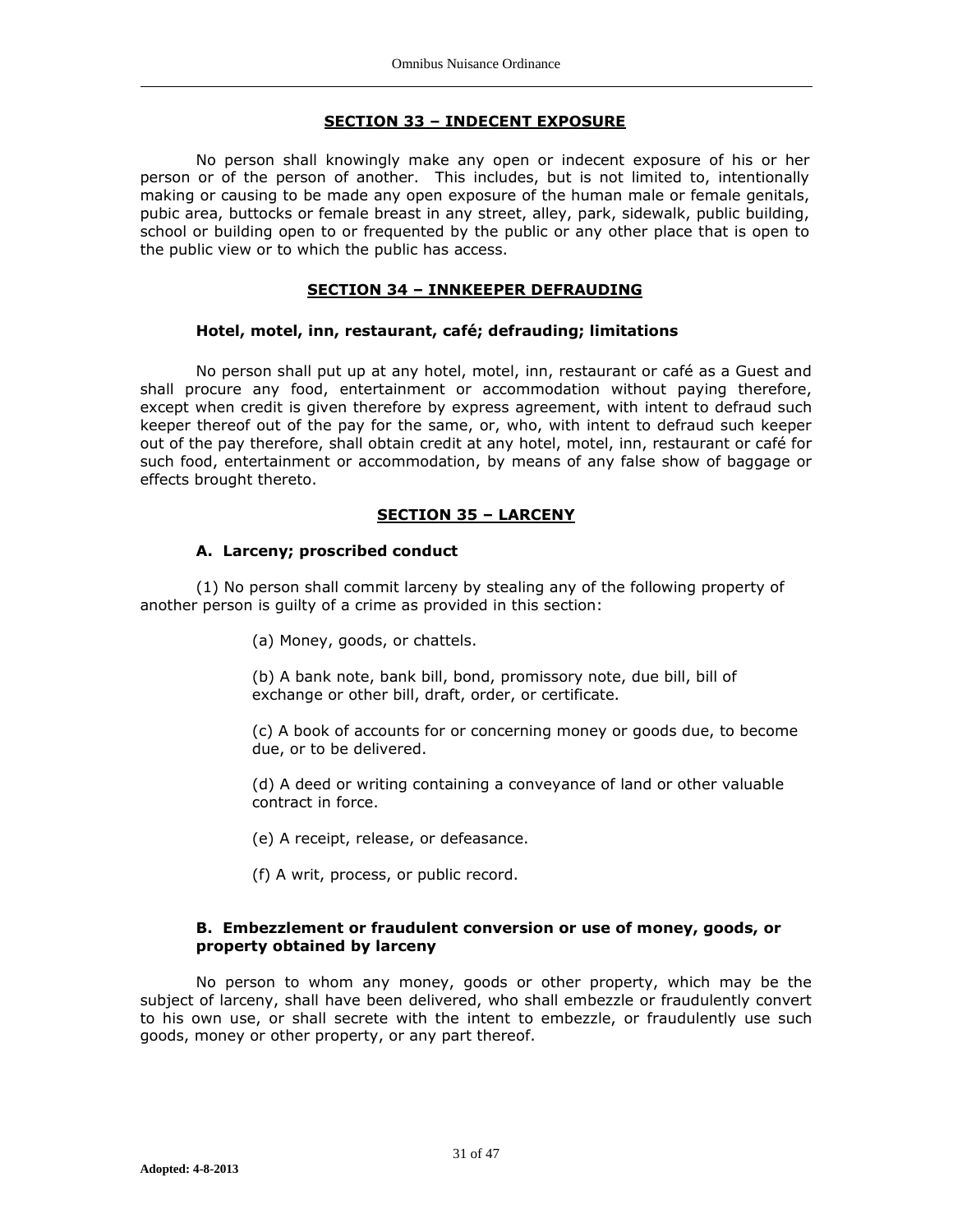## **C. Receipt of money or property intended for another**, **Larceny by False Personation**

No person shall falsely personate or represent another, and in such assumed character shall receive any money, or other property whatever, intended to be delivered to the party so personated, with intent to convert the same to his own use.

#### **SECTION 36 – LITTERING**

### **A. Litter; prohibition; removal of debris from highways**

(1) A person shall not knowingly, without the consent of the public authority having supervision of public property or the owner of private property, dump, deposit, place, throw, or leave, or cause or permit the dumping, depositing, placing, throwing, or leaving of, litter on public or private property or water other than property designated and set aside for such purposes.

(2) A person who removes a vehicle that is wrecked or damaged in an accident on a highway, road, or street shall remove all glass and other injurious substances dropped on the highway, road, or street as a result of the accident.

### **B. Litter; causing to fall on or throwing into path of vehicle prohibited; penalty**

A person shall not knowingly cause litter or any object to fall or to be thrown into the path of or to hit a vehicle traveling upon a highway.

# **SECTION 37 – MALICIOUS DESTRUCTION**

### **A. Malicious destruction of house, barn or building of another**

A person shall not willfully and maliciously destroy or injure another person's house, barn, or other building or its appurtenances.

### **B. Malicious destruction of personal property**

No person shall willfully and maliciously destroy or injure the personal property of another person.

### **C. Malicious destruction of signs, bills and notices placed on private property**

No person shall willfully tear down, destroy or in any manner deface any signs, bill or notices on any private lands, or on any lots or premises in the township. Provided, that such signs, bill or notices are not in violation of any general law of the state or municipal ordinance, and were placed by the owner or lessee or by their consent.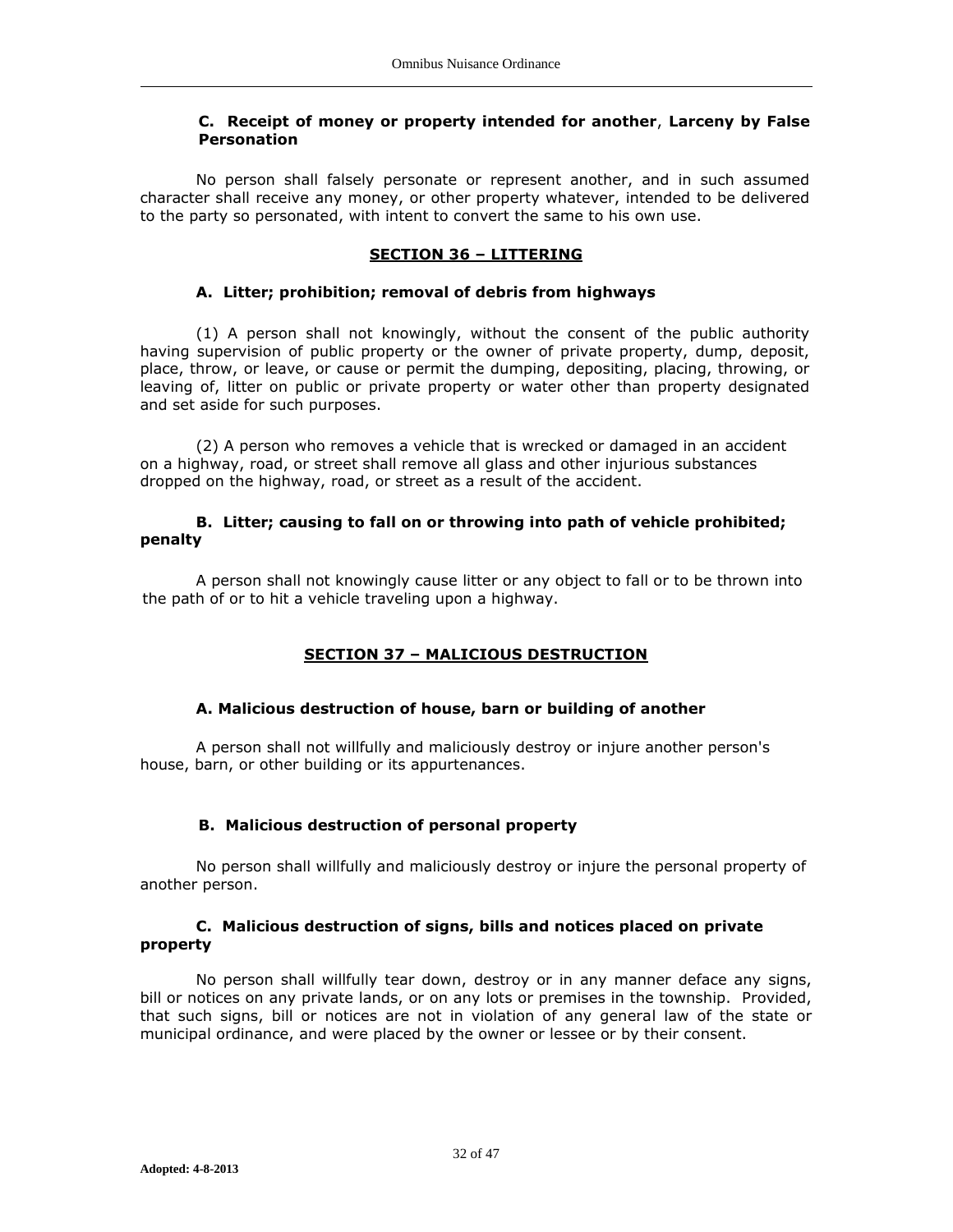## **D. Malicious destruction of tombs and memorials to dead; penalties**

(1) No person, other than the burial right owner or his or her representative, heir at law, or a person having care, custody, or control of a cemetery pursuant to law, a contract, or other legal right, shall willfully destroy, mutilate, deface, injure, or remove a tomb, monument, gravestone, or other structure or thing placed or designed for a memorial of the dead, or a fence, railing, curb, or other thing intended for the protection or for the ornament of any tomb, monument, gravestone, or other structure described in this subsection or any other enclosure for the burial of the dead and shall not willfully destroy, mutilate, remove, cut, break, or injure any tree, shrub, or plant, placed or being within such an enclosure.

(2) Prosecution under subsection (1) may commence upon complaint by the burial right owner or his or her representative, heir at law, or person having care, custody, or control of a cemetery, tomb, monument, gravestone, or other structure or thing described in subsection (1).

## **E. Malicious destruction of trees, shrubs, plants or soil; penalties**

No person shall willfully and maliciously, or wantonly and without cause, cuts down, destroys, or injures any tree, shrub, grass, turf, plants, crops, or soil of another that is standing, growing, or located on the land of another.

If the value of the trees, shrubs, grass, turf, plants, crops, or soil cut down, destroyed, or injured is less than \$200.00, the person is guilty of a misdemeanor.

## **F. Defacing or damaging school property**

(1) No person shall mark with any substance, or in any other manner deface or do damage to any building owned, occupied or otherwise used as a school within the Township.

(2) No person shall mark with any substance, or in any other manner deface or do damage to any fence, tree, lawn or other fixture situated on lands owned, occupied or otherwise used by a school within the Township.

# **G. Defacing public structures**

No personal shall deface, mar, or disfigure any hall, stairway, interior or exterior finish, restroom, washroom, furniture or equipment of any kind in any public building, church or other public structure within the Township.

### **H. Cutting, breaking, tapping, connecting line, wire or cable**

No person shall willfully and maliciously cut, brake, tap, to make any connection with, or read, or copy, by the use of telegraph or telephone instruments, or otherwise, in any unauthorized manner, any message, either social or business, sporting, commercial or other news reports, from any telegraph or telephone line, wire or cable so unlawfully cut or tapped in this Township, or make unauthorized use of the same, or who shall willfully and maliciously prevent, obstruct or delay by an means or contrivance whatsoever the sending, conveyance or delivery, in this township, of any authorized communication, sporting, commercial or other news reports, by or through any telegraph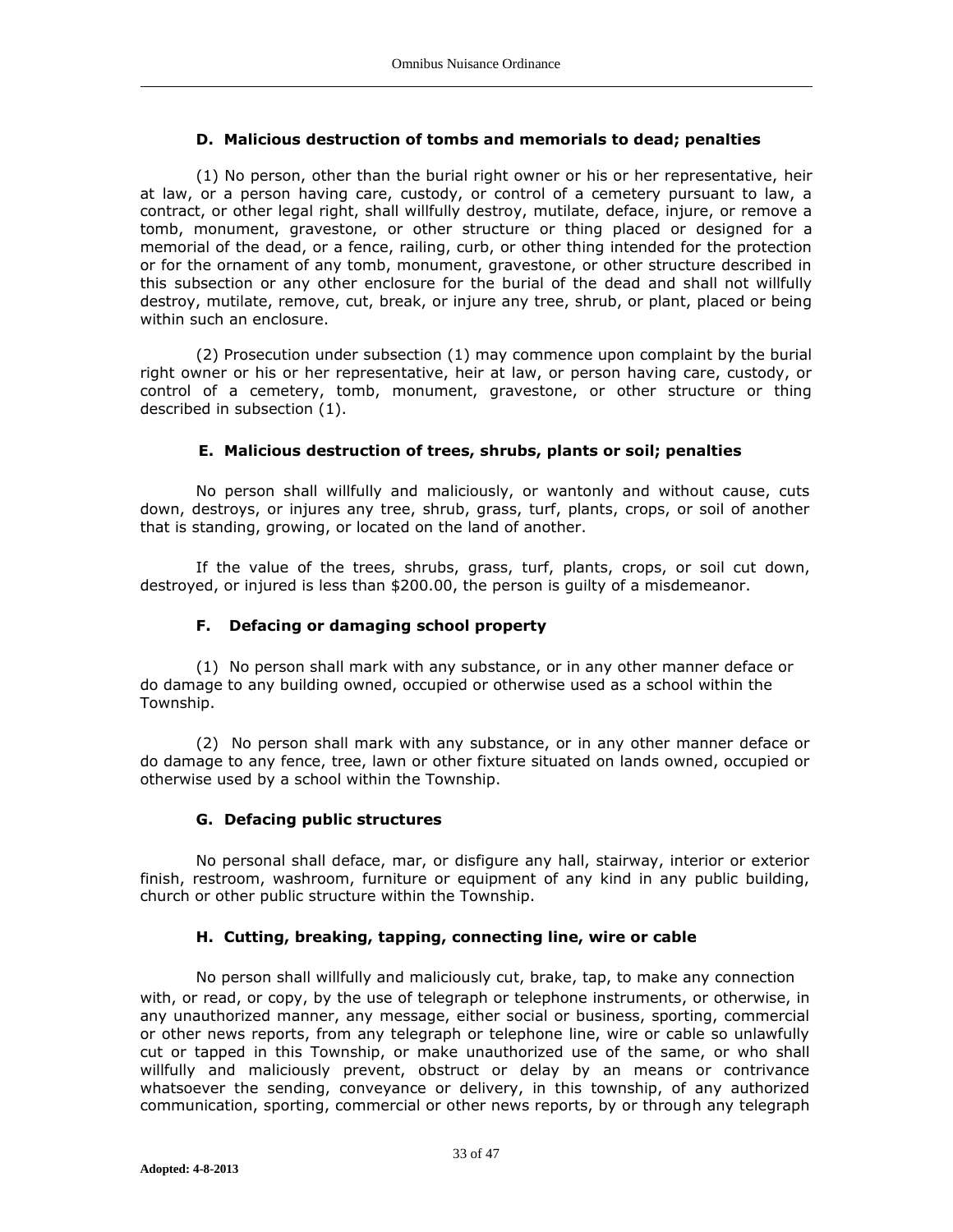or telephone line, cable or commercial or other news reports, by or through any telegraph or telephone line, cable or wire under the control of any telegraph or telephone company doing business in this Township, or who shall willfully and maliciously aid, agree with, employ, or conspire with any other person or persons to do any of the aforementioned unlawful acts.

#### **SECTION 38 – MOTOR VEHICLES**

#### **Damaging, tampering, or meddling with motor vehicle**

1) No person shall intentionally and without authority from the owner, start or cause to be started the motor of any motor vehicle, or maliciously shift or change the starting device or gears of a standing motor vehicle to a position other than that in which it was left by the owner or driver of said motor vehicle; or

2) Intentionally cut, mark, scratch or damage the chassis, running gear, body, sides, top, covering or upholstering of any motor vehicle, the property of another, or intentionally cut, mash, mark, destroy or damage such motor vehicle, or any of the accessories, equipment, appurtenances or attachments thereof, or any spare or extra parts thereon being or thereto attached, without the permission of the owner thereof; or

3) Intentionally release the brake upon any standing motor vehicle, with intent to injure said machine or cause the same to be removed without the consent of the owner: Provided, That this section shall not apply in case of moving or starting of motor vehicles by the police under authority of local ordinance or by members of fire departments in case of emergency in the vicinity of a fire.

### **SECTION 39 – MALICIOUS PHONE CALLS**

## **A. Malicious use of service provided by telecommunications service provider**

(1) No person shall maliciously use any service provided by a telecommunications service provider with intent to terrorize, frighten, intimidate, threaten, harass, molest, or annoy another person, or to disturb the peace and quiet of another person by any of the following:

(a) Threatening physical harm or damage to any person or property in the course of a conversation or message through the use of a telecommunications service or device.

(b) Falsely and deliberately reporting by message through the use of a telecommunications service or device that a person has been injured, has suddenly taken ill, has suffered death, or has been the victim of a crime or an accident.

(c) Deliberately refusing or failing to disengage a connection between a telecommunications device and another telecommunications device or between a telecommunications device and other equipment provided for the transmission of messages through the use of a telecommunications service or device.

(d) Using vulgar, indecent, obscene, or offensive language or suggesting any lewd or lascivious act in the course of a conversation or message through the use of a telecommunications service or device.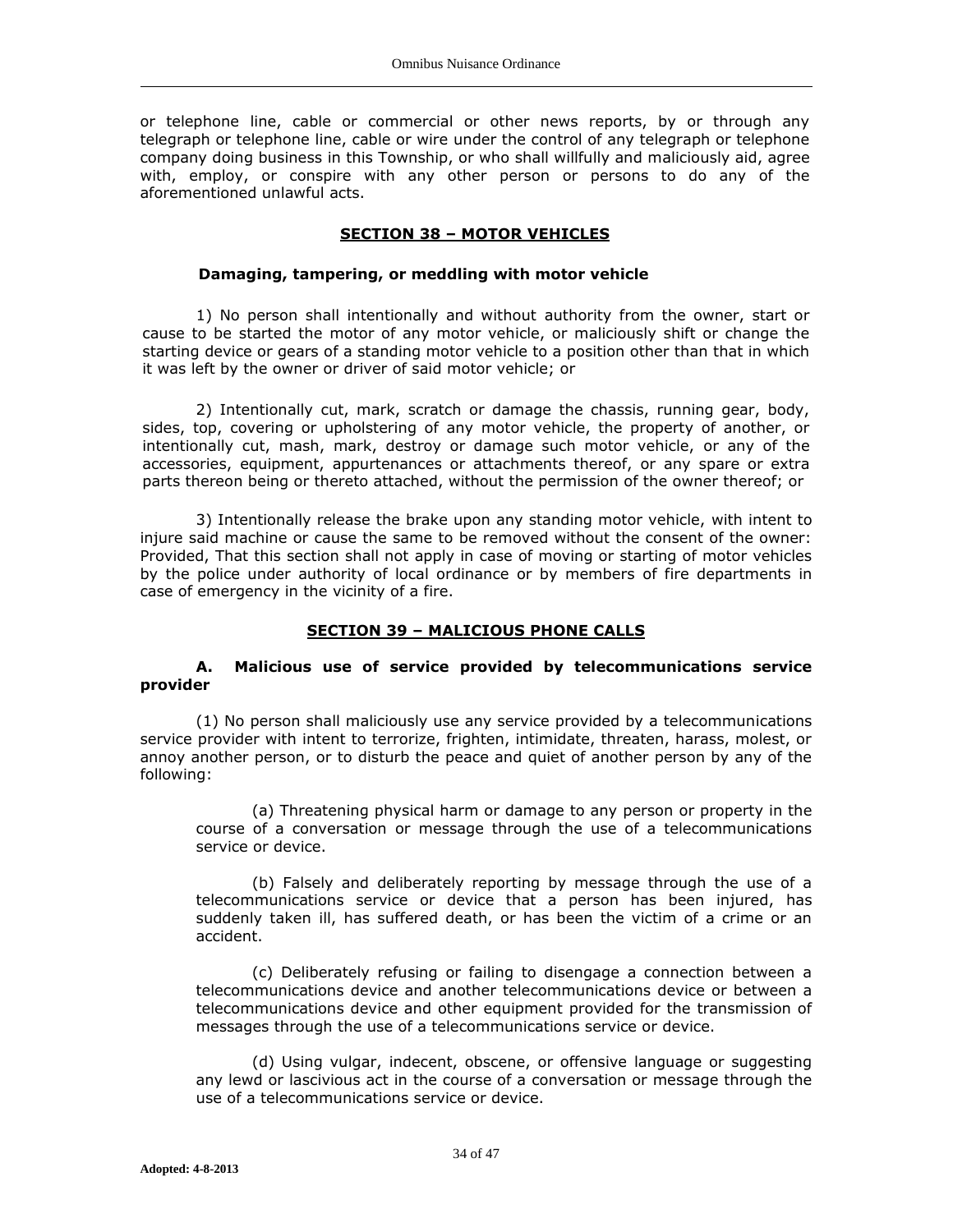(e) Repeatedly initiating a telephone call and, without speaking, deliberately hanging up or breaking the telephone connection as or after the telephone call is answered.

(f) Making an unsolicited commercial telephone call that is received between the hours of 9 p.m. and 9 a.m. For the purpose of this subdivision, "an unsolicited commercial telephone call" means a call made by a person or recording device, on behalf of a person, corporation, or other entity, soliciting business or contributions.

(g) Deliberately engaging or causing to engage the use of a telecommunications service or device of another person in a repetitive manner that causes interruption in telecommunications service or prevents the person from utilizing his or her telecommunications service or device.

## **B. Definitions** as used in this section:

(a) *"Telecommunications" and " telecommunications service***"** mean any service lawfully provided for a charge or compensation to facilitate the origination, transmission, retransmission, emission, or reception of signs, data, images, signals, writings, sounds, or other intelligence or equivalence of intelligence of any nature over any telecommunications system by any method, including, but not limited to, electronic, electromagnetic, magnetic, optical, photo-optical, digital, or analog technologies.

### (b) *"Telecommunications access device***"** means any of the following:

(i) Any instrument, device, card, plate, code, telephone number, account number, personal identification number, electronic serial number, mobile identification number, counterfeit number, or financial transaction device that alone or with another device can acquire, transmit, intercept, provide, receive, use, or otherwise facilitate the use, acquisition, interception, provision, reception, and transmission of any telecommunications service.

(*ii*) Any type of instrument, device, machine, equipment, technology, or software that facilitates telecommunications or which is capable of transmitting, acquiring, intercepting, decrypting, or receiving any telephonic, electronic, data, internet access, audio, video, microwave, or radio transmissions, signals, telecommunications, or services, including the receipt, acquisition, interception, transmission, retransmission, or decryption of all telecommunications, transmissions, signals, or services provided by or through any cable television, fiber optic, telephone, satellite, microwave, data transmission, radio, internet based or wireless distribution network, system, or facility, or any part, accessory, or component, including any computer circuit, security module, smart card, software, computer chip, pager, cellular telephone, personal communications device, transponder, receiver, modem, electronic mechanism or other component, accessory, or part of any other device that is capable of facilitating the interception, transmission, retransmission, decryption, acquisition, or reception of any telecommunications, transmissions, signals, or services.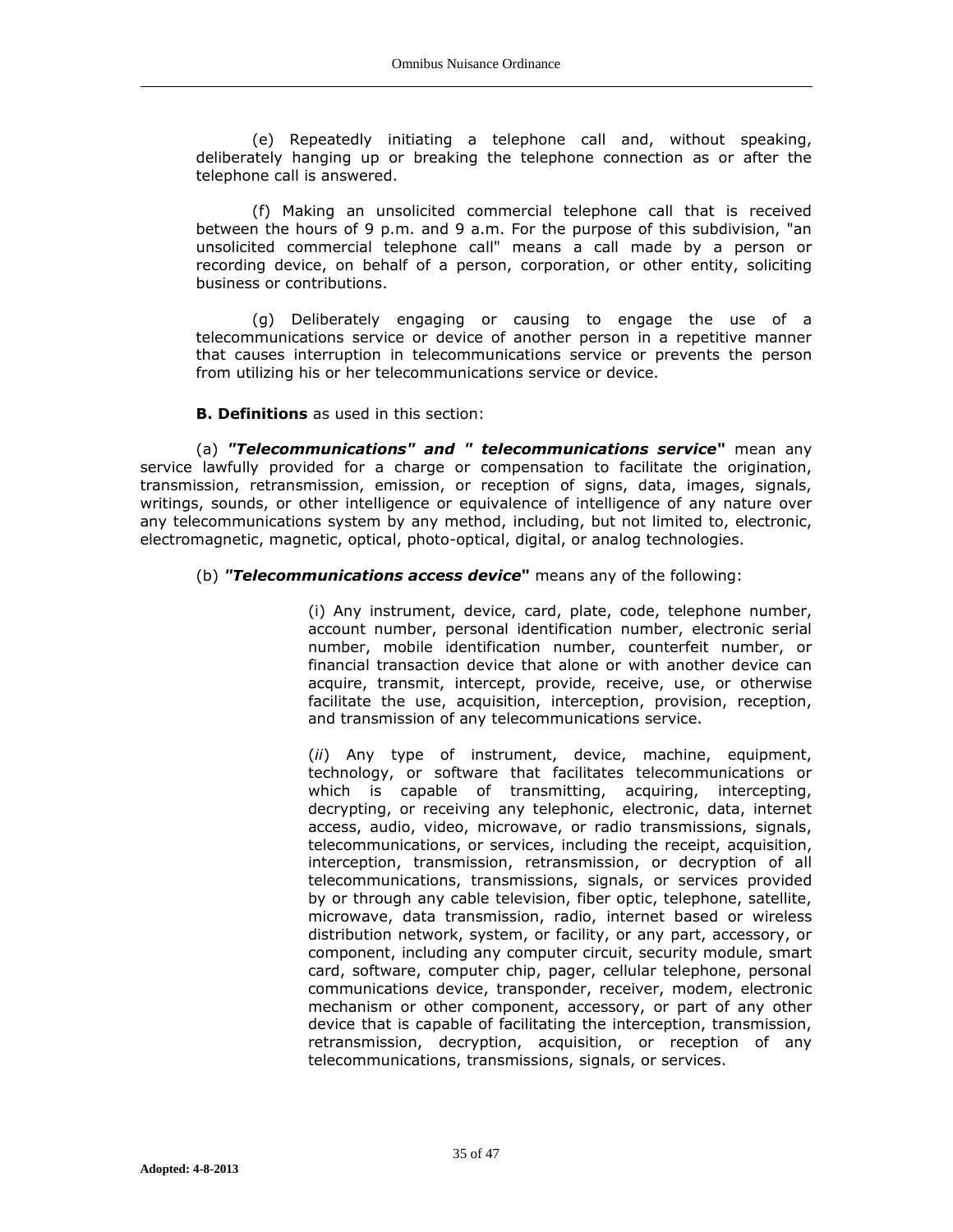#### **SECTION 40 – NUISANCE SMOKE PREVENTION**

No person shall allow visible smoke travel, which may enter or be obnoxious to the adjacent dwelling or structure, beyond the lot line of the property on which the smoke originates.

#### **SECTION 41 -- OBSTRUCTING TRAFFIC**

No person, without authority, shall loiter, linger, stay, saunter, delay or stand around, or do any other act so as to block, obstruct, impede or otherwise interfere with the normal flow of vehicular or pedestrian traffic upon any public street or highway, sidewalk or any other public place or public building or a business lawfully conducted by anyone in or upon such public street, highway, public sidewalk or other public place or public building, by means of a barricade, object or device, or with his person, all or ingress, egress and regress therein, thereon or thereto. This section shall not apply to persons maintaining, rearranging or constructing public utility facilities in or adjacent to a street or sidewalk, nor shall it apply to persons peacefully picketing upon places other than a public street or highway.

### **SECTION 42 -- POLICE OFFICER**

#### **A. Failure to stop on direction of police or conservation officers; Fleeing**

A driver of a motor vehicle who is given by hand, voice, emergency light, or siren a visual or audible signal by a police or conservation officer, acting in the lawful performance of his or her duty, directing the driver to bring his or her motor vehicle to a stop shall not willfully fail to obey that direction by increasing the speed of the motor vehicle, extinguishing the lights of the motor vehicle, or otherwise attempting to flee or elude the officer. This subsection does not apply unless the police or conservation officer giving the signal is in uniform and the officer's vehicle is identified as an official police or department of natural resources vehicle.

#### **B. Assaulting, battering, obstructing, or endangering an officer performing his or her duties; other offenses**

(1) A person shall not knowingly and willfully do any of the following:

(a) Assault, batter, wound, obstruct, or endanger a medical examiner, township treasurer, judge, magistrate, probation officer, parole officer, prosecutor, city attorney, court employee, court officer, or other officer or duly authorized person serving or attempting to serve or execute any process, rule, or order made or issued by lawful authority or otherwise acting in the performance of his or her duties.

(b) Assault, batter, wound, obstruct, or endanger an officer enforcing an ordinance, law, rule, order, or resolution of the common council of a city board of trustees, the common council or village council of an incorporated village, or a township board of a township.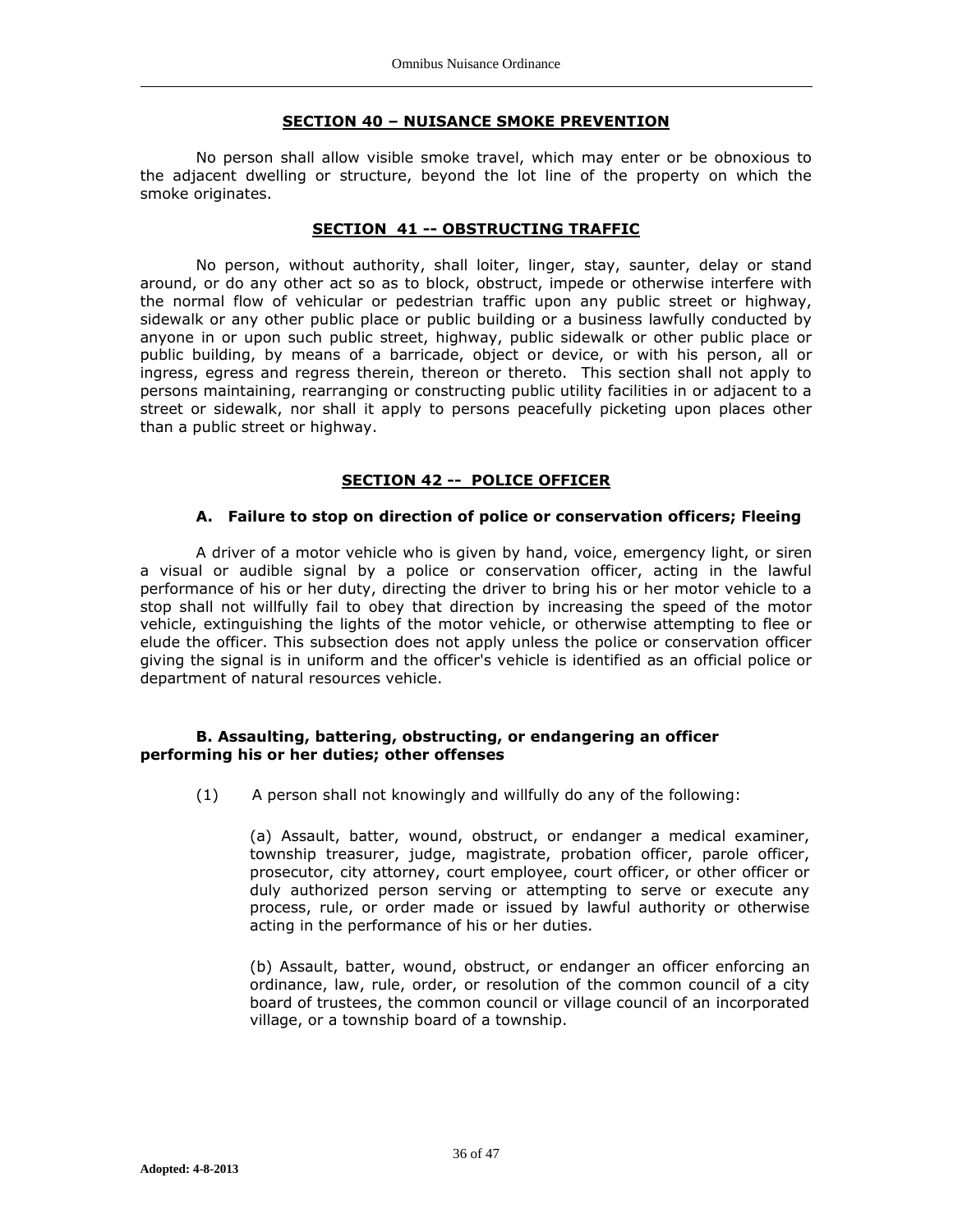### **C. Compliance with orders or directions of police officers**

A person shall not refuse to comply with a lawful order or direction of a police officer when that officer, for public interest and safety, is guiding, directing, controlling, or regulating traffic on the highways of this state.

## **SECTION 43 - PROPERTY OR GOODS**

Sale through Flea Market, Rummage Sale or Garage Sale. No garage sale, rummage sale, flea market or other similar use shall be conducted unless approval is obtained from the township building department. Approval shall not be granted for more than four (4) such sales on the same premises within a twelve (12) month period. No permit shall be issued for such sale if in the opinion of the building department issuance would disturb the health, safety, and/or welfare or be detrimental to the enjoyment of the surrounding neighborhood.

### **SECTION 44 – PROPERTY OR GOODS -- ALTERING**

#### **Alteration, destruction, etc., of identifying number on goods held for sale**

(1) No person shall obscure, deface, alter, obliterate, remove, destroy, or otherwise conceal or disguise any registration, serial, or other identifying number embossed, engraved, carved, stamped, welded, or otherwise placed or situated in or upon goods or property held for sale in the ordinary course of business with the intent to render the goods or property unidentifiable.

(2) A person who is a dealer in or collector of any merchandise or personal property or the agent, employee, or representative of a dealer or collector and who possesses goods or property with the intent to sell the goods or property in the ordinary course of business knowing the registration, serial, or other identifying number has been obscured, defaced, altered, obliterated, removed, destroyed, or otherwise concealed or disguised shall be guilty of a misdemeanor.

(3) A person who is a dealer or collector of any merchandise or personal property or the agent, employee, or representative of a dealer or collector and who sells goods or property in the ordinary course of business knowing that the registration, serial, or other identifying number has been obscured, defaced, altered, obliterated, removed, destroyed, or otherwise concealed or disguised shall be guilty of a misdemeanor.

## **SECTION 45 – PROPERTY STOLEN**

### **Buying, receiving, possessing, or concealing stolen, embezzled, or converted money, goods, or property**

No person shall buy, receive, possess, conceal, or aid in the concealment of stolen, embezzled, or converted money, goods, or property knowing the money, goods, or property is stolen, embezzled, or converted.

### **SECTION 46 -- RETAIL FRAUD**

(1) No person shall do any of the following in a store or in its immediate vicinity: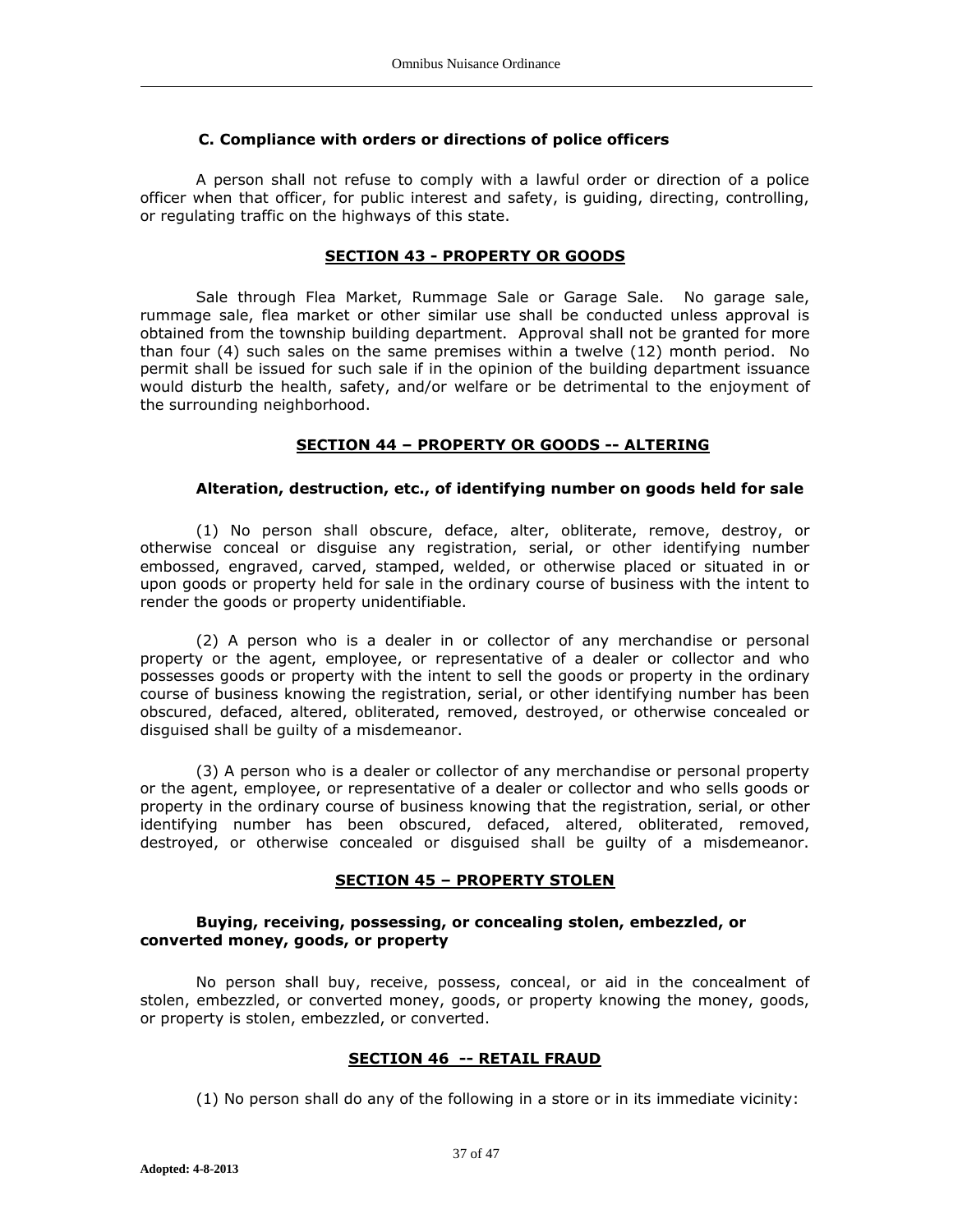- (a) While a store is open to the public, alters, transfers, removes and replaces, conceals, or otherwise misrepresents the price at which property is offered for sale with the intent not to pay for the property or to pay less than the price at which the property is offered for sale.
- (b) While a store is open to the public, steals property of the store.
- (c) With intent to defraud, obtains or attempts to obtain money or property from the store as a refund or exchange for property that was not paid for and belongs to the store.

#### **SECTION 47 – SEX OFFENDER REGISTRATION**

**Notification of local law enforcement agencies of change of residence or domicile of individual required to register; notification of transfer of individual to another state; compliance with verification and proof of residence procedures; duration of requirement for compliance with section; registration pursuant to § 28.728d**

- (1) Within 10 days after any of the following occur, an individual required to be registered under this act shall notify the local law enforcement agency or sheriff's department having jurisdiction where his or her new residence or domicile is located or the department post of the individual's new residence or domicile:
	- (a) The individual changes or vacates his or her residence, domicile, or place of work or education, including any change required to be reported under section 4a.
	- (1) The individual is paroled.
	- (c) Final release of the individual from the jurisdiction of the department of corrections.
- (2) Within 10 days after either of the following occurs, the department of corrections shall notify the local law enforcement agency or sheriff's department having jurisdiction over the area to which the individual is transferred or the department post of the transferred residence or domicile of an individual required to be registered under this act:
	- (a) The individual is transferred to a community residential program.

(b) The individual is transferred into a minimum custody correctional facility of any kind, including a correctional camp or work camp.

(3) An individual required to be registered under this act shall notify the department on a form prescribed by the department not later than 10 days before he or she changes his or her domicile or residence to another state. The individual shall indicate the new state and, if known, the new address. The department shall update the registration and compilation databases and promptly notify the appropriate law enforcement agency and any applicable sex or child offender registration authority in the new state.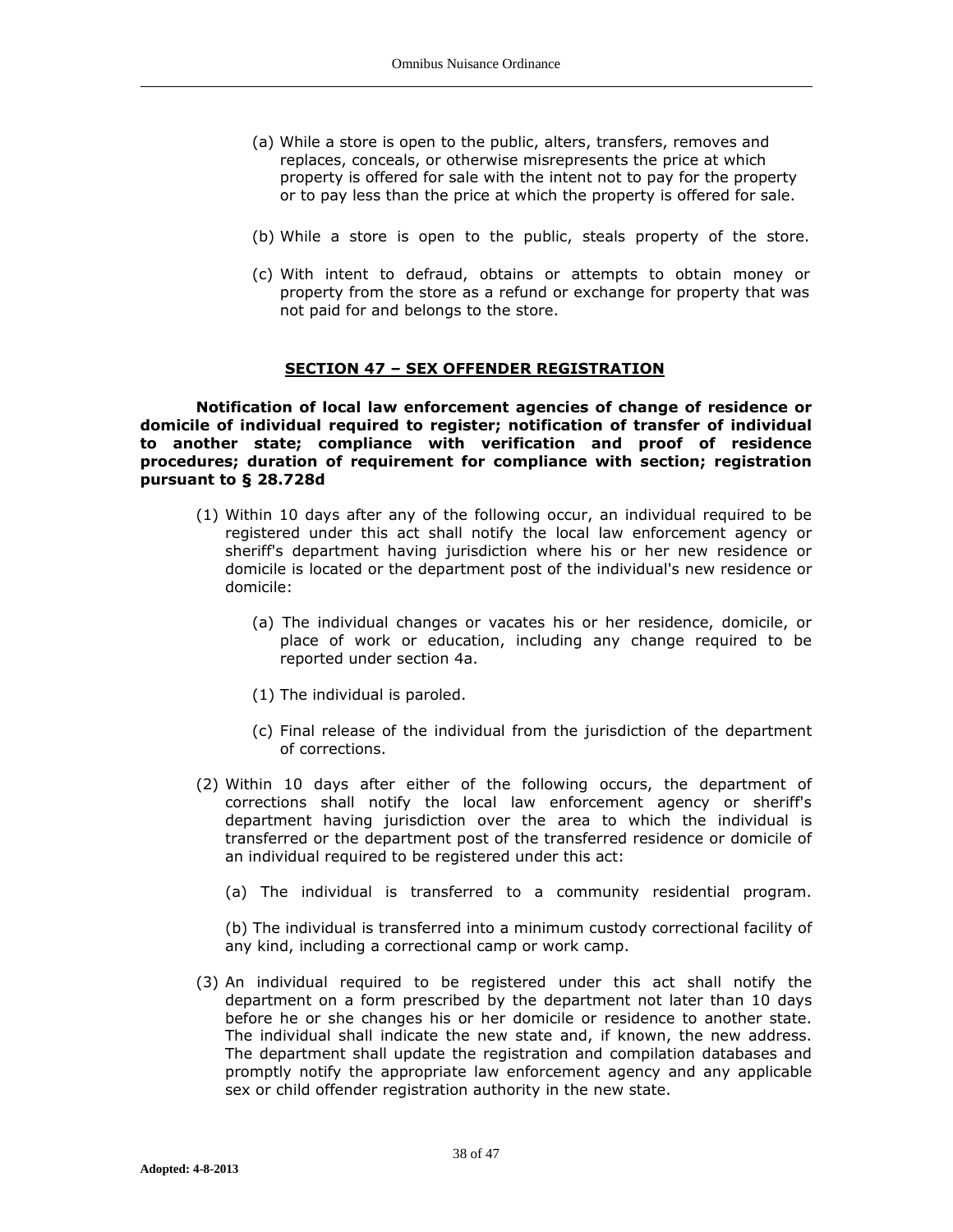- (4) If the probation or parole of an individual required to be registered under this act is transferred to another state or an individual required to be registered under this act is transferred from a state correctional facility to any correctional facility or probation or parole in another state, the department of corrections shall promptly notify the department and the appropriate law enforcement agency and any applicable sex or child offender registration authority in the new state. The department shall update the registration and compilation databases.
- (5) An individual registered under this act shall comply with the verification procedures and proof of residence procedures prescribed in sections 4a and 5a.
- (6) Except as provided in subsections (7) and (8), an individual shall comply with this section for 25 years after the date of initially registering or, if the individual is in a state correctional facility, for 10 years after release from the state correctional facility, whichever is longer.
- (7) Except as provided in subsection (8), an individual shall comply with this section for life if the individual is convicted of any of the following or a substantially similar offense under a law of the United States, any state, or any country or under tribal or military law:
	- (a) A violation of section 520b of the Michigan penal code, 1931 PA 328.
	- (b) A violation of section 520c(1)(a) of the Michigan penal code, 1931 PA 328.
	- (c) A violation of section 349 of the Michigan penal code, 1931 PA 328, if the victim is less than 18 years of age.
	- (d) A violation of section 350 of the Michigan penal code, 1931 PA 328.
	- (e) A violation of section 145c(2) or (3) of the Michigan penal code, 1931 PA 328.

(f) An attempt or conspiracy to commit an offense described in subdivisions (a) to (e).

(g) Except as provided in this subdivision, a second or subsequent listed offense after October 1, 1995 regardless of when any earlier listed offense was committed. An individual is not required to comply with this section for life if his or her first or second listed offense is for a conviction on or before September 1, 1999 for an offense that was added on September 1, 1999 to the definition of listed offense, unless he or she is convicted of a subsequent listed offense after September 1, 1999.

(8) An individual who is ordered to register as provided in section 8d shall register subject to that section.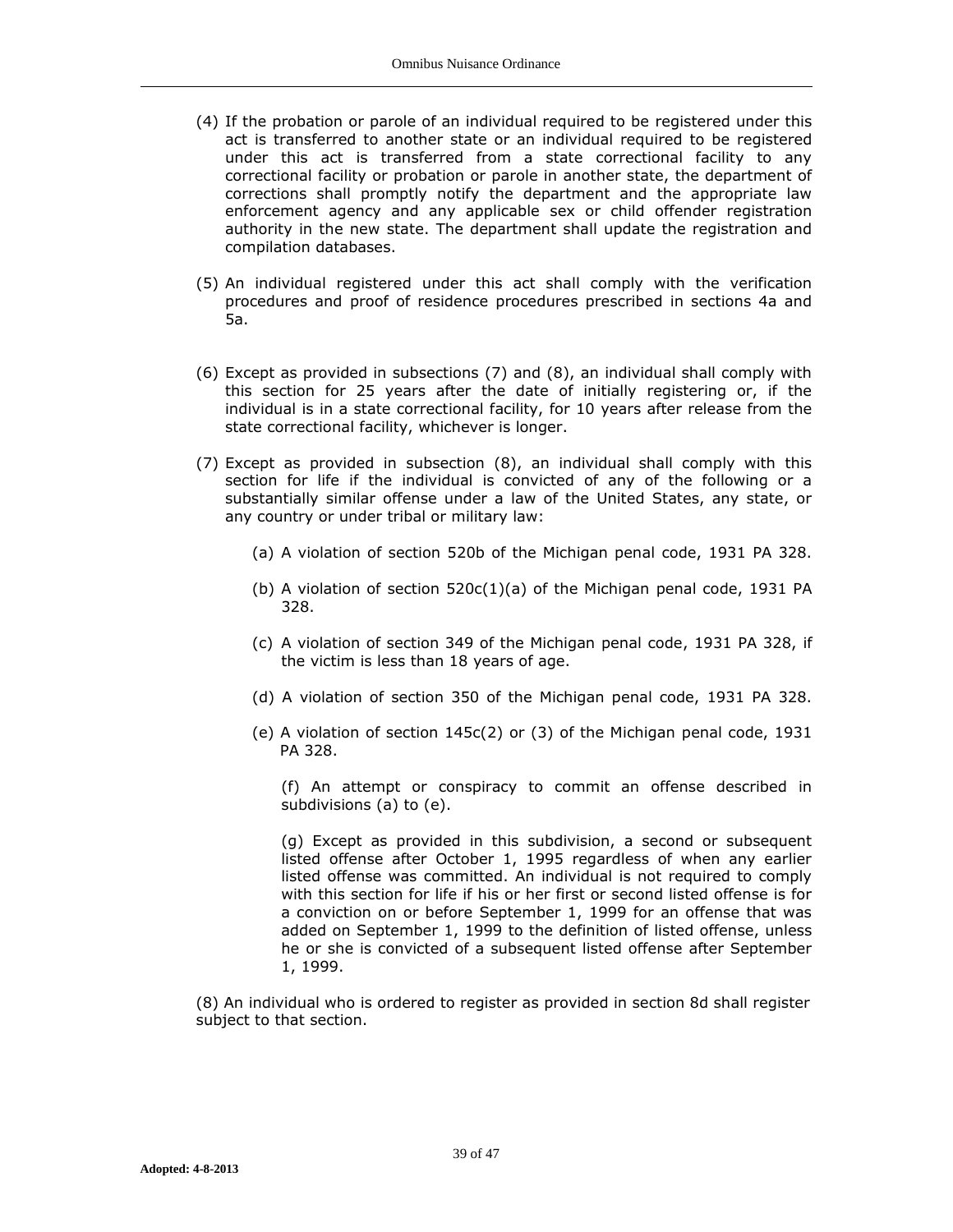### **SECTION 48 – SOLICITING AND ACCOSTING AND SOLICITING FOR PROSTITUTION**

#### **A. Soliciting and accosting**

No person 16 years of age or older shall accost, solicit, or invite another person in a public place or in or from a building or vehicle, by word, gesture, or any other means, to commit prostitution or to do any other lewd or immoral act.

### **B. Receiving or admitting person to place or vehicle for purpose of prostitution, lewdness, or assignation**

No person 16 years of age or older shall receive or admit or offer to receive or admit a person into a place, structure, house, building, or vehicle for the purpose of prostitution, lewdness, or assignation, or no person shall knowingly permit a person to remain in a place, structure, house, building, or vehicle for the purpose of prostitution, lewdness, or assignation.

## **C. Engaging or offering to engage services of a person for purpose of prostitution, lewdness, or assignation**

No person shall engage or offer to engage the services of another person, not his/her spouse, for the purpose of prostitution, lewdness or assignation, by the payment in money or other forms of consideration.

### **D. Aiding, assisting, or abetting commission or offer of commission of act prohibited under this Section**

No person 16 years of age or older shall aid, assist, or abet another person to commit or offer to commit an act prohibited under this Section.

### **E. Pandering**

No person shall procure a person for a house of prostitution; or shall induce, persuade, encourage, inveigle or entice a person to become a prostitute; or shall by promises, threats, violence or by any device or scheme, cause, induce, persuade, encourage, take, place, harbor, inveigle or entice a person to become an inmate of a house of prostitution or assignation place, or any place where prostitution is practiced, encouraged or allowed; or any person who shall, by promises, threats, violence or by any device or scheme, cause, induce, persuade, encourage, inveigle or entice an inmate of a house of prostitution or place of assignation to remain therein as such inmate; or any person who by promises, threats, violence, by any device or scheme, by fraud or artifice, or by duress of person or goods, or by abuse of any position of confidence or authority, or having legal charge, shall take, place, harbor, inveigle, entice, persuade, encourage or procure any person to enter any place within this Township in which prostitution is practiced, encouraged or allowed, for the purpose of prostitution; or shall inveigle, entice, persuade, encourage, or procure any person to come into this Township or to leave this Township for the purpose of prostitution; or who upon the pretense of marriage takes or detains a person for the purpose of sexual intercourse; or shall receive or give or agree to receive or give any money or thing of value for procuring or attempting to procure any person to become a prostitute or to come into this Township or leave this Township for the purpose of prostitution.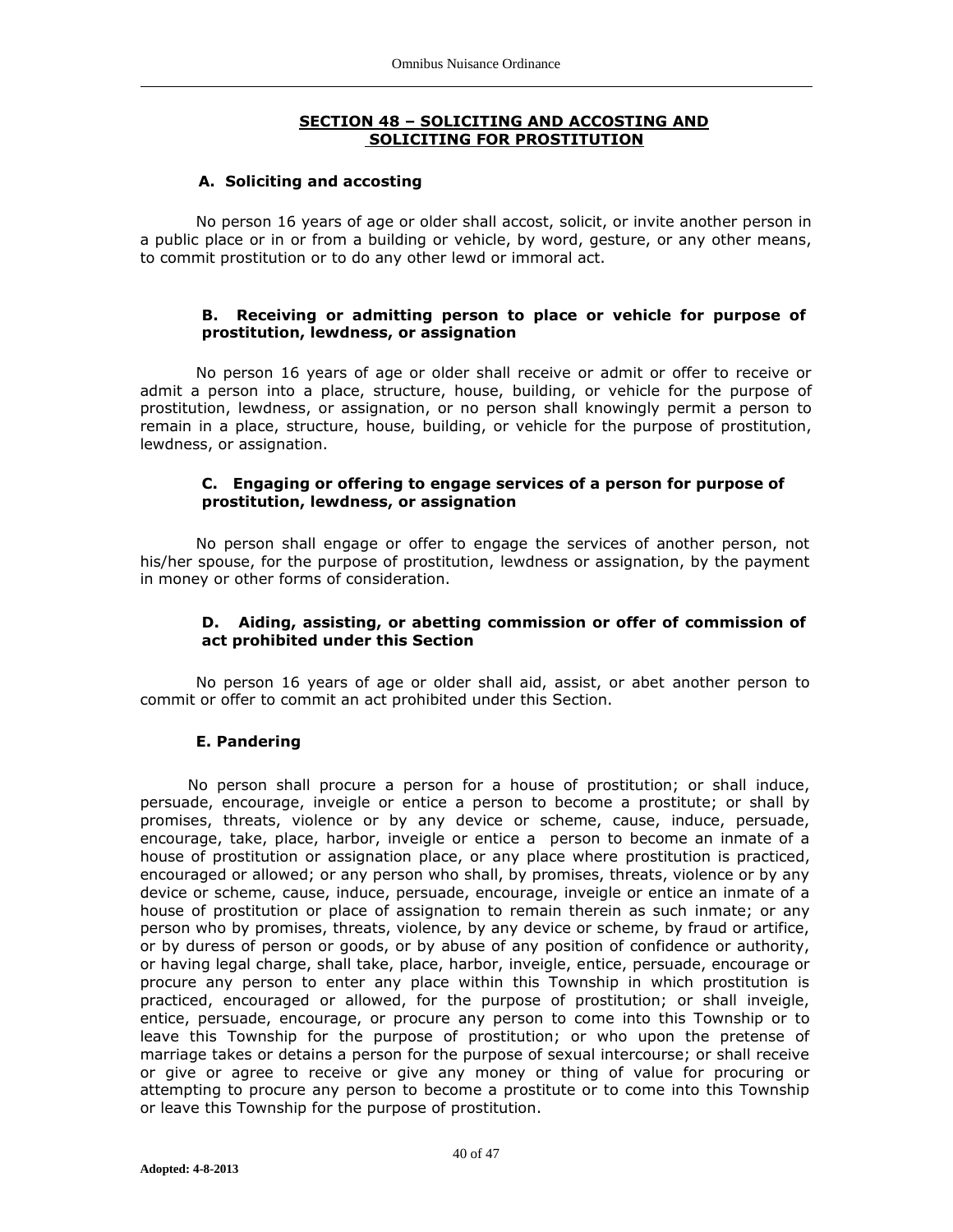# **F. Public Nuisance**

Any building, vehicle, boat, aircraft, or place used for the purpose of lewdness, assignation or prostitution or gambling, or used by, or kept for the use of prostitutes or other disorderly persons or used for the unlawful manufacture, transporting, sale, keeping for sale, bartering, or furnishing of any controlled substance as defined in section 7104 of the public health code, Act No. 368 of the Public Acts of 1978, or of any vinous, malt, brewed, fermented, spirituous, or intoxicating liquors or any mixed liquors or beverages, any part of which is intoxicating, is declared a nuisance, and the furniture, fixtures, and contents of the building, vehicle, boat, aircraft, or place and all intoxicating liquors therein are also declared a nuisance, and all controlled substances and nuisances shall be enjoined and abated as provided in this act and as provided in the court rules. Any person or his or her servant, agent, or employee who owns, leases, conducts, or maintains any building, vehicle, or place used for any of the purposes or acts set forth in this section is guilty of a nuisance.

# **SECTION 49 – STALKING/HARASSMENT**

# **A. Aggravated stalking; Harassment; course of conduct**

No person shall make to an individual a *Credible threat –* that being a threat to kill another individual or a threat to inflict physical injury upon another individual that is made in any manner or in any context that causes the individual hearing or receiving the threat to reasonably fear for his or her safety or the safety of another individual.

No person shall cause to an individual *Emotional distress –* that being significant mental suffering or distress that may, but does not necessarily, require medical or other professional treatment or counseling.

No person shall *Harass* an individual by conduct directed toward a victim that includes, but is not limited to, repeated or continuing unconsented contact that would cause a reasonable individual to suffer emotional distress and that actually causes the victim to suffer emotional distress. Harassment does not include constitutionally protected activity or conduct that serves a legitimate purpose.

No person shall *Stalk* an individual by willfully taking a course of conduct involving repeated or continuing harassment of another individual that would cause a reasonable person to feel terrorized, frightened, intimidated, threatened, harassed, or molested and that actually causes the victim to feel terrorized, frightened, intimidated, threatened, harassed, or molested.

No person shall make to an individual *Unconsented contact –* that being any contact with another individual that is initiated or continued without that individual's consent or in disregard of that individuals expressed desire that the contact be avoided or discontinued. Unconsented contact includes, but is not limited to, any of the following:

(*i*) Following or appearing within the sight of that individual.

(*ii*) Approaching or confronting that individual in a public place or on private property.

(*iii*) Appearing at that individual's workplace or residence.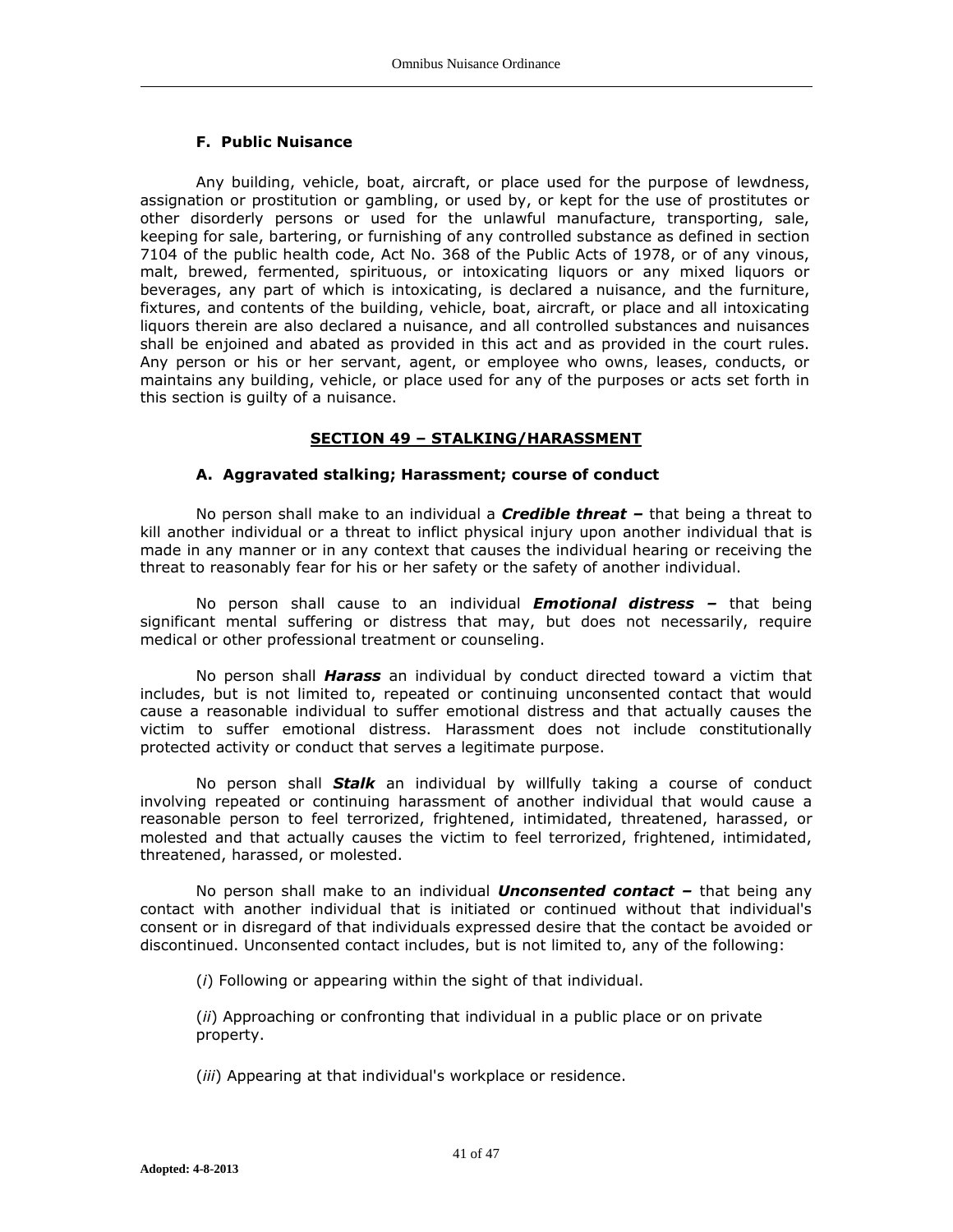(*iv*) Entering onto or remaining on property owned, leased, or occupied by that individual.

(*v*) Contacting that individual by telephone.

(*vi*) Sending mail or electronic communications to that individual.

(*vii*) Placing an object on, or delivering an object to, property owned, leased, or occupied by that individual.

## **B. Definitions**

**"Stalk"** means progressing in an ominous manner.

**"Pursue"** means harassing someone persistently.

**"Terrorize"** means dominating by filling with terror.

"*Victim"* means an individual who is the target of a willful course of conduct involving repeated or continuing harassment.

## **SECTION 50 -- TOBACCO -- MINOR POSSESSION AND SALE**

#### **A. Use or possession of tobacco products by minor in public**

No person under 18 years of age shall possess or smoke cigarettes or cigars; or possess or chew, suck, or inhale chewing tobacco or tobacco snuff; or possess or use tobacco in any other form, on a public highway, street, alley, park, or other lands used for public purposes, or in a public place of business or amusement.

### **B. Sale of tobacco products to minors; public health department sign**

(1) No person shall sell, give, or furnish any cigarette, cigar, chewing tobacco, tobacco snuff, or tobacco in any other form to a person under 18 years of age.

(2) A person who sells tobacco products at retail shall post, in a place close to the point of sale and conspicuous to both employees and customers, a sign produced by the department of public health that includes the following statement:

"The purchase of tobacco products by a minor under 18 years of age and the provision of tobacco products to a minor are prohibited by law. A minor unlawfully purchasing or using tobacco products is subject to criminal penalties."

(3) If the sign required under subsection (2) is more than 6 feet from the point of sale, it shall be  $5-1/2$  inches by  $8-1/2$  inches, and the statement required under subsection (2) shall be printed in 36-point boldface type. If the sign required under subsection (2) is 6 feet or less from the point of sale, it shall be 2 inches by 4 inches, and the statement required under subsection (2) shall be printed in 20-point boldface type.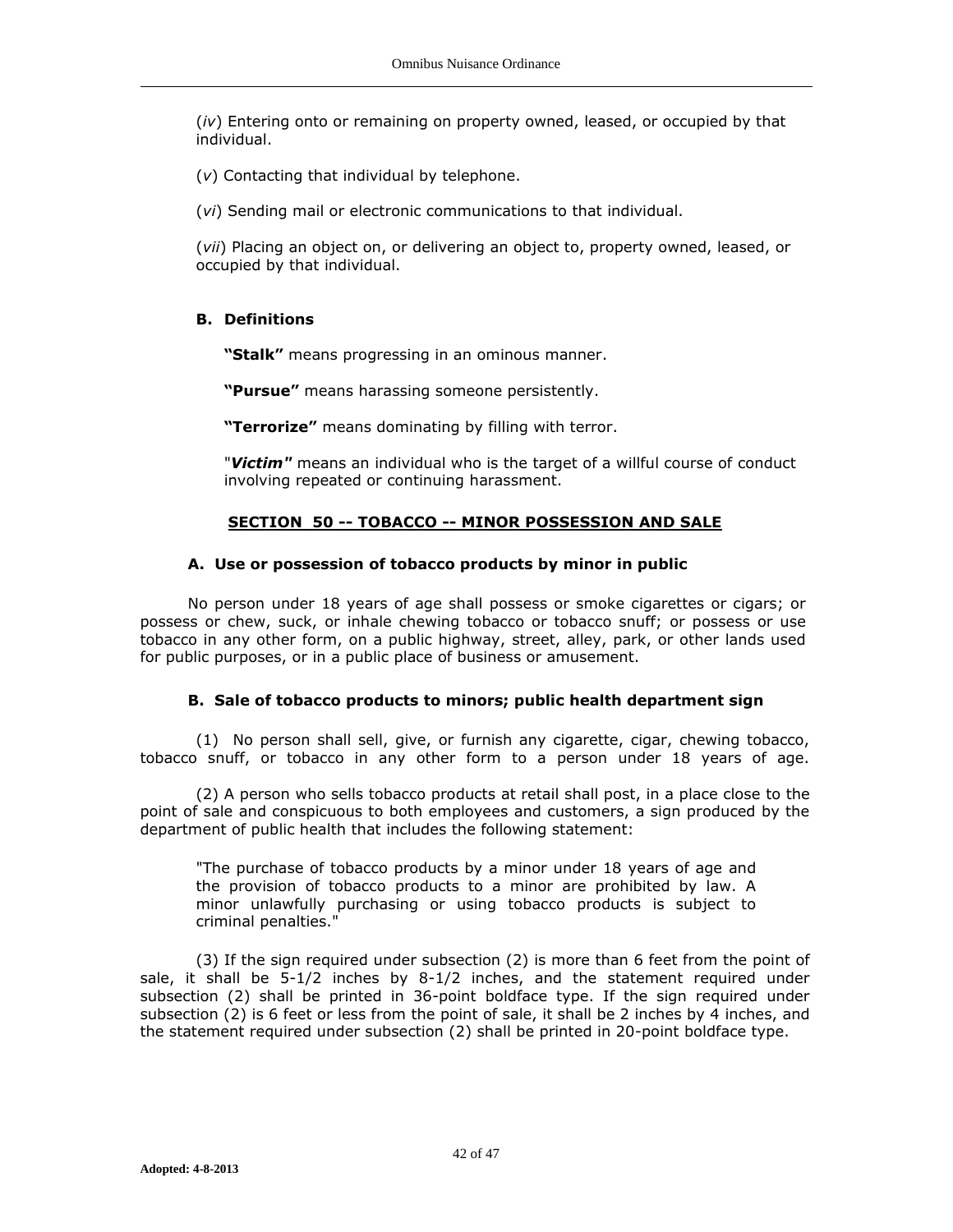# **SECTION 51 – TOWNSHIP EMPLOYEES AND PROPERTY**

## **A. Hindering or Assaulting Township Employees**

It shall be unlawful for any person to knowingly or willfully obstruct, resist, oppose, assault, beat or wound any employee of the Township while the employee is engaged in the lawful performance of his official duties.

## **B. Damage to Township Vehicles**

It shall be unlawful for any person to cut, mark, scratch, damage or destroy the chassis, running gear, body, sides, top, covering or upholstering of any motor vehicle of the Township, or any of the accessories, equipment, appurtenances or attachments thereof, or any spare or extra parts thereon being or thereto attached, being used by an employee of the Township of Davison or Township official who is engaged in lawful performance of his official duties.

# **SECTION 52 – TRESPASS**

## **A. Trespass upon lands or premises of another**

No person shall willfully enter upon the lands or premises of another without lawful authority, after having been forbidden so to do by the owner or occupant, agent or servant of the owner or occupant, or any person being upon the land or premises of another, upon being notified to depart therefrom by the owner or occupant, the agent or servant of either, shall not without lawful authority neglect or refuse to depart therefrom. However, a person shall be allowed to enter onto the lands of another without permission to retrieve an at large animal.

# **B. Trespassing on grounds or in building of school**

- 1. No person who is not a student or employee of any school located in the Township, or parent or guardian of any student enrolled therein, shall remain within any school during normal school hours without securing the written permission of the principal or his or her designee.
- 2. **"Student"** shall mean any person of school age and enrolled in the school at which he then is present.

# **SECTION 53 – WEAPONS**

### **A. Firearm or dangerous weapon, carrying with unlawful intent**

No person shall, with intent to use the same unlawfully against the person of another, go armed with a pistol or other firearm or dagger, dirk, razor, stiletto, or knife having a blade over 3 inches in length, or any other dangerous or deadly weapon or instrument.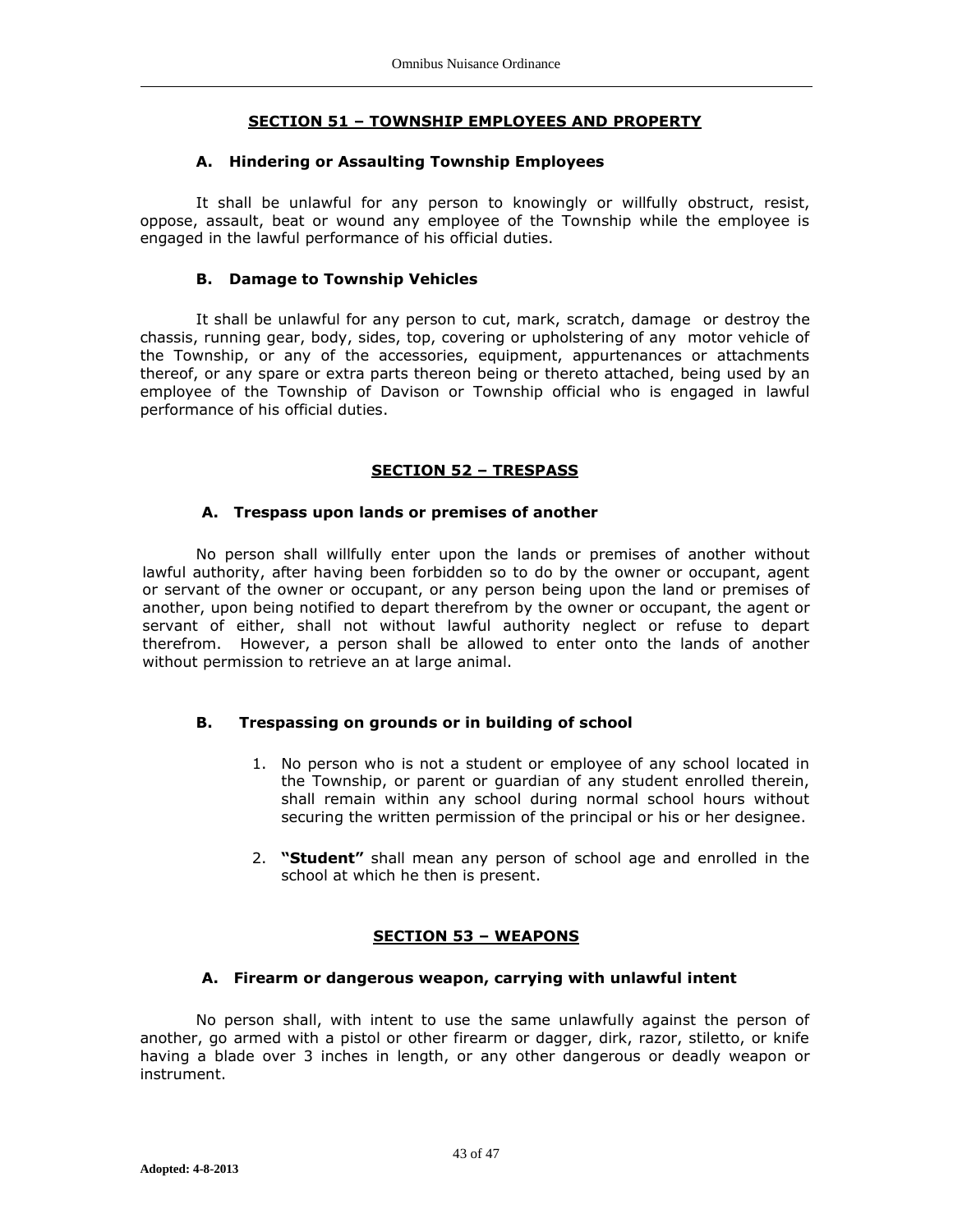## **B. Transportation or possession of firearm other than pistol in or upon self-propelled vehicle designed for land travel**

1. No person shall transport or possess in or upon a motor vehicle or any selfpropelled vehicle designed for land travel a firearm, other than a pistol, unless the firearm is unloaded and is 1 or more of the following:

- (a) Taken down.
- (b) Enclosed in a case.
- (c) Carried in the trunk of the vehicle.
- (d) Inaccessible from the interior of the vehicle.

2. It shall be unlawful for any person under 17 years of age or under to possess, carry, or transport any firearm within the Township unless such minor is in possession of a valid hunting license issued by the state and such rifle or shotgun is being transported in the manner prescribed by state law as noted above.

# **C. Liquor, possession or use of firearm by person under influence**

An individual shall not carry, have in possession or under control, or use in any manner or discharge a firearm under any of the following circumstances:

- (a) The individual is under the influence of alcoholic liquor, a controlled substance, or a combination of alcoholic liquor and a controlled substance.
- (b) The individual has an alcohol content of 0.08 or more grams per 100 milliliters of blood, per 210 liters of breath, or per 67 milliliters of urine.
- (c) Because of the consumption of alcoholic liquor, a controlled substance, or a combination of alcoholic liquor and a controlled substance, the individual's ability to use a firearm is visibly impaired.

# **D. Firearm; discharge, intentionally aimed without malice**

No person shall intentionally discharge, aim at or toward any person, without injury to any other person, any firearm, without malice.

# **E. Dangerous Weapons – Possession Restricted**

It shall be unlawful for any person to be in possession of a knife with a blade more than three inches in length, any blackjack, slingshot, billy (club), metallic knuckles, sand club, sand bag, karate sticks, nunchucks, shurikens (sharpened stars or discs used for throwing), bludgeon or any other dangerous or deadly weapon or instrument, in any of the streets, alleys, parks, boulevards, or other public property or schools in the Township, or in any dance hall, theatre, amusement park, liquor establishment, store or other private property generally frequented by the public for purposes of education, recreation, amusement, entertainment, sport or shopping. The prohibition contained in this section shall not apply to any person in possession of any such weapon or instrument when it is used or carried in good faith as a tool of honest work, trade, business, sport or recreation. When the person in possession of such weapons or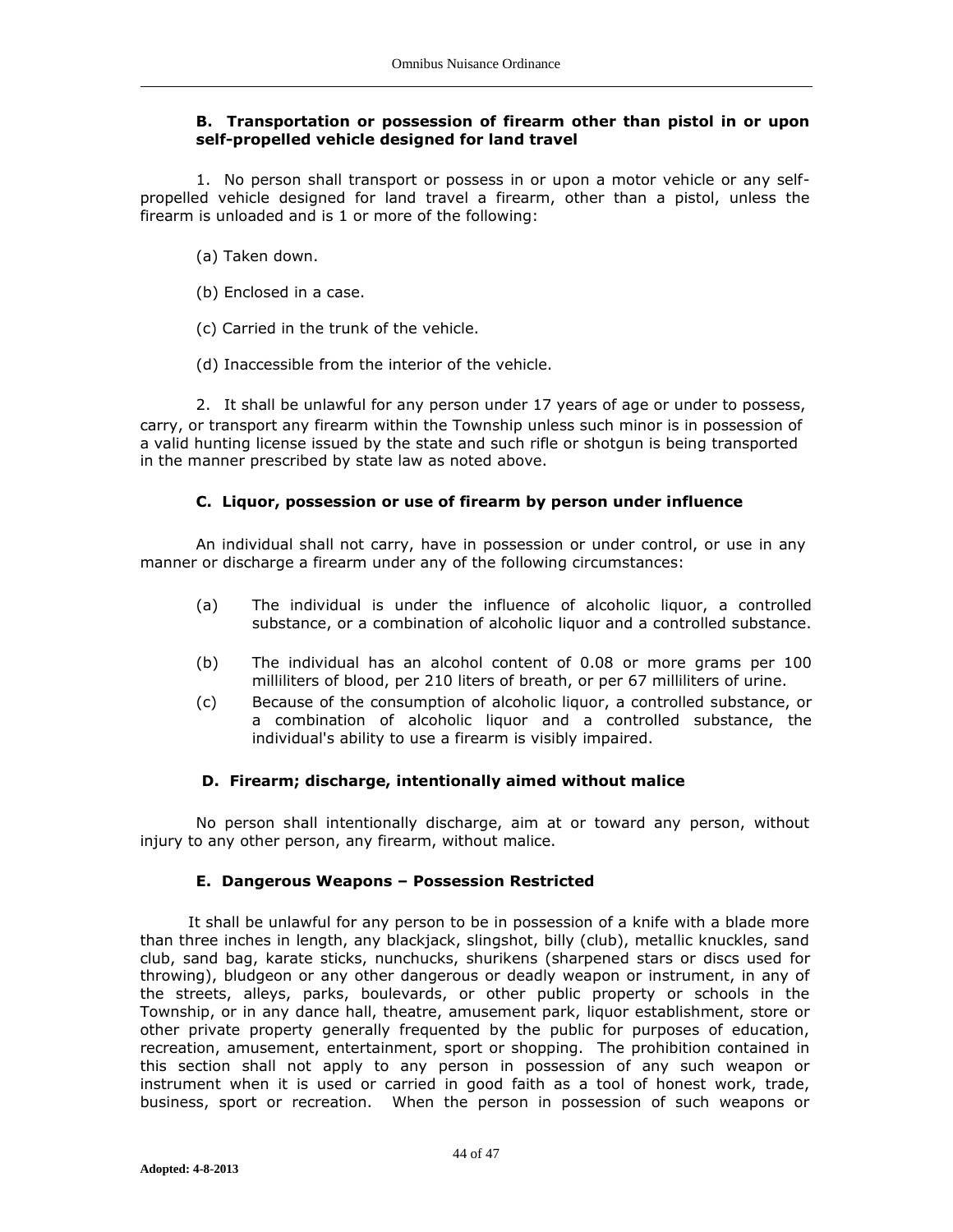instrument is actively engaged in going to or returning from such honest work, trade, business, sport, or recreation, or is transporting such weapon or instrument directly to that individual's residence or place of business immediately after purchase, or unless such person is licensed by the State of Michigan to carry a concealed weapon and then only in accordance with any restrictions upon said license.

## **F. Dangerous Weapons – Possession by Minor**

It shall be unlawful for any person under the age of 18 years to be in possession of any knife, dart or instrument of any description that could be used for cutting or stabbing, any blackjack, slingshot, billy (club), metallic knuckles, sand club, sand bag, karate sticks, nunchucks, shurikens (sharpened stars or discs used for throwing), bludgeon or any other dangerous or deadly weapon or instrument, in any of the streets, alleys, parks, boulevards, or other public property or schools in the Township, or in any dance hall, theatre, amusement park, liquor establishment, store or other private property generally frequented by the public for purposes of education, recreation, amusement, entertainment, sport or shopping; provided, this section shall not apply to any such person under the age of 18 years of age being in possession of any such weapon or instrument when it is used or carried in good faith as a tool of honest work, trade, business, sport or recreation or youth character building program, boy scouts, girl scouts, etc., when actively engaged therein or actively engaged in going to or returning from such honest work, trade, business, sport, or recreation or youth character building program, or unless such person is licensed by the State of Michigan to carry a concealed weapon and then only in accordance with any restrictions upon said license.

# **G. Possession or Sale of Switch Blade**

It shall be unlawful for any person to sell, offer for sale, keep, possess, use or loan any switch blade or self-opening knife; provided, that the prohibition of this section shall not apply to any one-armed person in possession of such knife in connection with his living requirements.

### **H. Access to Firearms by Minors**

1. Except as provided in this section, a person shall not leave a loaded firearm, or an unloaded firearm in close proximity to ammunition, in any location where the person knows, or reasonably should know, that an unsupervised minor may gain access to the firearm.

This section shall not apply where:

- a. A minor's access to a firearm is supervised by a person 21 years of age or older.
- b. A firearm is in a locked gun cabinet or similar locked location, or is secured with a trigger lock or other similar device which prevents the firearm from discharging ammunition.
- c. A minor's access to a firearm was obtained as a result of an unlawful entry to the premises.
- d. A firearm is in the possession or control of a law enforcement officer while the officer is engaged in official duties.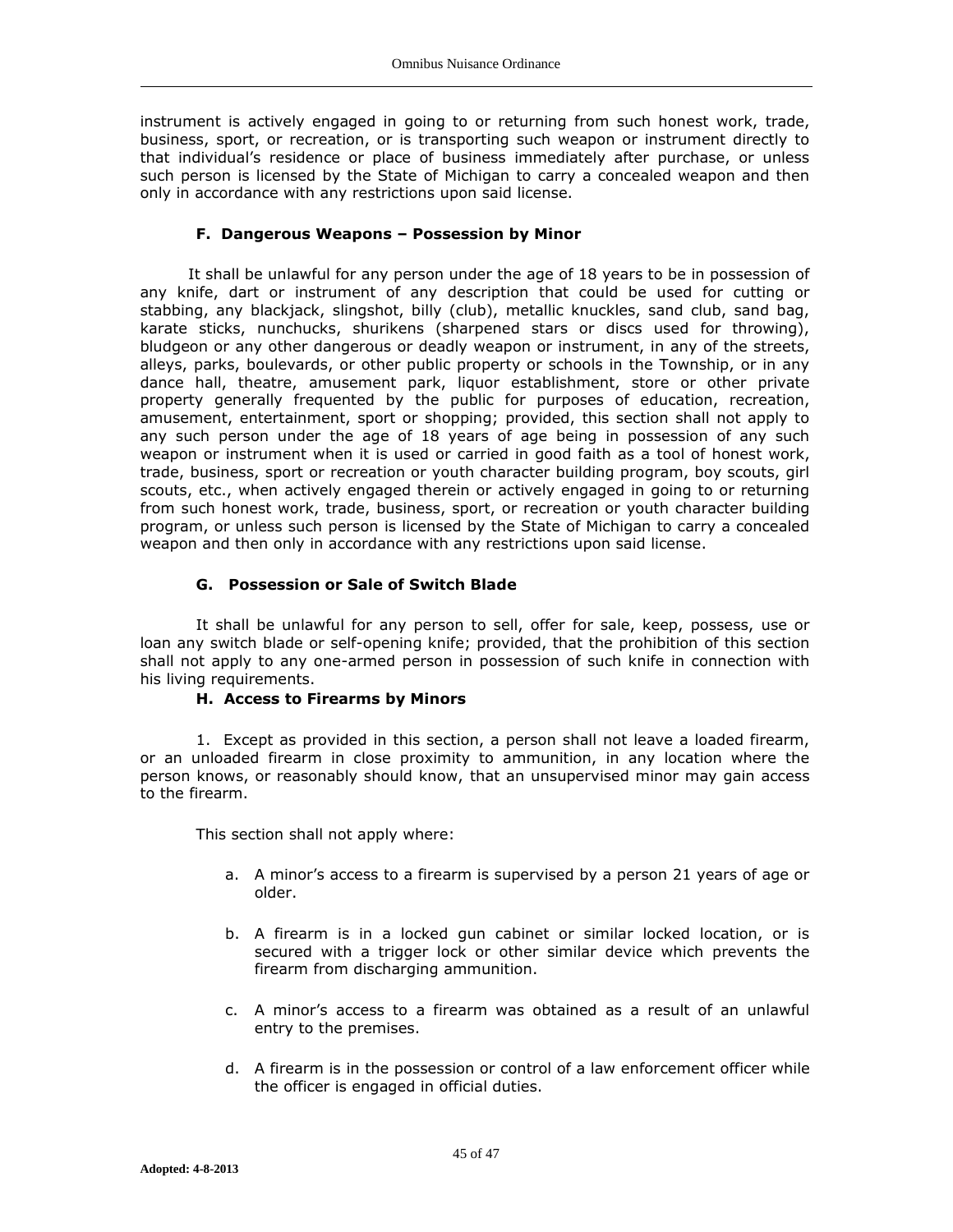2. When selling any firearm, a licensed firearms dealer shall explicitly offer to sell or give to the purchaser a trigger lock device to prevent the firearm from discharging ammunition.

3. At every purchase counter in every store, shop or sales outlet where firearms are sold, the following warning in block letters not less than one inch in height shall be conspicuously posted: **"It is unlawful to leave a loaded firearm, or an unloaded firearm in close proximity to ammunition, where a minor can obtain access to the firearm."**

## **I. Concealed Pistol License**

1. An individual who is licensed to carry a concealed pistol shall have his or her license to carry that pistol in his or her possess in at all times he or she is carrying a concealed pistol.

2. An individual licensed to carry a concealed pistol and is carrying a concealed pistol and who is stopped by a peace officer shall immediately disclose to the peace officer that he or she is carrying a pistol concealed upon his or her person or in his or her vehicle.

# **J. Brandishing Firearm in Public**

- 1. Except as provided in subsection (2), a person shall not knowingly brandish a firearm in public.
- 2. Subsection (1) does not apply to the following:
	- a) A peace officer lawfully performing his or her duties as a peace officer.
	- b) A person lawfully engaged in hunting.
	- c) A person lawfully engaged in target practice.
	- d) A person lawfully engaged in the sale, purchase, repair, or transfer of that firearm.

# **SECTION 54– PENALTIES**

Any person guilty of violating this Ordinance shall be guilty of a misdemeanor and upon conviction thereof may be punishable by imprisonment for not more than 90 days (unless specified 93 days by statute) or a fine of not more than \$500.00, or both such fine and imprisonment, together with costs of prosecution. In addition, any violation of this Ordinance is hereby declared to be a public nuisance and such nuisance shall be abated by a court of competent jurisdiction when such abatement is applied for.

# **SECTION 55 – EFFECTIVE DATE**

This Ordinance shall become effective thirty (30) days after publication.